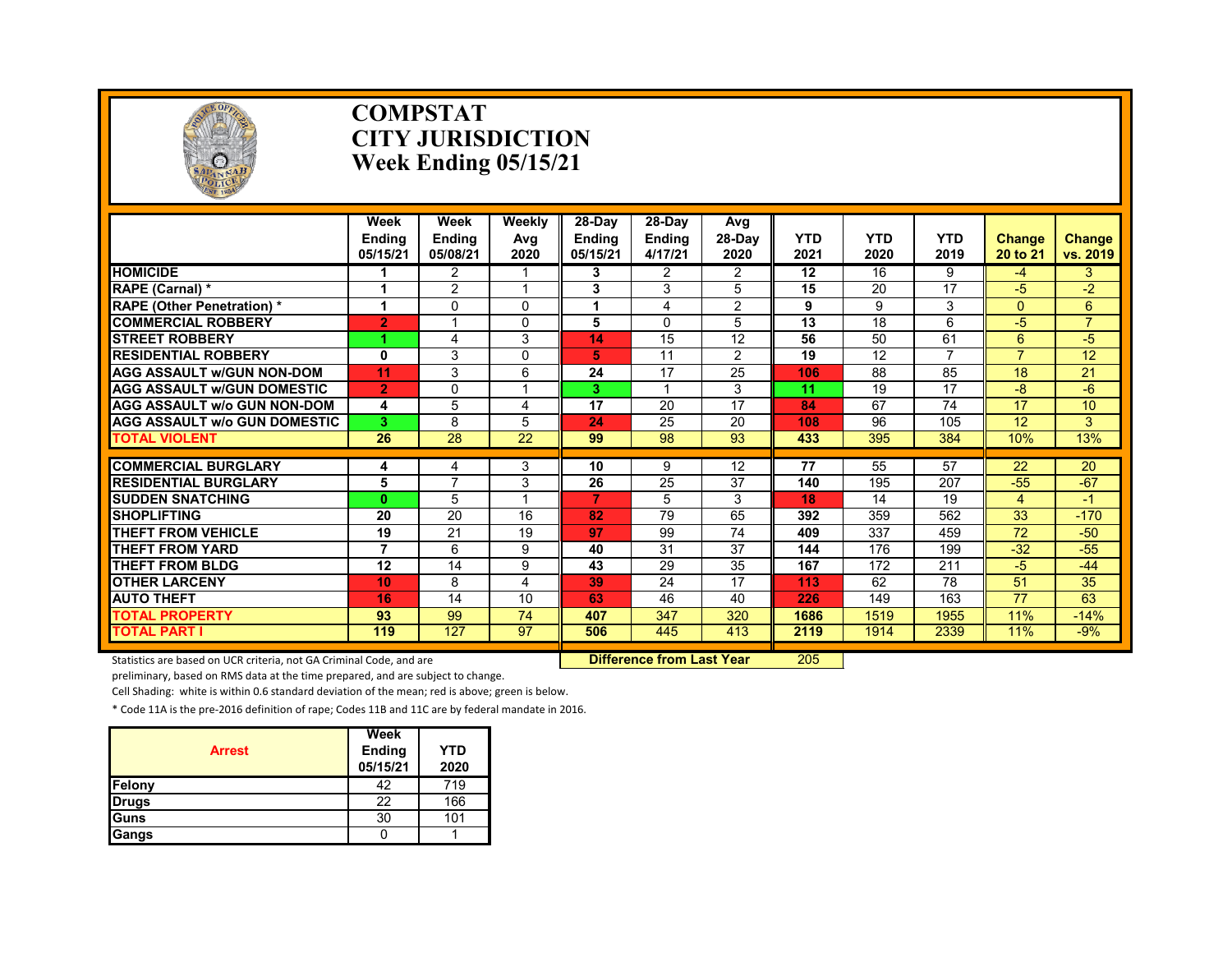

#### **COMPSTATNORTH PRECINCTWeek Ending 05/15/21**

#### **PRECINCT COMMANDER:**

**CAPT. BEN HERRON**



|                                     | Week<br><b>Endina</b><br>05/15/21 | Week<br><b>Endina</b><br>05/08/21 | Weekly<br>Avg<br>2020 | 28-Day<br>Endina<br>05/15/21 | 28-Day<br><b>Ending</b><br>4/17/21 | Avg<br>28-Day<br>2020 | <b>YTD</b><br>2021 | <b>YTD</b><br>2020 | <b>YTD</b><br>2019 | Change<br>20 to 21 | <b>Change</b><br>vs. 2019 |
|-------------------------------------|-----------------------------------|-----------------------------------|-----------------------|------------------------------|------------------------------------|-----------------------|--------------------|--------------------|--------------------|--------------------|---------------------------|
| <b>HOMICIDE</b>                     | 0                                 | 0                                 | $\Omega$              | 0                            | 0                                  |                       |                    | 3                  | $\overline{2}$     | $-2$               | $-1$                      |
| <b>RAPE (Carnal) *</b>              | 0                                 |                                   | $\Omega$              |                              |                                    | 2                     | 3                  | 8                  | 4                  | $-5$               | $-1$                      |
| <b>RAPE (Other Penetration)</b> *   | $\bf{0}$                          | $\Omega$                          | $\Omega$              | $\mathbf{0}$                 |                                    | $\Omega$              | 1                  |                    |                    | $\Omega$           | $\mathbf{0}$              |
| <b>COMMERCIAL ROBBERY</b>           |                                   | $\Omega$                          | $\Omega$              |                              | 0                                  |                       |                    | 2                  |                    | $-1$               | $\overline{0}$            |
| <b>STREET ROBBERY</b>               |                                   | 3                                 |                       | 9                            | 8                                  | 4                     | 24                 | 17                 | 16                 | $\overline{7}$     | 8                         |
| <b>RESIDENTIAL ROBBERY</b>          | $\mathbf 0$                       | $\mathbf{0}$                      | $\Omega$              |                              | 8                                  | $\Omega$              | $\mathbf{2}$       | 3                  |                    | $-1$               | 1.                        |
| <b>AGG ASSAULT W/GUN NON-DOM</b>    | 4                                 | $\mathbf{0}$                      | 2                     | 4                            | 3                                  | $\overline{7}$        | 16                 | 25                 | 20                 | $-9$               | $-4$                      |
| <b>AGG ASSAULT W/GUN DOMESTIC</b>   | $\mathbf{0}$                      | $\mathbf{0}$                      | $\Omega$              | $\mathbf{0}$                 | $\Omega$                           | 1                     | 3                  | 5                  |                    | $-2$               | $\overline{2}$            |
| <b>AGG ASSAULT w/o GUN NON-DOM</b>  | $\overline{2}$                    | 1                                 | 1                     | 4                            | 6                                  | 5                     | 27                 | 19                 | 21                 | 8                  | 6                         |
| <b>AGG ASSAULT W/o GUN DOMESTIC</b> | $\bf{0}$                          |                                   | 1                     | 3                            | 3                                  | 5                     | 18                 | 14                 | 25                 | $\overline{4}$     | $-7$                      |
| <b>TOTAL VIOLENT</b>                | 8                                 | 6                                 | 6                     | 23                           | 30                                 | 25                    | 96                 | 97                 | 92                 | $-1%$              | 4%                        |
|                                     |                                   |                                   |                       |                              |                                    |                       |                    |                    |                    |                    |                           |
| <b>COMMERCIAL BURGLARY</b>          | 0                                 | 0                                 |                       | 0                            |                                    | 3                     | 20                 | 15                 | 13                 | 5                  | $\overline{7}$            |
| <b>RESIDENTIAL BURGLARY</b>         | 1                                 |                                   |                       | 4                            | 4                                  | 7                     | 22                 | 43                 | 25                 | $-21$              | $-3$                      |
| <b>SUDDEN SNATCHING</b>             | 0                                 | 4                                 | $\Omega$              | 6                            | 5                                  | 2                     | 14                 | $\overline{7}$     | 8                  | $\overline{7}$     | 6                         |
| <b>SHOPLIFTING</b>                  | 1                                 | 3                                 | 2                     | 8                            | 8                                  | 10                    | 39                 | 55                 | 62                 | $-16$              | $-23$                     |
| THEFT FROM VEHICLE                  | 6                                 | 7                                 | 4                     | 35                           | 43                                 | 17                    | 154                | 54                 | 110                | 100                | 44                        |
| <b>THEFT FROM YARD</b>              | $\bf{0}$                          |                                   | 2                     | 14                           | 7                                  | 10                    | 41                 | 53                 | 51                 | $-12$              | $-10$                     |
| <b>THEFT FROM BLDG</b>              | $\overline{7}$                    | 6                                 | $\overline{2}$        | 17                           | 9                                  | 8                     | 49                 | 32                 | 46                 | 17                 | 3                         |
| <b>OTHER LARCENY</b>                | 3                                 |                                   | 1                     | $\overline{7}$               | 3                                  | 4                     | 18                 | 13                 | 13                 | 5                  | 5                         |
| <b>AUTO THEFT</b>                   | 4                                 | 4                                 | 2                     | 20                           | 17                                 | 9                     | 74                 | 34                 | 21                 | 40                 | 53                        |
| <b>TOTAL PROPERTY</b>               | 22                                | 27                                | 16                    | 111                          | 97                                 | 68                    | 431                | 306                | 349                | 41%                | 23%                       |
| <b>TOTAL PART I</b>                 | 30                                | 33                                | 22                    | 134                          | 127                                | 93                    | 527                | 403                | 441                | 31%                | 20%                       |

Statistics are based on UCR criteria, not GA Criminal Code, and are **Difference from Last Year** 124

preliminary, based on RMS data at the time prepared, and are subject to change.

Cell Shading: white is within 0.6 standard deviation of the mean; red is above; green is below.

| <b>Arrests</b> | Week<br>Ending<br>05/15/21 | <b>YTD</b><br>2020 |
|----------------|----------------------------|--------------------|
| <b>Felony</b>  | ა                          | 82                 |
| <b>Drugs</b>   |                            | 16                 |
| Guns           |                            |                    |
| <b>Gangs</b>   |                            |                    |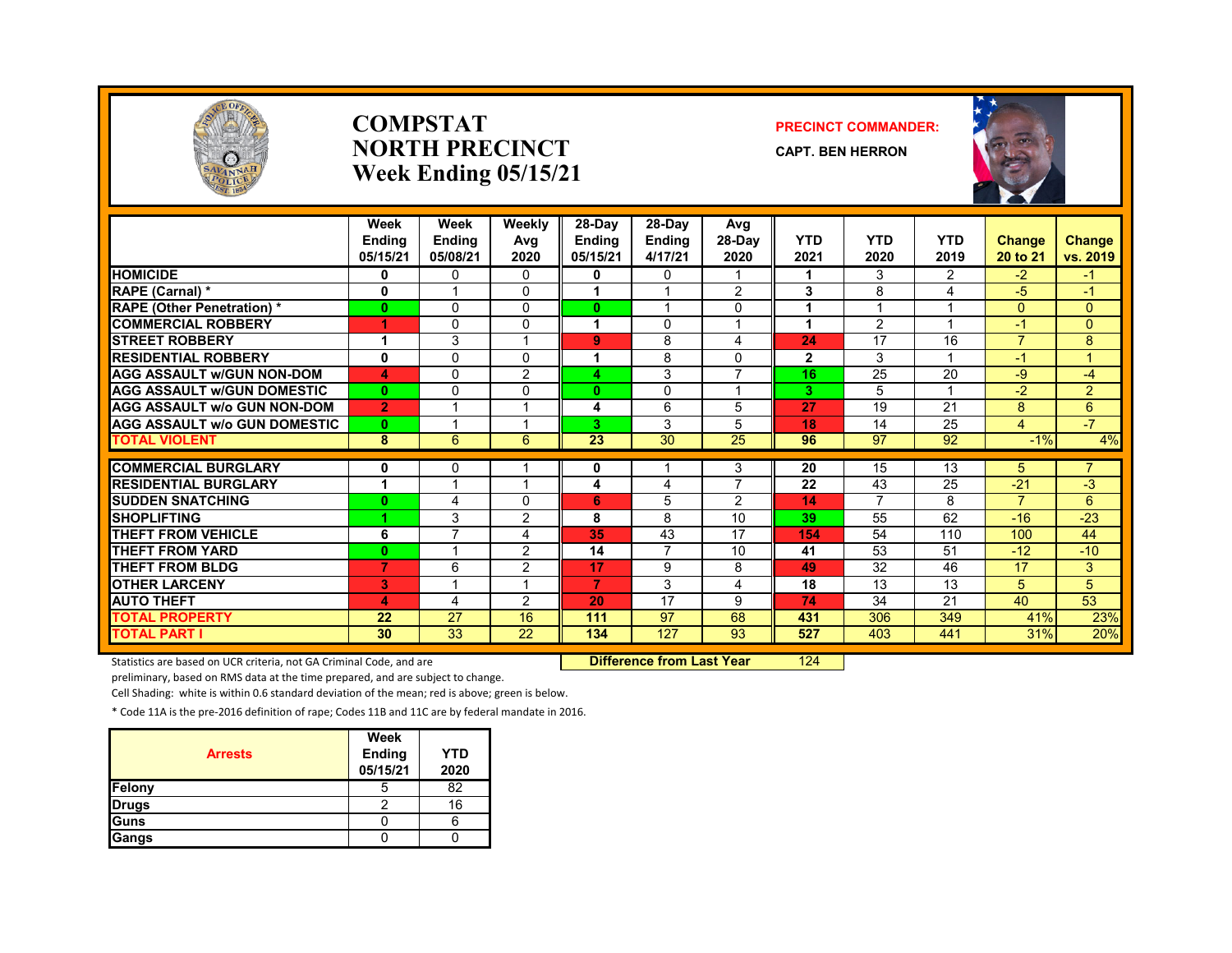

#### **COMPSTATCENTRAL PRECINCTWeek Ending 05/15/21**

#### **PRECINCT COMMANDER:**

**CAPT. TONYA REID**



|                                     | Week<br><b>Endina</b><br>05/15/21 | Week<br>Ending<br>05/08/21 | Weekly<br>Avg<br>2020 | $28-Day$<br><b>Ending</b><br>05/15/21 | $28-Dav$<br><b>Ending</b><br>4/17/21 | Avg<br>28-Day<br>2020   | <b>YTD</b><br>2021 | <b>YTD</b><br>2020 | <b>YTD</b><br>2019 | <b>Change</b><br>20 to 21 | Change<br>vs. 2019 |
|-------------------------------------|-----------------------------------|----------------------------|-----------------------|---------------------------------------|--------------------------------------|-------------------------|--------------------|--------------------|--------------------|---------------------------|--------------------|
| <b>HOMICIDE</b>                     | 0                                 | $\overline{2}$             | $\Omega$              | $\overline{2}$                        |                                      |                         | 5                  | 8                  | $\overline{2}$     | $-3$                      | 3                  |
| RAPE (Carnal) *                     | $\mathbf{0}$                      | $\Omega$                   | $\Omega$              | 0                                     | $\Omega$                             | $\overline{\mathbf{A}}$ | 4                  | 6                  | 5                  | $-2$                      | $-1$               |
| <b>RAPE (Other Penetration) *</b>   | 0                                 | $\Omega$                   | $\Omega$              | $\mathbf{0}$                          | 2                                    | $\Omega$                | 3                  | 1                  |                    | $\overline{2}$            | $\overline{2}$     |
| <b>COMMERCIAL ROBBERY</b>           | 0                                 | $\Omega$                   | 0                     | $\mathbf{0}$                          | $\Omega$                             |                         | 3                  | $\overline{2}$     | $\overline{2}$     | 1                         | $\mathbf{1}$       |
| <b>STREET ROBBERY</b>               | $\bf{0}$                          | $\Omega$                   |                       | 2.                                    | $\overline{2}$                       | 3                       | 13                 | 13                 | 22                 | $\mathbf{0}$              | -9                 |
| <b>RESIDENTIAL ROBBERY</b>          | 0                                 | $\Omega$                   | $\Omega$              | 1                                     | $\overline{2}$                       |                         | 4                  | 5                  |                    | $-1$                      | 3                  |
| <b>AGG ASSAULT W/GUN NON-DOM</b>    | 4                                 | 3                          | 2                     | 12                                    | 5                                    | 6                       | 41                 | 24                 | 28                 | 17                        | 13                 |
| <b>AGG ASSAULT W/GUN DOMESTIC</b>   | $\bf{0}$                          | $\Omega$                   | $\Omega$              | 1                                     | 4                                    | $\overline{A}$          | $\overline{2}$     | 5                  | 4                  | $-3$                      | $-2$               |
| <b>AGG ASSAULT w/o GUN NON-DOM</b>  | $\bf{0}$                          | 1                          |                       | 4                                     | 3                                    | 4                       | 13                 | 14                 | 23                 | 4                         | $-10$              |
| <b>AGG ASSAULT W/o GUN DOMESTIC</b> | $\overline{2}$                    | $\overline{2}$             |                       | 6                                     | 6                                    | 5                       | 24                 | 30                 | 30                 | $-6$                      | -6                 |
| <b>TOTAL VIOLENT</b>                | 6                                 | 8                          | 6                     | 28                                    | 22                                   | 24                      | 112                | 108                | 118                | 4%                        | $-5%$              |
| <b>COMMERCIAL BURGLARY</b>          | 4                                 |                            |                       | 6                                     | 3                                    | 4                       | 21                 | 17                 | 14                 | 4                         | $\overline{7}$     |
| <b>RESIDENTIAL BURGLARY</b>         | $\mathbf{2}$                      | 3                          |                       | 13                                    | 12                                   | 11                      | 56                 | 67                 | 66                 | $-11$                     | $-10$              |
| <b>SUDDEN SNATCHING</b>             | $\bf{0}$                          |                            | $\Omega$              | 4                                     | 0                                    |                         | $\overline{2}$     | 3                  | 3                  | $-1$                      | $-1$               |
| <b>SHOPLIFTING</b>                  | 7                                 | 3                          | 3                     | 16                                    | 8                                    | 12                      | 64                 | 63                 | 94                 | 1                         | $-30$              |
| <b>THEFT FROM VEHICLE</b>           | 5                                 | 3                          | 4                     | 13                                    | 13                                   | 16                      | 77                 | 70                 | 105                | $\overline{7}$            | $-28$              |
| <b>THEFT FROM YARD</b>              | 4                                 | $\overline{2}$             | 3                     | 11                                    | 14                                   | 11                      | 45                 | 57                 | 76                 | $-12$                     | $-31$              |
| <b>THEFT FROM BLDG</b>              | 4                                 | 2                          | 2                     | 9                                     | 4                                    | 8                       | 30                 | 36                 | 50                 | $-6$                      | $-20$              |
| <b>OTHER LARCENY</b>                | $\overline{2}$                    | 4                          |                       | 8                                     | 7                                    | 5                       | 34                 | 19                 | 28                 | 15                        | $6^{\circ}$        |
| <b>AUTO THEFT</b>                   | 7                                 | 3                          | 3                     | 17                                    | 10                                   | 12                      | 51                 | 53                 | 53                 | $-2$                      | $-2$               |
| <b>TOTAL PROPERTY</b>               | 35                                | 22                         | 18                    | 94                                    | 71                                   | 80                      | 380                | 385                | 489                | $-1%$                     | $-22%$             |
| <b>TOTAL PART I</b>                 | 41                                | 30                         | 24                    | 122                                   | 93                                   | 104                     | 492                | 493                | 607                | 0%                        | $-19%$             |

Statistics are based on UCR criteria, not GA Criminal Code, and are **Difference from Last Year 50 Fear** 6 -1

preliminary, based on RMS data at the time prepared, and are subject to change.

Cell Shading: white is within 0.6 standard deviation of the mean; red is above; green is below.

|                | Week     |            |
|----------------|----------|------------|
| <b>Arrests</b> | Ending   | <b>YTD</b> |
|                | 05/15/21 | 2020       |
| Felony         | 18       | 200        |
| <b>Drugs</b>   |          | 70         |
| Guns           |          |            |
| Gangs          |          |            |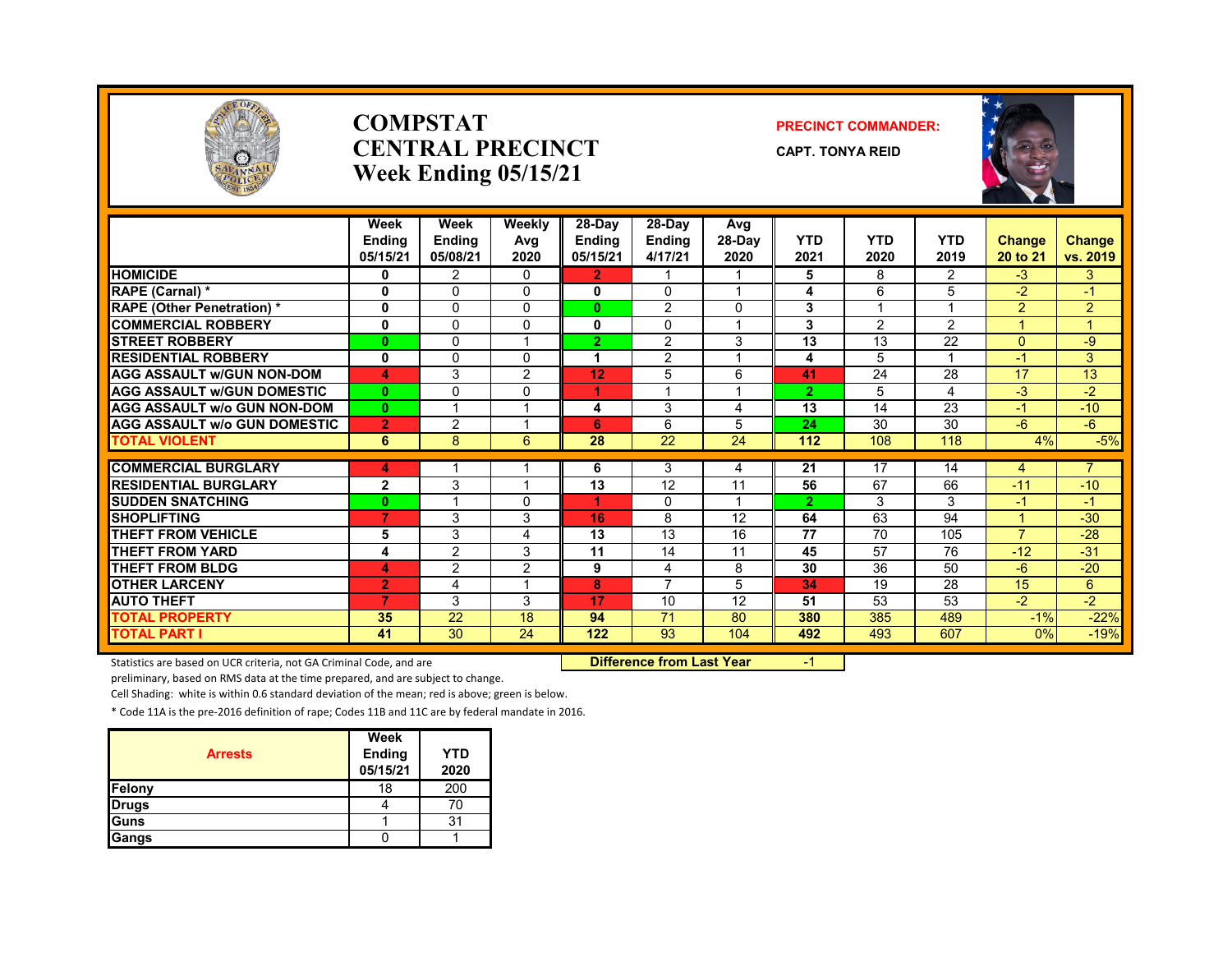

#### **COMPSTATSOUTH PRECINCTWeek Ending 05/15/21**

#### **PRECINCT COMMANDER:**

**CAPT. ALEX TOBAR**



|                                     | Week<br><b>Endina</b><br>05/15/21 | Week<br><b>Ending</b><br>05/08/21 | Weekly<br>Avg<br>2020 | 28-Day<br><b>Ending</b><br>05/15/21 | 28-Day<br><b>Ending</b><br>4/17/21 | Avg<br>$28-Dav$<br>2020 | <b>YTD</b><br>2021 | <b>YTD</b><br>2020 | <b>YTD</b><br>2019 | Change<br>20 to 21 | <b>Change</b><br>vs. 2019 |
|-------------------------------------|-----------------------------------|-----------------------------------|-----------------------|-------------------------------------|------------------------------------|-------------------------|--------------------|--------------------|--------------------|--------------------|---------------------------|
| <b>HOMICIDE</b>                     |                                   | 0                                 | 0                     |                                     |                                    | 0                       | 4                  | 2                  | 4                  | $\overline{2}$     | $\mathbf{0}$              |
| RAPE (Carnal) *                     | $\mathbf 0$                       | $\Omega$                          | $\Omega$              | $\mathbf{0}$                        |                                    | $\overline{A}$          | 3                  | 6                  | 4                  | $-3$               | $-1$                      |
| <b>RAPE (Other Penetration)*</b>    | 1                                 | $\Omega$                          | $\Omega$              | 4.                                  |                                    | $\overline{\mathbf{A}}$ | 4                  | 4                  | $\Omega$           | $\mathbf{0}$       | $\overline{4}$            |
| <b>COMMERCIAL ROBBERY</b>           | 1                                 |                                   | 0                     | 3                                   | $\Omega$                           | $\overline{2}$          | 5                  | 10                 | $\overline{2}$     | $-5$               | 3                         |
| <b>STREET ROBBERY</b>               | $\bf{0}$                          | $\Omega$                          |                       | $\mathbf{2}$                        | 3                                  | $\overline{2}$          | 11                 | 12                 | 10                 | $-1$               | 4                         |
| <b>RESIDENTIAL ROBBERY</b>          | 0                                 |                                   | $\Omega$              | 1                                   |                                    |                         | 7                  | 3                  | 3                  | 4                  | $\overline{4}$            |
| <b>AGG ASSAULT W/GUN NON-DOM</b>    | $\bf{0}$                          | $\mathbf 0$                       |                       | $\overline{2}$                      | 5                                  | 5                       | 19                 | 18                 | 13                 |                    | 6                         |
| <b>AGG ASSAULT W/GUN DOMESTIC</b>   | 1                                 | $\mathbf{0}$                      | $\Omega$              | 4                                   | $\Omega$                           | $\overline{A}$          | 3                  | 3                  | $\overline{7}$     | $\Omega$           | $-4$                      |
| <b>AGG ASSAULT w/o GUN NON-DOM</b>  | $\mathbf{0}$                      | 2                                 |                       | 4                                   | 2                                  | 3                       | 19                 | 10                 | 12                 | 9                  | $\overline{7}$            |
| <b>AGG ASSAULT w/o GUN DOMESTIC</b> | $\mathbf{0}$                      | 4                                 |                       | 11                                  | 8                                  | 5                       | 38                 | 20                 | 19                 | 18                 | 19                        |
| <b>TOTAL VIOLENT</b>                | 4                                 | 8                                 | 5                     | 26                                  | 22                                 | 20                      | 113                | 88                 | 74                 | 28%                | 53%                       |
| <b>COMMERCIAL BURGLARY</b>          | 0                                 |                                   |                       |                                     | 5                                  | 3                       | 27                 | 10                 | 25                 | 17                 | $\overline{2}$            |
| <b>RESIDENTIAL BURGLARY</b>         | $\overline{\mathbf{A}}$           | 2<br>2                            |                       | 2<br>5                              | $\Omega$                           | 8                       | 17                 | 35                 | 28                 | $-18$              | $-11$                     |
| <b>SUDDEN SNATCHING</b>             | $\bf{0}$                          | $\Omega$                          | $\Omega$              | $\mathbf{0}$                        | $\Omega$                           |                         | $\mathbf{2}$       | $\overline{2}$     | 4                  | $\Omega$           | $-2$                      |
| <b>SHOPLIFTING</b>                  | 9                                 | 10                                |                       | 41                                  | 22                                 | 27                      | 187                | 121                | 293                | 66                 | $-106$                    |
| <b>THEFT FROM VEHICLE</b>           | 5                                 | 7                                 | 6                     | 30                                  | 29                                 | 22                      | 108                | 106                | 111                | 2                  | $-3$                      |
| <b>THEFT FROM YARD</b>              | 3                                 |                                   | 2                     | 8                                   | 3                                  | $\overline{7}$          | 30                 | 27                 | 28                 | 3                  | $\overline{2}$            |
| <b>THEFT FROM BLDG</b>              | $\bf{0}$                          | 4                                 | 3                     | 11                                  | 10                                 | 10                      | 50                 | 46                 | 63                 | 4                  | $-13$                     |
| <b>OTHER LARCENY</b>                | $\overline{2}$                    |                                   |                       | 11                                  | 6                                  | 4                       | 28                 | 12                 | 13                 | 16                 | 15                        |
| <b>AUTO THEFT</b>                   | 4                                 | 3                                 | $\mathcal{P}$         | 12                                  | 9                                  | 10                      | 47                 | 30                 | 41                 | 17                 | 6                         |
| <b>TOTAL PROPERTY</b>               | 21                                | 30                                | 22                    | 120                                 | 84                                 | 92                      | 496                | 389                | 606                | 28%                | $-18%$                    |
| <b>TOTAL PART I</b>                 | 25                                | 38                                | 26                    | 146                                 | 106                                | 112                     | 609                | 477                | 680                | 28%                | $-10%$                    |

Statistics are based on UCR criteria, not GA Criminal Code, and are **Dublee 18 and Luis Code, 132 Difference from Last Year** 132

preliminary, based on RMS data at the time prepared, and are subject to change.

Cell Shading: white is within 0.6 standard deviation of the mean; red is above; green is below.

| <b>Arrests</b> | Week<br>Ending<br>05/15/21 | <b>YTD</b><br>2020 |
|----------------|----------------------------|--------------------|
| Felony         |                            | 101                |
| <b>Drugs</b>   |                            | 51                 |
| Guns           |                            |                    |
| Gangs          |                            |                    |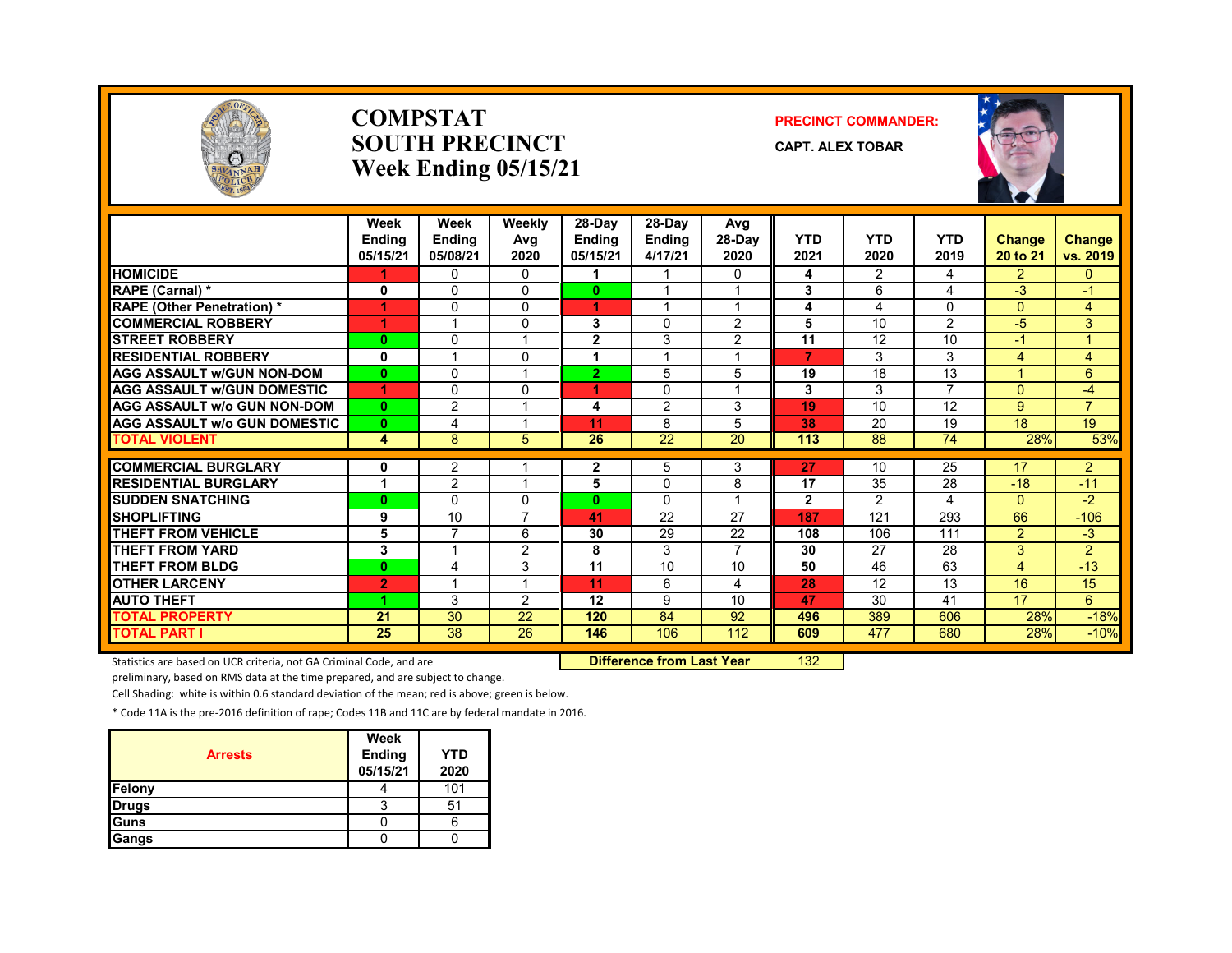

#### **COMPSTATEAST PRECINCTWeek Ending 05/15/21**

#### **PRECINCT COMMANDER:**

**CAPT. SHINITA YOUNG**



|                                     | Week           | Week           | Weekly                   | $28-Dav$       | 28-Day         | Avg            |                |               |                         |          |                |
|-------------------------------------|----------------|----------------|--------------------------|----------------|----------------|----------------|----------------|---------------|-------------------------|----------|----------------|
|                                     | <b>Ending</b>  | <b>Ending</b>  | Avg                      | <b>Ending</b>  | <b>Ending</b>  | 28-Day         | <b>YTD</b>     | <b>YTD</b>    | <b>YTD</b>              | Change   | <b>Change</b>  |
|                                     | 05/15/21       | 05/08/21       | 2020                     | 05/15/21       | 4/17/21        | 2020           | 2021           | 2020          | 2019                    | 20 to 21 | vs. 2019       |
| <b>HOMICIDE</b>                     | $\bf{0}$       | 0              | $\Omega$                 | 0              | 0              | 0              | $\overline{2}$ | 3             |                         | -1       |                |
| RAPE (Carnal) *                     | 1              |                | $\Omega$                 | $\overline{2}$ |                | 0              | 5              | $\Omega$      | 4                       | 5        |                |
| <b>RAPE (Other Penetration) *</b>   | $\bf{0}$       | $\Omega$       | $\Omega$                 | $\mathbf{0}$   | $\Omega$       | 1              | 1              | 3             | $\overline{\mathbf{A}}$ | $-2$     | $\Omega$       |
| <b>COMMERCIAL ROBBERY</b>           | 0              | 0              | $\Omega$                 |                | 0              | 1              | 4              | 4             |                         | $\Omega$ | 3              |
| <b>STREET ROBBERY</b>               | $\bf{0}$       |                |                          |                | $\overline{2}$ | 2              | 8              | 8             | 13                      | $\Omega$ | $-5$           |
| <b>RESIDENTIAL ROBBERY</b>          | 0              | $\overline{2}$ | $\Omega$                 | $\overline{2}$ | 0              | $\Omega$       | 6              |               | $\overline{2}$          | 5        | 4              |
| <b>AGG ASSAULT W/GUN NON-DOM</b>    | 3              | $\mathbf{0}$   | $\overline{2}$           | 6              | 4              | $\overline{7}$ | 30             | 21            | 24                      | 9        | 6              |
| <b>AGG ASSAULT W/GUN DOMESTIC</b>   | 1              | 0              | $\Omega$                 |                | 0              | 1              | 3              | 6             | 5                       | $-3$     | $-2$           |
| <b>AGG ASSAULT w/o GUN NON-DOM</b>  | $\overline{2}$ | 1              |                          | 5              | 9              | 5              | 25             | 24            | 18                      |          | $\overline{7}$ |
| <b>AGG ASSAULT w/o GUN DOMESTIC</b> | 4.             | 1              |                          | 4              | 8              | 6              | 28             | 32            | 31                      | $-4$     | $-3$           |
| <b>TOTAL VIOLENT</b>                | 8              | 6              | 6                        | 22             | 24             | 24             | 112            | 102           | 100                     | 10%      | 12%            |
|                                     |                |                |                          |                |                |                |                |               |                         |          |                |
| <b>COMMERCIAL BURGLARY</b>          | 0              | 1              | 0                        | $\mathbf{2}$   | 0              | $\overline{2}$ | 9              | 13            | 5                       | $-4$     | 4              |
| <b>RESIDENTIAL BURGLARY</b>         | 1              | 1              | и                        | 4              | 9              | 11             | 45             | 50            | 88                      | $-5$     | $-43$          |
| <b>SUDDEN SNATCHING</b>             | $\bf{0}$       | 0              | $\Omega$                 | $\mathbf{0}$   | $\Omega$       | $\Omega$       | $\mathbf{0}$   | $\mathcal{P}$ | 4                       | $-2$     | -4             |
| <b>SHOPLIFTING</b>                  | 3              | 4              | 4                        | 17             | 41             | 16             | 102            | 120           | 113                     | $-18$    | $-11$          |
| <b>THEFT FROM VEHICLE</b>           | 3              | 4              | 5                        | 19             | 14             | 19             | 70             | 107           | 133                     | $-37$    | $-63$          |
| <b>THEFT FROM YARD</b>              | 0              | $\overline{2}$ | 2                        | $\overline{7}$ | 7              | 9              | 28             | 39            | 44                      | $-11$    | $-16$          |
| <b>THEFT FROM BLDG</b>              | 1              | $\overline{2}$ | 2                        | 6              | 6              | 10             | 38             | 58            | 52                      | $-20$    | $-14$          |
| <b>OTHER LARCENY</b>                | 3              | 2              | $\overline{\phantom{a}}$ | 13             | 8              | 5              | 33             | 18            | 24                      | 15       | 9              |
| <b>AUTO THEFT</b>                   | 4              | 4              | 2                        | 14             | 10             | 9              | 54             | 32            | 48                      | 22       | 6              |
| <b>TOTAL PROPERTY</b>               | 15             | 20             | 18                       | 82             | 95             | 81             | 379            | 439           | 511                     | $-14%$   | $-26%$         |
| <b>TOTAL PART I</b>                 | 23             | 26             | 24                       | 104            | 119            | 104            | 491            | 541           | 611                     | $-9%$    | $-20%$         |

Statistics are based on UCR criteria, not GA Criminal Code, and are **Dublee 18th Luis Code Code, 19th Control Difference from Last Year** 19th 150

preliminary, based on RMS data at the time prepared, and are subject to change.

Cell Shading: white is within 0.6 standard deviation of the mean; red is above; green is below.

| <b>Arrests</b> | Week<br>Ending<br>05/15/21 | YTD<br>2020 |
|----------------|----------------------------|-------------|
| Felony         | 15                         | 336         |
| <b>Drugs</b>   | 13                         | 29          |
| Guns           | 29                         | 58          |
| Gangs          |                            |             |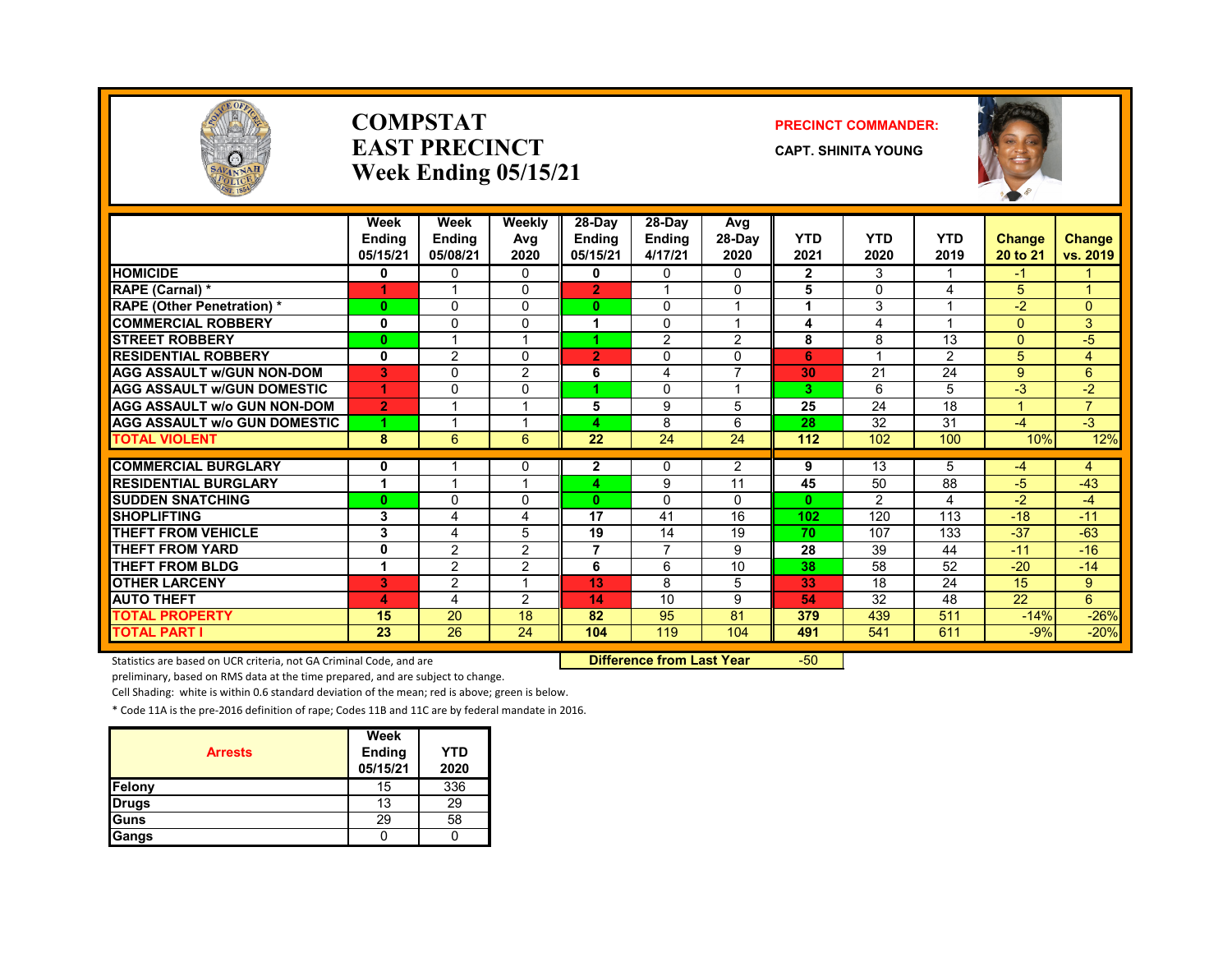# **BEAT 21 North Precinct Week Ending 05/15/21**

|                                     |                |                | <b>Last 4 Weeks</b> |                | 28 Days                   | 28 Day  |                |                |                |                |                |
|-------------------------------------|----------------|----------------|---------------------|----------------|---------------------------|---------|----------------|----------------|----------------|----------------|----------------|
|                                     | <b>Endina</b>  | <b>Ending</b>  | <b>Ending</b>       | Ending         | <b>Endina</b>             | Average | <b>YTD</b>     | <b>YTD</b>     | <b>YTD</b>     | <b>Change</b>  | <b>Change</b>  |
|                                     | 04/24/21       | 05/01/21       | 05/08/21            | 05/15/21       | 05/15/21                  | 2020    | 2021           | 2020           | 2019           | 20 to 21       | vs. 2019       |
| <b>HOMICIDE</b>                     | $\Omega$       | $\Omega$       | $\Omega$            | $\Omega$       | 0                         | 0.0     | 0              | $\mathbf{1}$   | $\Omega$       | $-1$           | $\mathbf{0}$   |
| RAPE (Carnal) *                     | $\mathbf{0}$   | $\Omega$       | $\Omega$            | $\Omega$       | $\Omega$                  | 0.2     | $\mathbf{1}$   | 1              | $\mathbf{1}$   | $\Omega$       | $\Omega$       |
| <b>RAPE (Other Penetration) *</b>   | $\Omega$       | $\Omega$       | $\Omega$            | $\Omega$       | $\Omega$                  | 0.0     | $\Omega$       | $\Omega$       | $\Omega$       | $\Omega$       | $\Omega$       |
| <b>COMMERCIAL ROBBERY</b>           | $\mathbf{0}$   | $\Omega$       | $\Omega$            | $\Omega$       | $\Omega$                  | 0.0     | $\Omega$       | $\Omega$       | $\Omega$       | $\Omega$       | $\Omega$       |
| <b>STREET ROBBERY</b>               | $\Omega$       | $\mathbf{1}$   | $\Omega$            | $\Omega$       | $\mathbf{1}$              | 0.4     | $\mathbf{1}$   | $\overline{2}$ | $\Omega$       | $-1$           | $\mathbf{1}$   |
| <b>RESIDENTIAL ROBBERY</b>          | $\mathbf{0}$   | $\Omega$       | $\mathbf{0}$        | $\mathbf{0}$   | 0                         | 0.0     | $\Omega$       | $\Omega$       | $\Omega$       | $\Omega$       | $\Omega$       |
| <b>AGG ASSAULT W/GUN NON-DOM</b>    | $\Omega$       | $\Omega$       | $\Omega$            | $\Omega$       | $\Omega$                  | 0.4     | $\Omega$       | $\overline{2}$ | $\Omega$       | $-2$           | $\Omega$       |
| <b>AGG ASSAULT W/GUN DOMESTIC</b>   | $\Omega$       | $\Omega$       | $\Omega$            | $\Omega$       | $\Omega$                  | 0.2     | $\Omega$       | $\Omega$       | $\Omega$       | $\Omega$       | $\Omega$       |
| <b>AGG ASSAULT w/o GUN NON-DOM</b>  | $\Omega$       | $\Omega$       | $\Omega$            | $\Omega$       | $\Omega$                  | 0.1     | $\Omega$       | $\Omega$       | $\mathbf{1}$   | $\Omega$       | $-1$           |
| <b>AGG ASSAULT W/o GUN DOMESTIC</b> | $\Omega$       | $\Omega$       | $\mathbf{0}$        | $\Omega$       | $\Omega$                  | 1.2     | 3              | 4              | $\mathbf{1}$   | $-1$           | 2 <sup>1</sup> |
| <b>TOTAL VIOLENT</b>                | $\mathbf{0}$   | $\mathbf{1}$   | $\mathbf{0}$        | $\mathbf{0}$   | $\mathbf{1}$              | 2.5     | 5              | 10             | $\overline{3}$ | $-50%$         | 67%            |
| <b>COMMERCIAL BURGLARY</b>          | $\Omega$       | $\Omega$       | $\Omega$            | $\Omega$       | $\Omega$                  | 0.2     | $\mathbf{1}$   | $\mathbf{1}$   | $\mathbf{1}$   | $\Omega$       | $\Omega$       |
| <b>RESIDENTIAL BURGLARY</b>         | $\Omega$       | $\Omega$       | $\Omega$            | $\Omega$       | $\Omega$                  | 0.8     | 3              | 3              | 8              | $\Omega$       | $-5$           |
| <b>SUDDEN SNATCHING</b>             | $\Omega$       | $\mathbf{0}$   | 1                   | $\Omega$       | 1                         | 0.2     | $\mathbf{1}$   | $\Omega$       | $\mathbf{1}$   | $\mathbf{1}$   | $\Omega$       |
| <b>SHOPLIFTING</b>                  | $\Omega$       | $\Omega$       | $\Omega$            | $\Omega$       | $\Omega$                  | 0.2     | $\overline{2}$ | $\overline{2}$ | 4              | $\Omega$       | $-2$           |
| <b>THEFT FROM VEHICLE</b>           | $\mathbf{1}$   | $\Omega$       | $\Omega$            | $\Omega$       | $\mathbf{1}$              | 1.0     | 11             | $\mathbf{1}$   | 16             | 10             | $-5$           |
| <b>THEFT FROM YARD</b>              | $\mathbf{0}$   | $\mathbf{1}$   | $\Omega$            | $\Omega$       | $\mathbf{1}$              | 0.5     | $\overline{2}$ | $\Omega$       | 3              | $\overline{2}$ | $-1$           |
| <b>THEFT FROM BLDG</b>              | $\mathbf{1}$   | $\Omega$       | $\Omega$            | $\mathbf{1}$   | $\overline{2}$            | 0.7     | 8              | $\overline{2}$ | $\overline{2}$ | 6              | 6              |
| <b>OTHER LARCENY</b>                | $\Omega$       | $\Omega$       | $\Omega$            | $\mathbf{1}$   | $\mathbf{1}$              | 0.2     | $\mathbf{1}$   | 0              | $\mathbf{1}$   | $\overline{1}$ | $\overline{0}$ |
| <b>AUTO THEFT</b>                   | $\mathbf{1}$   | $\Omega$       | $\mathbf{1}$        | $\Omega$       | $\overline{2}$            | 0.6     | 9              | $\mathbf{1}$   | 5              | 8              | $\overline{4}$ |
| <b>TOTAL PROPERTY</b>               | $\overline{3}$ | $\mathbf{1}$   | $\overline{2}$      | $\overline{2}$ | 8                         | 4.4     | 38             | 10             | 41             | 280%           | $-7%$          |
| <b>TOTAL PART I</b>                 | $\overline{3}$ | $\overline{2}$ | $\overline{2}$      | $\overline{2}$ | $\overline{9}$            | 6.8     | 43             | 20             | 44             | 115%           | $-2%$          |
|                                     |                |                |                     |                | Difference from Last Voor |         | າາ             |                |                |                |                |

 **Difference from Last Year**r 23

Statistics are based on UCR criteria, not GA Criminal Code.

\* Rape Code 11A is the historical definition of rape (aka Legacy Rape); Rape Codes 11B and 11C are those moved from Part II to Part I in 2017.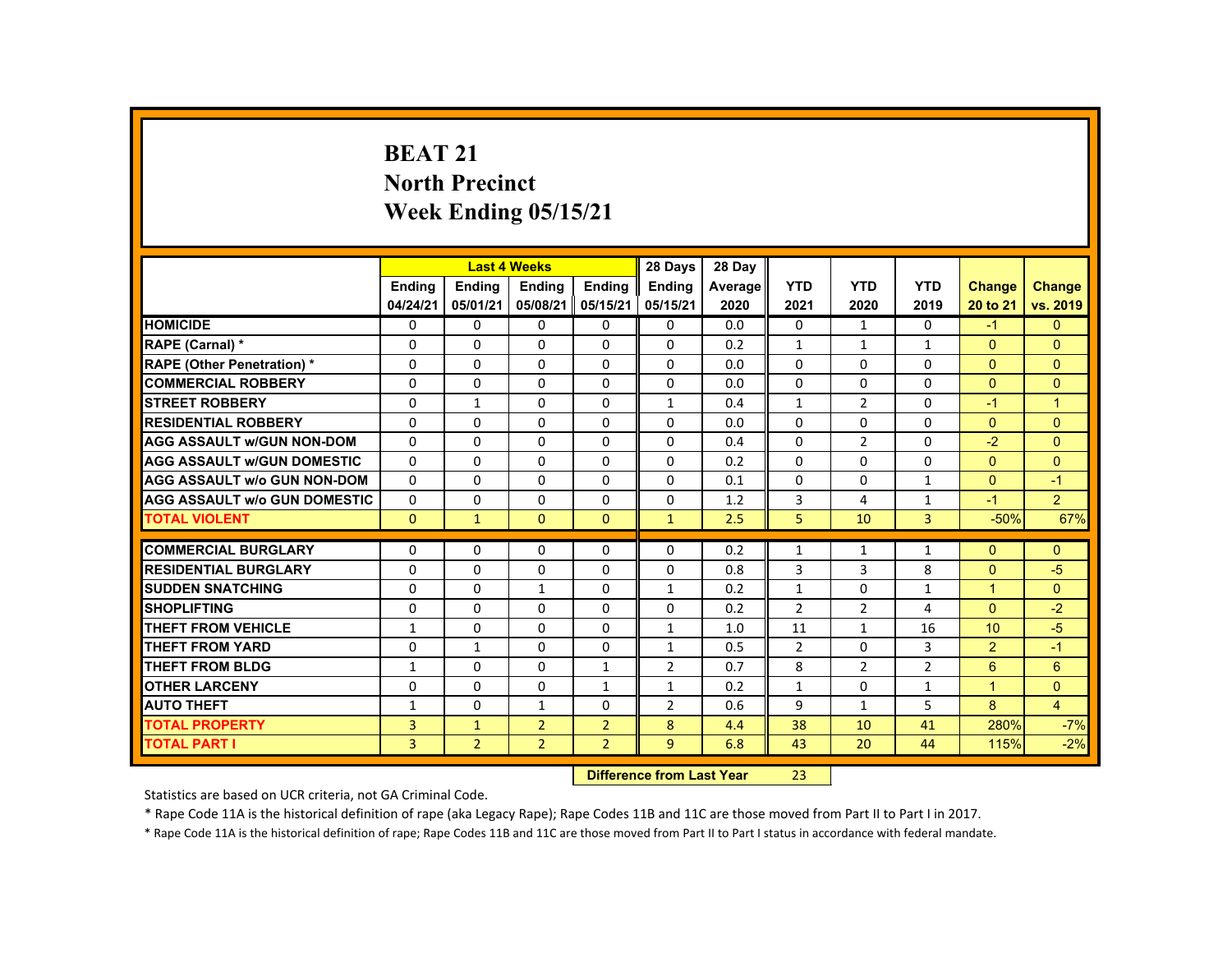# **BEAT 22 North Precinct Week Ending 05/15/21**

|                                     |               |                           | <b>Last 4 Weeks</b> |                | 28 Days        | 28 Day  |                |                |                |                      |                |
|-------------------------------------|---------------|---------------------------|---------------------|----------------|----------------|---------|----------------|----------------|----------------|----------------------|----------------|
|                                     | <b>Endina</b> | <b>Endina</b>             | <b>Ending</b>       | <b>Endina</b>  | <b>Endina</b>  | Average | <b>YTD</b>     | <b>YTD</b>     | <b>YTD</b>     | Change               | <b>Change</b>  |
|                                     | 04/24/21      | 05/01/21                  | 05/08/21            | 05/15/21       | 05/15/21       | 2020    | 2021           | 2020           | 2019           | 20 to 21             | vs. 2019       |
| <b>HOMICIDE</b>                     | 0             | $\Omega$                  | 0                   | $\Omega$       | 0              | 0.2     | $\mathbf{0}$   | $\mathbf{1}$   | $\mathbf{1}$   | $-1$                 | $-1$           |
| <b>RAPE (Carnal) *</b>              | $\mathbf{0}$  | $\mathbf{0}$              | 0                   | $\Omega$       | $\Omega$       | 0.2     | $\Omega$       | $\mathbf{1}$   | 0              | $-1$                 | $\Omega$       |
| <b>RAPE (Other Penetration) *</b>   | $\Omega$      | $\Omega$                  | $\Omega$            | $\Omega$       | $\Omega$       | 0.1     | $\Omega$       | $\mathbf{1}$   | $\Omega$       | $-1$                 | $\Omega$       |
| <b>COMMERCIAL ROBBERY</b>           | $\Omega$      | $\Omega$                  | $\Omega$            | 0              | 0              | 0.1     | $\mathbf 0$    | 0              | $\Omega$       | $\mathbf{0}$         | $\mathbf{0}$   |
| <b>STREET ROBBERY</b>               | $\Omega$      | $\Omega$                  | $\mathbf{1}$        | $\Omega$       | $\mathbf{1}$   | 0.5     | $\mathbf{1}$   | $\mathbf{1}$   | 4              | $\Omega$             | $-3$           |
| <b>RESIDENTIAL ROBBERY</b>          | 0             | $\mathbf{0}$              | 0                   | 0              | 0              | 0.1     | 0              | $\mathbf{1}$   | 0              | $-1$                 | $\mathbf{0}$   |
| <b>AGG ASSAULT W/GUN NON-DOM</b>    | $\Omega$      | $\Omega$                  | $\Omega$            | $\overline{2}$ | $\overline{2}$ | 2.6     | 6              | 12             | 6              | $-6$                 | $\Omega$       |
| <b>AGG ASSAULT W/GUN DOMESTIC</b>   | $\Omega$      | $\Omega$                  | $\Omega$            | $\Omega$       | $\Omega$       | 0.2     | $\overline{2}$ | $\overline{2}$ | $\Omega$       | $\Omega$             | $\overline{2}$ |
| <b>AGG ASSAULT W/o GUN NON-DOM</b>  | $\Omega$      | $\Omega$                  | $\Omega$            | $\Omega$       | $\Omega$       | 0.5     | $\overline{2}$ | $\overline{2}$ | $\mathbf{1}$   | $\Omega$             | $\overline{1}$ |
| <b>AGG ASSAULT W/o GUN DOMESTIC</b> | 0             | $\mathbf{0}$              | 0                   | $\Omega$       | 0              | 0.7     | 3              | $\overline{2}$ | 12             | $\mathbf{1}$         | -9             |
| <b>TOTAL VIOLENT</b>                | $\mathbf{0}$  | $\mathbf{0}$              | $\mathbf{1}$        | $\overline{2}$ | $\overline{3}$ | 5.0     | 14             | 23             | 24             | $-39%$               | $-42%$         |
| <b>COMMERCIAL BURGLARY</b>          | $\Omega$      | $\Omega$                  | $\Omega$            | $\Omega$       | $\Omega$       | 0.3     | $\overline{7}$ | $\overline{2}$ | $\overline{2}$ | 5                    | 5              |
| <b>RESIDENTIAL BURGLARY</b>         | 0             | $\mathbf{1}$              | 0                   | 1              | 2              | 2.3     | 4              | 20             | $\overline{7}$ | $-16$                | $-3$           |
| <b>SUDDEN SNATCHING</b>             | $\Omega$      | $\Omega$                  | $\Omega$            | $\Omega$       | $\Omega$       | 0.1     | $\Omega$       | 0              | $\mathbf{1}$   | $\mathbf{0}$         | $-1$           |
| <b>SHOPLIFTING</b>                  | $\Omega$      | $\Omega$                  | $\Omega$            | $\Omega$       | $\Omega$       | 0.5     | $\overline{2}$ | 4              | 3              | $-2$                 | $-1$           |
| <b>THEFT FROM VEHICLE</b>           | $\Omega$      | $\mathbf{1}$              | $\mathbf{1}$        | $\Omega$       | $\overline{2}$ | 2.3     | 17             | 12             | 9              | 5                    | 8              |
| <b>THEFT FROM YARD</b>              | $\mathbf{1}$  | $\mathbf{1}$              | $\Omega$            | $\Omega$       | $\overline{2}$ | 0.9     | 6              | 9              | $\overline{7}$ | $-3$                 | $-1$           |
| <b>THEFT FROM BLDG</b>              | $\mathbf{0}$  | $\mathbf{0}$              | 0                   | $\mathbf{1}$   | $\mathbf{1}$   | 1.1     | 8              | $\overline{7}$ | 9              | $\mathbf{1}$         | $-1$           |
| <b>OTHER LARCENY</b>                | $\Omega$      | $\Omega$                  | $\Omega$            | $\Omega$       | $\Omega$       | 0.6     | $\overline{2}$ | $\mathbf{1}$   | $\Omega$       | $\mathbf{1}$         | $\overline{2}$ |
| <b>AUTO THEFT</b>                   | $\Omega$      | $\Omega$                  | $\Omega$            | $\mathbf{1}$   | $\mathbf{1}$   | 1.7     | 10             | 9              | 4              | $\blacktriangleleft$ | 6              |
| <b>TOTAL PROPERTY</b>               | $\mathbf{1}$  | 3                         | $\mathbf{1}$        | $\overline{3}$ | 8              | 9.8     | 56             | 64             | 42             | $-13%$               | 33%            |
| <b>TOTAL PART I</b>                 | $\mathbf{1}$  | 3                         | $\overline{2}$      | 5              | 11             | 14.8    | 70             | 87             | 66             | $-20%$               | 6%             |
|                                     |               | Difference from Loot Voor |                     | 17             |                |         |                |                |                |                      |                |

 **Difference from Last Year** $17$ 

Statistics are based on UCR criteria, not GA Criminal Code.

\* Rape Code 11A is the historical definition of rape (aka Legacy Rape); Rape Codes 11B and 11C are those moved from Part II to Part I in 2017.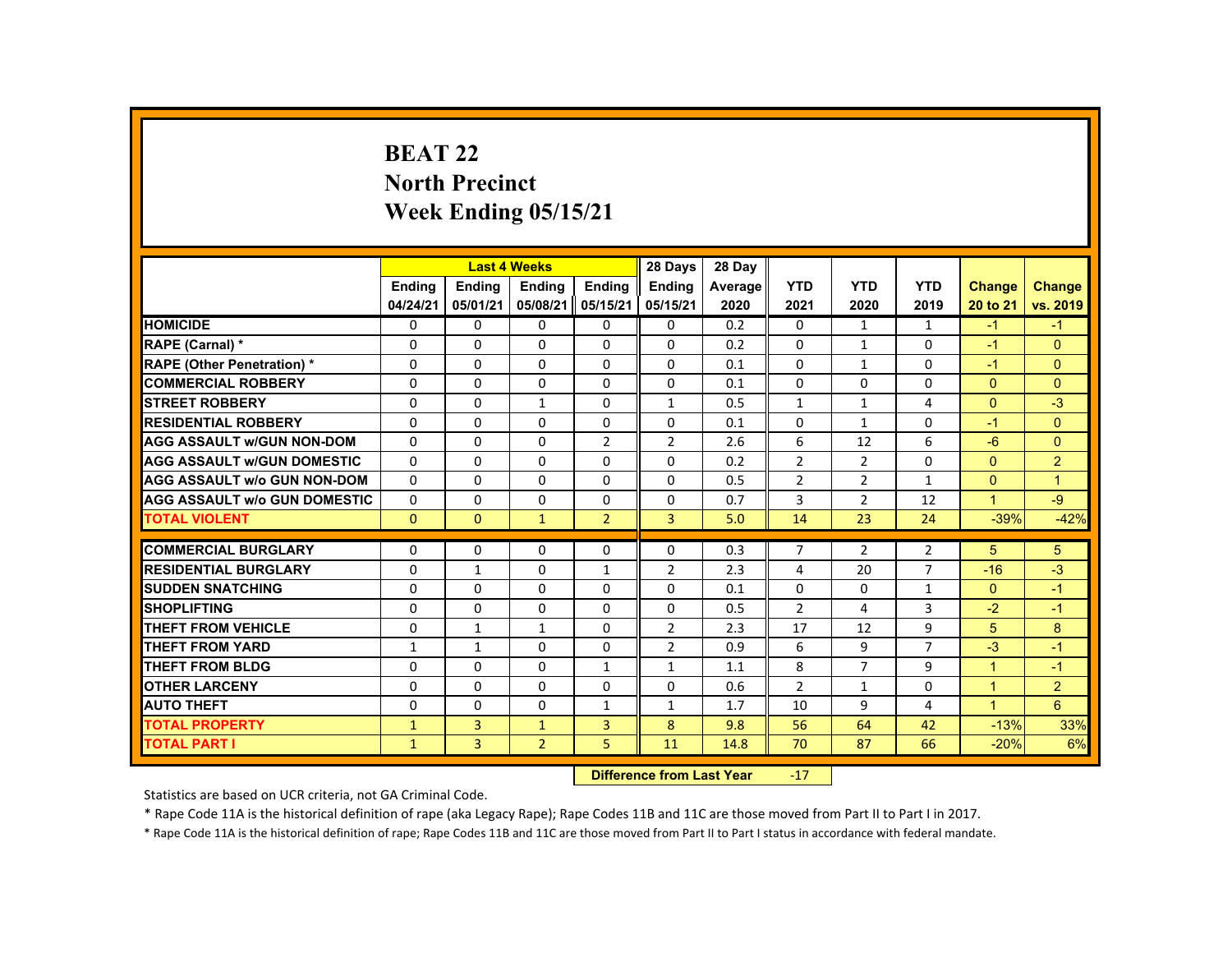# **BEAT 23 North Precinct Week Ending 05/15/21**

|                                     |                | <b>Last 4 Weeks</b> |                                  |                | 28 Days        | 28 Day  |              |                |                |                |                |
|-------------------------------------|----------------|---------------------|----------------------------------|----------------|----------------|---------|--------------|----------------|----------------|----------------|----------------|
|                                     | Ending         | Ending              | <b>Ending</b>                    | Ending         | <b>Ending</b>  | Average | <b>YTD</b>   | <b>YTD</b>     | <b>YTD</b>     | Change         | <b>Change</b>  |
|                                     | 04/24/21       | 05/01/21            | 05/08/21                         | 05/15/21       | 05/15/21       | 2020    | 2021         | 2020           | 2019           | 20 to 21       | vs. 2019       |
| <b>HOMICIDE</b>                     | 0              | 0                   | $\mathbf{0}$                     | $\Omega$       | 0              | 0.3     | 0            | $\mathbf{1}$   | $\mathbf{1}$   | $-1$           | $-1$           |
| RAPE (Carnal) *                     | $\Omega$       | $\Omega$            | $\mathbf{1}$                     | $\Omega$       | $\mathbf{1}$   | 0.2     | $\mathbf{1}$ | $\Omega$       | $\mathbf{1}$   | $\mathbf{1}$   | $\Omega$       |
| <b>RAPE (Other Penetration) *</b>   | $\mathbf 0$    | $\Omega$            | $\Omega$                         | $\Omega$       | $\Omega$       | 0.2     | $\Omega$     | $\Omega$       | $\Omega$       | $\Omega$       | $\overline{0}$ |
| <b>COMMERCIAL ROBBERY</b>           | $\Omega$       | $\Omega$            | $\Omega$                         | $\Omega$       | $\Omega$       | 0.0     | $\Omega$     | $\Omega$       | $\Omega$       | $\Omega$       | $\mathbf{0}$   |
| <b>STREET ROBBERY</b>               | $\Omega$       | $\Omega$            | $\Omega$                         | $\Omega$       | $\Omega$       | 0.3     | 6            | $\overline{7}$ | $\overline{2}$ | $-1$           | 4              |
| <b>RESIDENTIAL ROBBERY</b>          | $\mathbf{1}$   | $\Omega$            | $\Omega$                         | $\Omega$       | $\mathbf{1}$   | 0.0     | $\mathbf{1}$ | $\mathbf{1}$   | $\Omega$       | $\Omega$       | $\overline{1}$ |
| <b>AGG ASSAULT w/GUN NON-DOM</b>    | $\Omega$       | $\Omega$            | $\Omega$                         | $\mathbf{1}$   | $\mathbf{1}$   | 1.6     | 3            | $\overline{2}$ | 4              | $\mathbf{1}$   | $-1$           |
| <b>AGG ASSAULT W/GUN DOMESTIC</b>   | $\Omega$       | $\Omega$            | $\Omega$                         | $\Omega$       | $\Omega$       | 0.2     | $\Omega$     | $\overline{2}$ | $\Omega$       | $-2$           | $\Omega$       |
| <b>AGG ASSAULT w/o GUN NON-DOM</b>  | $\Omega$       | $\mathbf{0}$        | $\mathbf{0}$                     | 1              | $\mathbf{1}$   | 0.4     | 3            | $\mathbf{1}$   | 5              | $\overline{2}$ | $-2$           |
| <b>AGG ASSAULT W/o GUN DOMESTIC</b> | $\mathbf{1}$   | $\Omega$            | $\Omega$                         | $\Omega$       | 1              | 0.8     | 4            | $\mathbf{1}$   | 4              | 3              | $\mathbf{0}$   |
| <b>TOTAL VIOLENT</b>                | 2 <sup>1</sup> | $\mathbf{0}$        | $\mathbf{1}$                     | $\overline{2}$ | 5              | 3.9     | 18           | 15             | 17             | 20%            | 6%             |
| <b>COMMERCIAL BURGLARY</b>          | $\Omega$       | $\mathbf{0}$        | $\Omega$                         | 0              | $\Omega$       | 0.7     | 6            | 4              | 3              | $\overline{2}$ | 3              |
| <b>RESIDENTIAL BURGLARY</b>         | $\Omega$       | $\Omega$            | $\Omega$                         | $\Omega$       | $\Omega$       | 1.6     | 3            | $\overline{7}$ | 5              | $-4$           | $-2$           |
| <b>SUDDEN SNATCHING</b>             | $\Omega$       | $\Omega$            | $\Omega$                         | $\Omega$       | $\Omega$       | 0.2     | 3            | $\overline{2}$ | $\Omega$       | $\mathbf{1}$   | 3              |
| <b>SHOPLIFTING</b>                  | 0              | $\Omega$            | $\Omega$                         | $\Omega$       | 0              | 1.2     | 0            | 6              | $\overline{2}$ | $-6$           | $-2$           |
| THEFT FROM VEHICLE                  | $\mathbf{1}$   | $\Omega$            | $\Omega$                         | $\Omega$       | $\mathbf{1}$   | 2.5     | 13           | 10             | 13             | 3              | $\Omega$       |
| <b>THEFT FROM YARD</b>              | $\mathbf{1}$   | $\overline{2}$      | $\Omega$                         | $\Omega$       | 3              | 2.3     | 6            | 13             | 4              | $-7$           | $\overline{2}$ |
| <b>THEFT FROM BLDG</b>              | $\mathbf{1}$   | $\Omega$            | $\mathbf{1}$                     | $\Omega$       | $\overline{2}$ | 0.9     | 4            | 3              | 5              | $\mathbf{1}$   | $-1$           |
| <b>OTHER LARCENY</b>                | $\Omega$       | $\mathbf{1}$        | $\Omega$                         | $\Omega$       | $\mathbf{1}$   | 0.4     | 3            | $\mathbf{1}$   | 0              | $\overline{2}$ | 3              |
| <b>AUTO THEFT</b>                   | $\overline{2}$ | $\mathbf{1}$        | 1                                | $\mathbf{0}$   | 4              | 1.5     | 11           | 5              | 6              | 6              | 5              |
| <b>TOTAL PROPERTY</b>               | 5              | $\overline{4}$      | $\overline{2}$                   | $\Omega$       | 11             | 11.4    | 49           | 51             | 38             | $-4%$          | 29%            |
| <b>TOTAL PART I</b>                 | $\overline{7}$ | $\overline{4}$      | 3                                | $\overline{2}$ | 16             | 15.4    | 67           | 66             | 55             | 2%             | 22%            |
|                                     |                |                     | <b>Difference from Last Year</b> |                | 1              |         |              |                |                |                |                |

 **Difference from Last Year**

Statistics are based on UCR criteria, not GA Criminal Code.

\* Rape Code 11A is the historical definition of rape (aka Legacy Rape); Rape Codes 11B and 11C are those moved from Part II to Part I in 2017.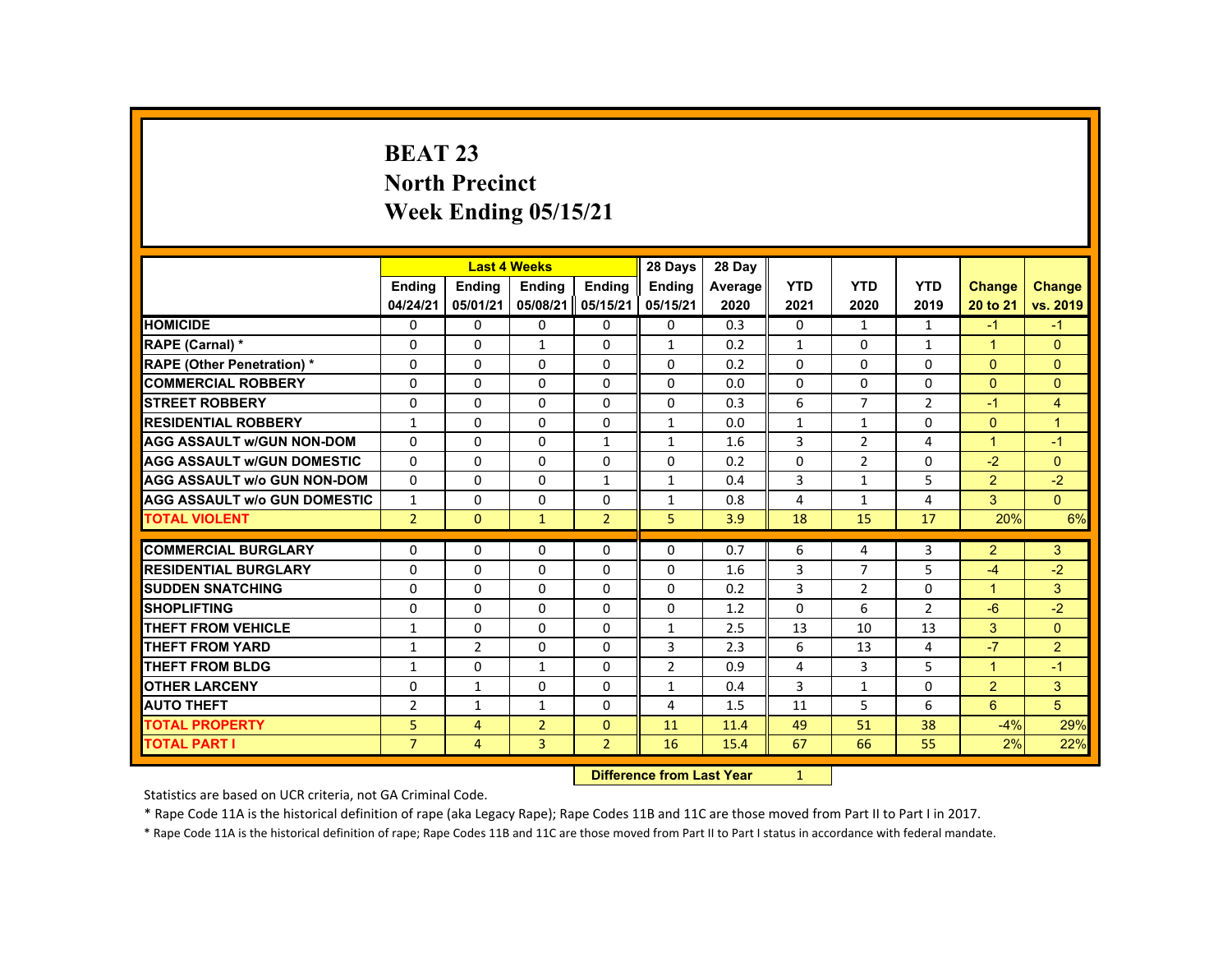# **BEAT 24 North Precinct Week Ending 05/15/21**

|                                     |                | <b>Last 4 Weeks</b> |                |                | 28 Days                           | 28 Day  |                |                |                |                |                |
|-------------------------------------|----------------|---------------------|----------------|----------------|-----------------------------------|---------|----------------|----------------|----------------|----------------|----------------|
|                                     | <b>Endina</b>  | Ending              | Ending         | Ending         | <b>Endina</b>                     | Average | <b>YTD</b>     | <b>YTD</b>     | <b>YTD</b>     | <b>Change</b>  | <b>Change</b>  |
|                                     | 04/24/21       | 05/01/21            | 05/08/21       | 05/15/21       | 05/15/21                          | 2020    | 2021           | 2020           | 2019           | 20 to 21       | vs. 2019       |
| <b>HOMICIDE</b>                     | 0              | $\Omega$            | $\Omega$       | $\Omega$       | 0                                 | 0.1     | 0              | $\Omega$       | $\mathbf{0}$   | $\mathbf{0}$   | $\mathbf{0}$   |
| RAPE (Carnal) *                     | 0              | $\Omega$            | $\Omega$       | $\Omega$       | $\Omega$                          | 0.2     | $\Omega$       | $\mathbf{1}$   | $\Omega$       | $-1$           | $\Omega$       |
| <b>RAPE (Other Penetration) *</b>   | 0              | $\Omega$            | $\Omega$       | $\Omega$       | $\Omega$                          | 0.0     | $\Omega$       | $\Omega$       | $\mathbf{1}$   | $\Omega$       | $-1$           |
| <b>COMMERCIAL ROBBERY</b>           | $\Omega$       | $\Omega$            | $\Omega$       | $\Omega$       | $\Omega$                          | 0.6     | $\Omega$       | $\mathbf{1}$   | $\Omega$       | $-1$           | $\overline{0}$ |
| <b>STREET ROBBERY</b>               | $\mathbf{1}$   | $\Omega$            | $\Omega$       | $\Omega$       | $\mathbf{1}$                      | 0.4     | 5              | $\overline{2}$ | $\Omega$       | 3              | 5              |
| <b>RESIDENTIAL ROBBERY</b>          | 0              | $\mathbf{0}$        | $\mathbf{0}$   | $\mathbf{0}$   | 0                                 | 0.0     | 0              | 0              | $\mathbf{1}$   | $\Omega$       | $-1$           |
| <b>AGG ASSAULT W/GUN NON-DOM</b>    | $\Omega$       | $\Omega$            | $\Omega$       | $\Omega$       | 0                                 | 0.6     | $\mathbf{1}$   | $\overline{2}$ | $\overline{2}$ | $-1$           | $-1$           |
| <b>AGG ASSAULT W/GUN DOMESTIC</b>   | $\Omega$       | $\Omega$            | $\Omega$       | $\Omega$       | $\Omega$                          | 0.0     | $\Omega$       | $\Omega$       | $\Omega$       | $\Omega$       | $\mathbf{0}$   |
| <b>AGG ASSAULT w/o GUN NON-DOM</b>  | $\Omega$       | $\Omega$            | $\Omega$       | $\Omega$       | $\Omega$                          | 0.5     | $\mathbf{1}$   | $\overline{2}$ | $\mathbf{1}$   | $-1$           | $\Omega$       |
| <b>AGG ASSAULT W/o GUN DOMESTIC</b> | $\Omega$       | $\Omega$            | $\mathbf{0}$   | $\mathbf{0}$   | 0                                 | 0.3     | $\mathbf{1}$   | $\mathbf{1}$   | 0              | $\mathbf{0}$   | $\mathbf{1}$   |
| <b>TOTAL VIOLENT</b>                | $\mathbf{1}$   | $\Omega$            | $\mathbf{0}$   | $\mathbf{0}$   | $\mathbf{1}$                      | 2.7     | 8              | 9              | 5              | $-11%$         | 60%            |
| <b>COMMERCIAL BURGLARY</b>          | $\Omega$       | $\Omega$            | $\Omega$       | $\Omega$       | $\Omega$                          | 0.2     | $\Omega$       | $\mathbf{1}$   | $\mathbf{1}$   | $-1$           | $-1$           |
| <b>RESIDENTIAL BURGLARY</b>         | 0              | $\Omega$            | $\Omega$       | $\Omega$       | $\Omega$                          | 0.8     | $\overline{7}$ | 5              | $\mathbf{1}$   | $\overline{2}$ | 6              |
| <b>SUDDEN SNATCHING</b>             | $\Omega$       | $\Omega$            | $\Omega$       | $\Omega$       | $\Omega$                          | 0.1     | 0              | $\mathbf{1}$   | $\Omega$       | $-1$           | $\Omega$       |
| <b>SHOPLIFTING</b>                  | $\Omega$       | $\Omega$            | $\mathbf{1}$   | $\mathbf{1}$   | $\overline{2}$                    | 2.2     | 9              | 10             | 15             | $-1$           | $-6$           |
| <b>THEFT FROM VEHICLE</b>           | $\mathbf{1}$   | $\mathbf{1}$        | $\Omega$       | $\Omega$       | $\overline{2}$                    | 3.5     | 12             | 10             | 20             | $\overline{2}$ | $-8$           |
| <b>THEFT FROM YARD</b>              | $\overline{2}$ | $\Omega$            | $\Omega$       | $\Omega$       | $\overline{2}$                    | 1.7     | 5              | 11             | 17             | $-6$           | $-12$          |
| <b>THEFT FROM BLDG</b>              | $\Omega$       | $\Omega$            | $\mathbf{1}$   | 0              | $\mathbf{1}$                      | 0.8     | 3              | 5              | 4              | $-2$           | $-1$           |
| <b>OTHER LARCENY</b>                | $\Omega$       | $\Omega$            | $\mathbf{1}$   | $\mathbf{1}$   | 2                                 | 1.2     | 6              | $\overline{7}$ | 6              | $-1$           | $\Omega$       |
| <b>AUTO THEFT</b>                   | $\Omega$       | $\Omega$            | $\Omega$       | $\Omega$       | $\Omega$                          | 1.3     | 6              | 5              | 3              | $\mathbf{1}$   | 3              |
| <b>TOTAL PROPERTY</b>               | $\overline{3}$ | $\mathbf{1}$        | $\overline{3}$ | $\overline{2}$ | $\overline{9}$                    | 11.8    | 48             | 55             | 67             | $-13%$         | $-28%$         |
| <b>TOTAL PART I</b>                 | 4              | $\mathbf{1}$        | 3              | $\overline{2}$ | 10                                | 14.5    | 56             | 64             | 72             | $-13%$         | $-22%$         |
|                                     |                |                     |                |                | <b>Difference from Least Vanc</b> |         | $\Omega$       |                |                |                |                |

 **Difference from Last Year**‐8

Statistics are based on UCR criteria, not GA Criminal Code.

\* Rape Code 11A is the historical definition of rape (aka Legacy Rape); Rape Codes 11B and 11C are those moved from Part II to Part I in 2017.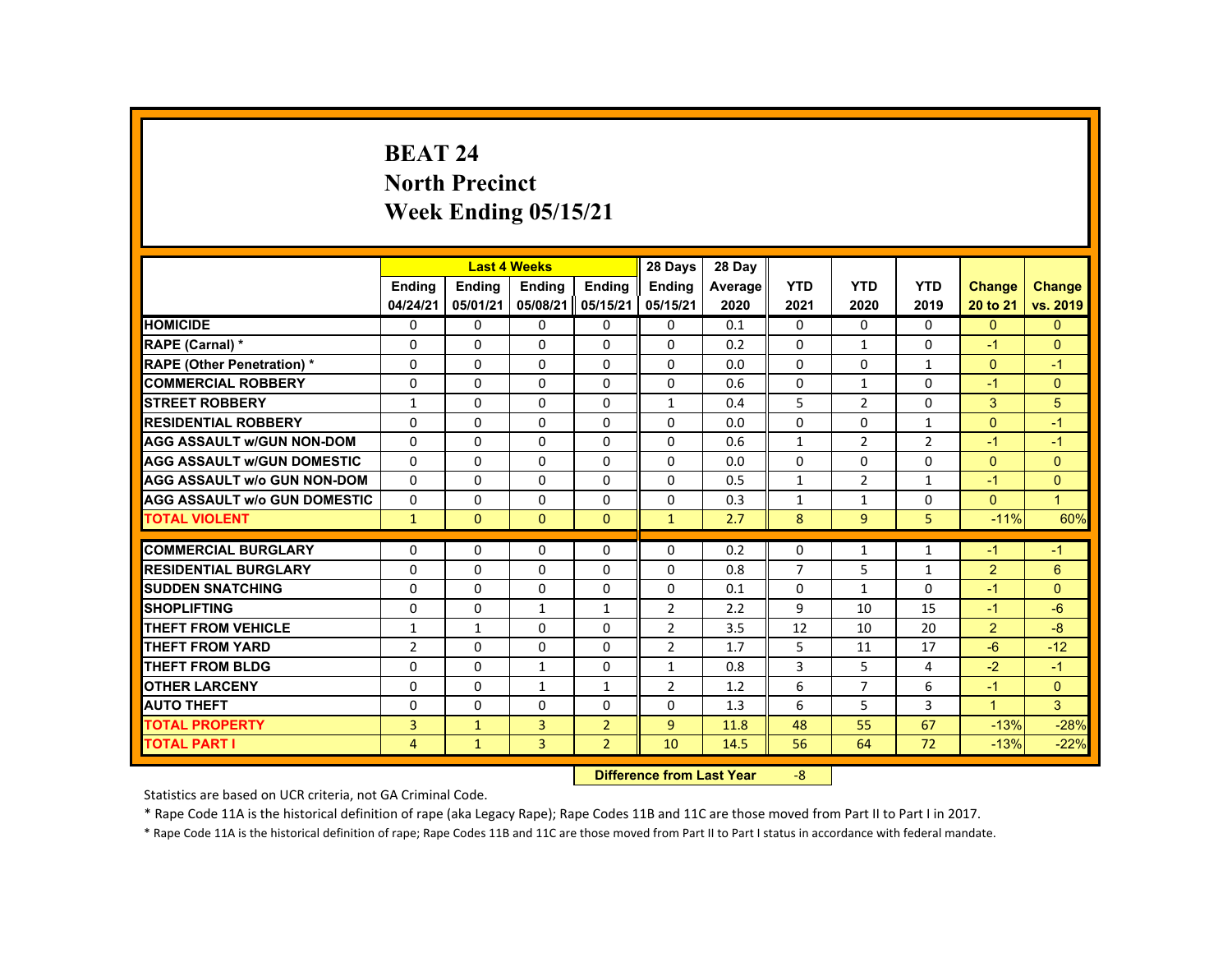# **BEAT 25 North Precinct Week Ending 05/15/21**

|                                     |                                   |                | <b>Last 4 Weeks</b> |                | 28 Days        | 28 Day  |                |                |                |                      |                      |
|-------------------------------------|-----------------------------------|----------------|---------------------|----------------|----------------|---------|----------------|----------------|----------------|----------------------|----------------------|
|                                     | <b>Ending</b>                     | <b>Endina</b>  | <b>Ending</b>       | Ending         | Ending         | Average | <b>YTD</b>     | <b>YTD</b>     | <b>YTD</b>     | <b>Change</b>        | <b>Change</b>        |
|                                     | 04/24/21                          | 05/01/21       | 05/08/21            | 05/15/21       | 05/15/21       | 2020    | 2021           | 2020           | 2019           | 20 to 21             | vs. 2019             |
| <b>HOMICIDE</b>                     | $\Omega$                          | $\Omega$       | $\mathbf{0}$        | $\Omega$       | 0              | 0.1     | 0              | $\Omega$       | $\Omega$       | $\Omega$             | $\Omega$             |
| RAPE (Carnal) *                     | 0                                 | $\Omega$       | $\Omega$            | $\Omega$       | $\Omega$       | 0.2     | $\mathbf{1}$   | $\overline{2}$ | $\mathbf{1}$   | $-1$                 | $\Omega$             |
| <b>RAPE (Other Penetration) *</b>   | $\Omega$                          | $\Omega$       | $\Omega$            | $\Omega$       | $\Omega$       | 0.0     | $\Omega$       | $\Omega$       | $\Omega$       | $\Omega$             | $\Omega$             |
| <b>COMMERCIAL ROBBERY</b>           | $\Omega$                          | $\Omega$       | $\Omega$            | $\Omega$       | $\Omega$       | 0.0     | $\Omega$       | $\Omega$       | $\mathbf{1}$   | $\Omega$             | $-1$                 |
| <b>STREET ROBBERY</b>               | $\mathbf{1}$                      | $\Omega$       | $\mathbf{1}$        | $\Omega$       | $\overline{2}$ | 0.2     | 4              | $\Omega$       | $\overline{2}$ | $\overline{4}$       | $\overline{2}$       |
| <b>RESIDENTIAL ROBBERY</b>          | $\mathbf{0}$                      | $\mathbf{0}$   | $\Omega$            | 0              | $\Omega$       | 0.2     | $\mathbf{1}$   | $\mathbf{1}$   | $\Omega$       | $\Omega$             | $\mathbf{1}$         |
| <b>AGG ASSAULT W/GUN NON-DOM</b>    | $\Omega$                          | $\Omega$       | $\Omega$            | $\Omega$       | $\Omega$       | 0.0     | 3              | $\Omega$       | $\mathbf{1}$   | 3                    | 2                    |
| <b>AGG ASSAULT W/GUN DOMESTIC</b>   | $\Omega$                          | $\Omega$       | $\Omega$            | $\Omega$       | $\Omega$       | 0.0     | $\Omega$       | $\Omega$       | $\Omega$       | $\Omega$             | $\Omega$             |
| <b>AGG ASSAULT w/o GUN NON-DOM</b>  | $\Omega$                          | $\Omega$       | $\Omega$            | $\Omega$       | $\Omega$       | 0.5     | $\mathbf{1}$   | $\overline{3}$ | $\mathbf{1}$   | $-2$                 | $\Omega$             |
| <b>AGG ASSAULT W/o GUN DOMESTIC</b> | $\Omega$                          | $\Omega$       | $\Omega$            | $\Omega$       | $\Omega$       | 0.5     | $\Omega$       | 3              | $\Omega$       | $-3$                 | $\Omega$             |
| <b>TOTAL VIOLENT</b>                | $\mathbf{1}$                      | $\Omega$       | $\mathbf{1}$        | $\mathbf{0}$   | $\overline{2}$ | 1.5     | 10             | 9 <sup>°</sup> | 6              | 11%                  | 67%                  |
|                                     |                                   |                |                     |                |                |         |                |                |                |                      |                      |
| <b>COMMERCIAL BURGLARY</b>          | $\mathbf{0}$                      | $\Omega$       | $\Omega$            | $\mathbf{0}$   | 0              | 0.6     | $\overline{2}$ | 3              | $\mathbf{1}$   | $-1$                 | $\mathbf{1}$         |
| <b>RESIDENTIAL BURGLARY</b>         | $\mathbf{1}$                      | $\Omega$       | $\Omega$            | $\Omega$       | $\mathbf{1}$   | 0.8     | 4              | 4              | $\mathbf{1}$   | $\Omega$             | 3                    |
| <b>SUDDEN SNATCHING</b>             | 1                                 | $\mathbf{0}$   | $\mathbf{0}$        | 0              | $\mathbf{1}$   | 0.2     | $\overline{2}$ | $\mathbf{1}$   | $\mathbf{1}$   | $\blacktriangleleft$ | $\blacktriangleleft$ |
| <b>SHOPLIFTING</b>                  | $\overline{2}$                    | $\overline{2}$ | $\mathbf{1}$        | $\Omega$       | 5              | 1.5     | 14             | 8              | 10             | 6                    | $\overline{4}$       |
| <b>THEFT FROM VEHICLE</b>           | $\Omega$                          | $\overline{2}$ | $\mathbf{1}$        | $\overline{2}$ | 5              | 3.1     | 24             | 8              | 27             | 16                   | $-3$                 |
| <b>THEFT FROM YARD</b>              | 4                                 | $\mathbf{1}$   | $\mathbf{1}$        | $\Omega$       | 6              | 1.3     | 14             | 9              | 9              | 5                    | 5                    |
| <b>THEFT FROM BLDG</b>              | 0                                 | $\mathbf{1}$   | $\mathbf{1}$        | $\overline{2}$ | 4              | 0.8     | 12             | 5              | $\overline{7}$ | $\overline{7}$       | 5                    |
| <b>OTHER LARCENY</b>                | 1                                 | $\Omega$       | $\Omega$            | $\mathbf{1}$   | $\overline{2}$ | 1.1     | 4              | 3              | $\overline{2}$ | $\overline{1}$       | 2 <sup>1</sup>       |
| <b>AUTO THEFT</b>                   | $\Omega$                          | $\mathbf{1}$   | $\Omega$            | $\overline{2}$ | 3              | 0.8     | 11             | 5              | $\mathbf{1}$   | 6                    | 10 <sup>1</sup>      |
| <b>TOTAL PROPERTY</b>               | $\overline{9}$                    | $\overline{7}$ | $\overline{4}$      | $\overline{7}$ | 27             | 10.0    | 87             | 46             | 59             | 89%                  | 47%                  |
| <b>TOTAL PART I</b>                 | 10                                | $\overline{7}$ | 5                   | $\overline{7}$ | 29             | 11.4    | 97             | 55             | 65             | 76%                  | 49%                  |
|                                     | <b>Difference from Least Vanc</b> |                |                     |                |                |         | $\sqrt{2}$     |                |                |                      |                      |

 **Difference from Last Year**r 42

Statistics are based on UCR criteria, not GA Criminal Code.

\* Rape Code 11A is the historical definition of rape (aka Legacy Rape); Rape Codes 11B and 11C are those moved from Part II to Part I in 2017.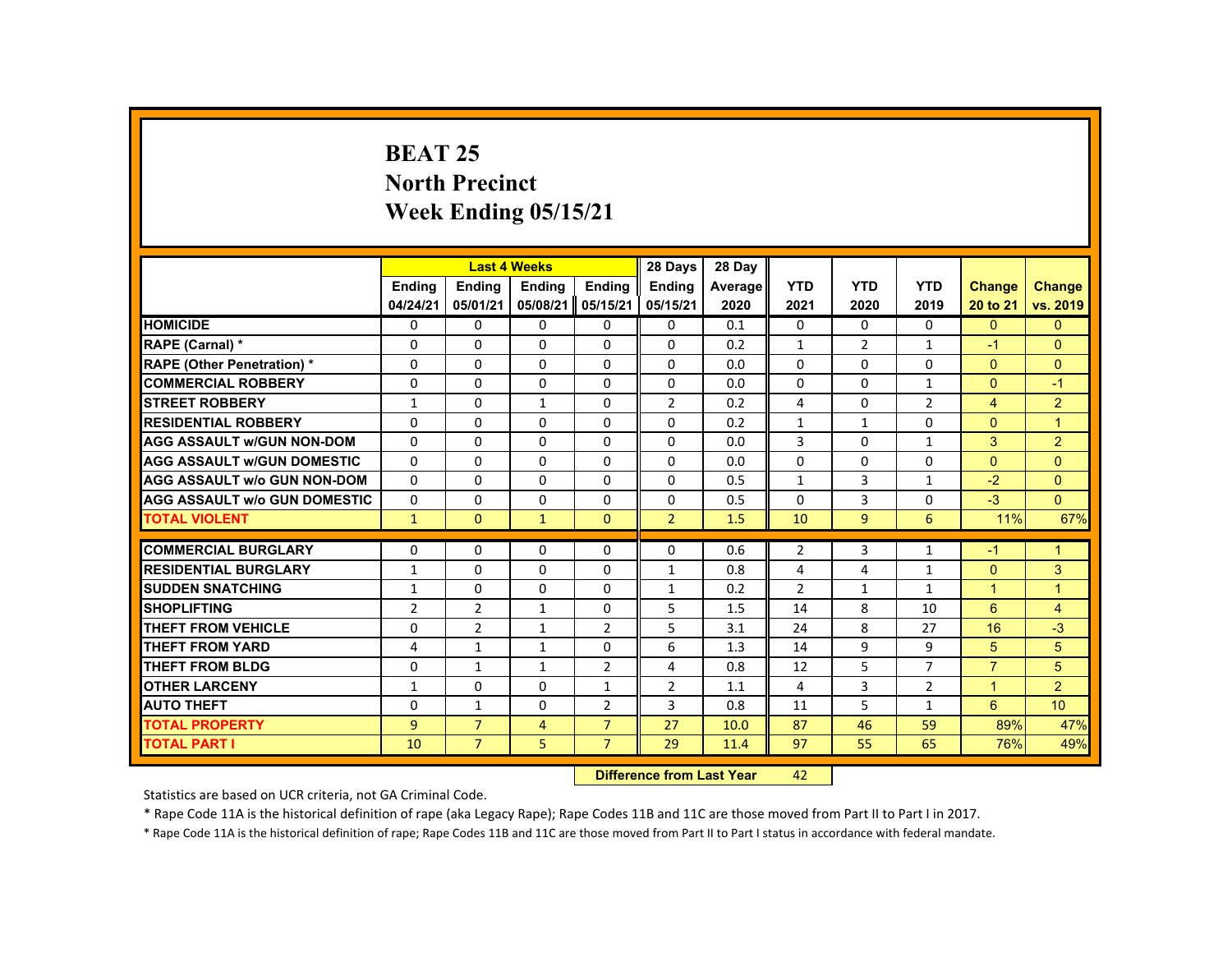# **BEAT 26 North Precinct Week Ending 05/15/21**

|                                     |                |                | <b>Last 4 Weeks</b> |                 | 28 Days                                                                                                                                                                                                                        | 28 Day  |                |                |                |                |                |
|-------------------------------------|----------------|----------------|---------------------|-----------------|--------------------------------------------------------------------------------------------------------------------------------------------------------------------------------------------------------------------------------|---------|----------------|----------------|----------------|----------------|----------------|
|                                     | <b>Ending</b>  | <b>Ending</b>  | <b>Ending</b>       | <b>Endina</b>   | <b>Ending</b>                                                                                                                                                                                                                  | Average | <b>YTD</b>     | <b>YTD</b>     | <b>YTD</b>     | <b>Change</b>  | <b>Change</b>  |
|                                     | 04/24/21       | 05/01/21       | 05/08/21            | 05/15/21        | 05/15/21                                                                                                                                                                                                                       | 2020    | 2021           | 2020           | 2019           | 20 to 21       | vs. 2019       |
| <b>HOMICIDE</b>                     | 0              | $\Omega$       | 0                   | $\Omega$        | 0                                                                                                                                                                                                                              | 0.0     | $\mathbf{0}$   | 0              | $\mathbf{0}$   | $\mathbf{0}$   | $\mathbf{0}$   |
| RAPE (Carnal) *                     | 0              | $\mathbf{0}$   | 0                   | $\Omega$        | $\Omega$                                                                                                                                                                                                                       | 0.4     | $\Omega$       | 2              | 1              | $-2$           | $-1$           |
| <b>RAPE (Other Penetration) *</b>   | $\Omega$       | $\Omega$       | $\Omega$            | $\Omega$        | $\Omega$                                                                                                                                                                                                                       | 0.1     | $\Omega$       | $\Omega$       | $\Omega$       | $\Omega$       | $\Omega$       |
| <b>COMMERCIAL ROBBERY</b>           | $\Omega$       | $\Omega$       | $\Omega$            | $\mathbf{1}$    | $\mathbf{1}$                                                                                                                                                                                                                   | 0.1     | $\mathbf{1}$   | $\mathbf{1}$   | $\Omega$       | $\Omega$       | $\overline{1}$ |
| <b>STREET ROBBERY</b>               | $\mathbf{1}$   | $\mathbf{1}$   | $\Omega$            | $\Omega$        | $\overline{2}$                                                                                                                                                                                                                 | 0.9     | $\overline{2}$ | 3              | 4              | $-1$           | $-2$           |
| <b>RESIDENTIAL ROBBERY</b>          | 0              | $\mathbf{0}$   | 0                   | 0               | 0                                                                                                                                                                                                                              | 0.0     | 0              | 0              | 0              | $\mathbf{0}$   | $\mathbf{0}$   |
| <b>AGG ASSAULT W/GUN NON-DOM</b>    | $\Omega$       | $\Omega$       | 0                   | $\Omega$        | $\Omega$                                                                                                                                                                                                                       | 0.5     | $\Omega$       | 0              | $\overline{2}$ | $\Omega$       | $-2$           |
| <b>AGG ASSAULT W/GUN DOMESTIC</b>   | $\Omega$       | $\Omega$       | $\Omega$            | $\Omega$        | $\Omega$                                                                                                                                                                                                                       | 0.0     | $\Omega$       | $\Omega$       | $\Omega$       | $\Omega$       | $\Omega$       |
| <b>AGG ASSAULT W/o GUN NON-DOM</b>  | $\Omega$       | $\Omega$       | $\Omega$            | $\mathbf{1}$    | $\mathbf{1}$                                                                                                                                                                                                                   | 1.8     | $\overline{7}$ | $\overline{7}$ | 5              | $\Omega$       | $\overline{2}$ |
| <b>AGG ASSAULT W/o GUN DOMESTIC</b> | $\Omega$       | $\mathbf{1}$   | $\Omega$            | $\Omega$        | $\mathbf{1}$                                                                                                                                                                                                                   | 0.6     | $\overline{2}$ | $\mathbf{1}$   | $\overline{2}$ | $\mathbf{1}$   | $\Omega$       |
| <b>TOTAL VIOLENT</b>                | $\mathbf{1}$   | $\overline{2}$ | $\mathbf{0}$        | $\overline{2}$  | 5                                                                                                                                                                                                                              | 4.3     | 12             | 14             | 14             | $-14%$         | $-14%$         |
|                                     |                |                |                     |                 |                                                                                                                                                                                                                                |         |                |                |                |                |                |
| <b>COMMERCIAL BURGLARY</b>          | $\Omega$       | $\Omega$       | $\Omega$            | 0               | 0                                                                                                                                                                                                                              | 1.0     | $\overline{2}$ | 4              | $\overline{2}$ | $-2$           | $\mathbf{0}$   |
| <b>RESIDENTIAL BURGLARY</b>         | $\Omega$       | $\Omega$       | $\Omega$            | $\Omega$        | $\Omega$                                                                                                                                                                                                                       | 0.0     | $\Omega$       | $\Omega$       | $\Omega$       | $\Omega$       | $\Omega$       |
| <b>SUDDEN SNATCHING</b>             | 0              | $\mathbf{0}$   | $\overline{2}$      | 0               | $\overline{2}$                                                                                                                                                                                                                 | 0.5     | 5              | $\mathbf{1}$   | 3              | $\overline{4}$ | $\overline{2}$ |
| <b>SHOPLIFTING</b>                  | $\Omega$       | $\Omega$       | $\Omega$            | $\Omega$        | $\Omega$                                                                                                                                                                                                                       | 2.3     | 8              | 15             | 15             | $-7$           | $-7$           |
| <b>THEFT FROM VEHICLE</b>           | $\Omega$       | 6              | $\Omega$            | $\mathbf{1}$    | $\overline{7}$                                                                                                                                                                                                                 | 2.5     | 37             | $\overline{7}$ | 9              | 30             | 28             |
| <b>THEFT FROM YARD</b>              | $\Omega$       | $\Omega$       | $\Omega$            | $\Omega$        | $\Omega$                                                                                                                                                                                                                       | 1.7     | 4              | $\overline{7}$ | 9              | $-3$           | $-5$           |
| <b>THEFT FROM BLDG</b>              | $\mathbf{1}$   | $\Omega$       | 2                   | 2               | 5                                                                                                                                                                                                                              | 1.1     | 11             | 3              | $\overline{7}$ | 8              | 4              |
| <b>OTHER LARCENY</b>                | $\Omega$       | $\mathbf{1}$   | $\Omega$            | 0               | $\mathbf{1}$                                                                                                                                                                                                                   | 0.2     | $\overline{2}$ | $\mathbf{1}$   | $\overline{2}$ | $\mathbf{1}$   | $\Omega$       |
| <b>AUTO THEFT</b>                   | $\overline{2}$ | $\mathbf{1}$   | $\Omega$            | $\Omega$        | 3                                                                                                                                                                                                                              | 1.3     | 13             | $\overline{2}$ | $\mathbf{1}$   | 11             | 12             |
| <b>TOTAL PROPERTY</b>               | 3              | 8              | $\overline{4}$      | $\overline{3}$  | 18                                                                                                                                                                                                                             | 10.6    | 82             | 40             | 48             | 105%           | 71%            |
| <b>TOTAL PART I</b>                 | $\overline{4}$ | 10             | $\overline{4}$      | 5               | 23                                                                                                                                                                                                                             | 14.9    | 94             | 54             | 62             | 74%            | 52%            |
|                                     |                |                |                     | <b>CALLED A</b> | and the second control of the second second the second second second second second second second second second second second second second second second second second second second second second second second second second |         | $\sim$         |                |                |                |                |

 **Difference from Last Year**r 40

Statistics are based on UCR criteria, not GA Criminal Code.

\* Rape Code 11A is the historical definition of rape (aka Legacy Rape); Rape Codes 11B and 11C are those moved from Part II to Part I in 2017.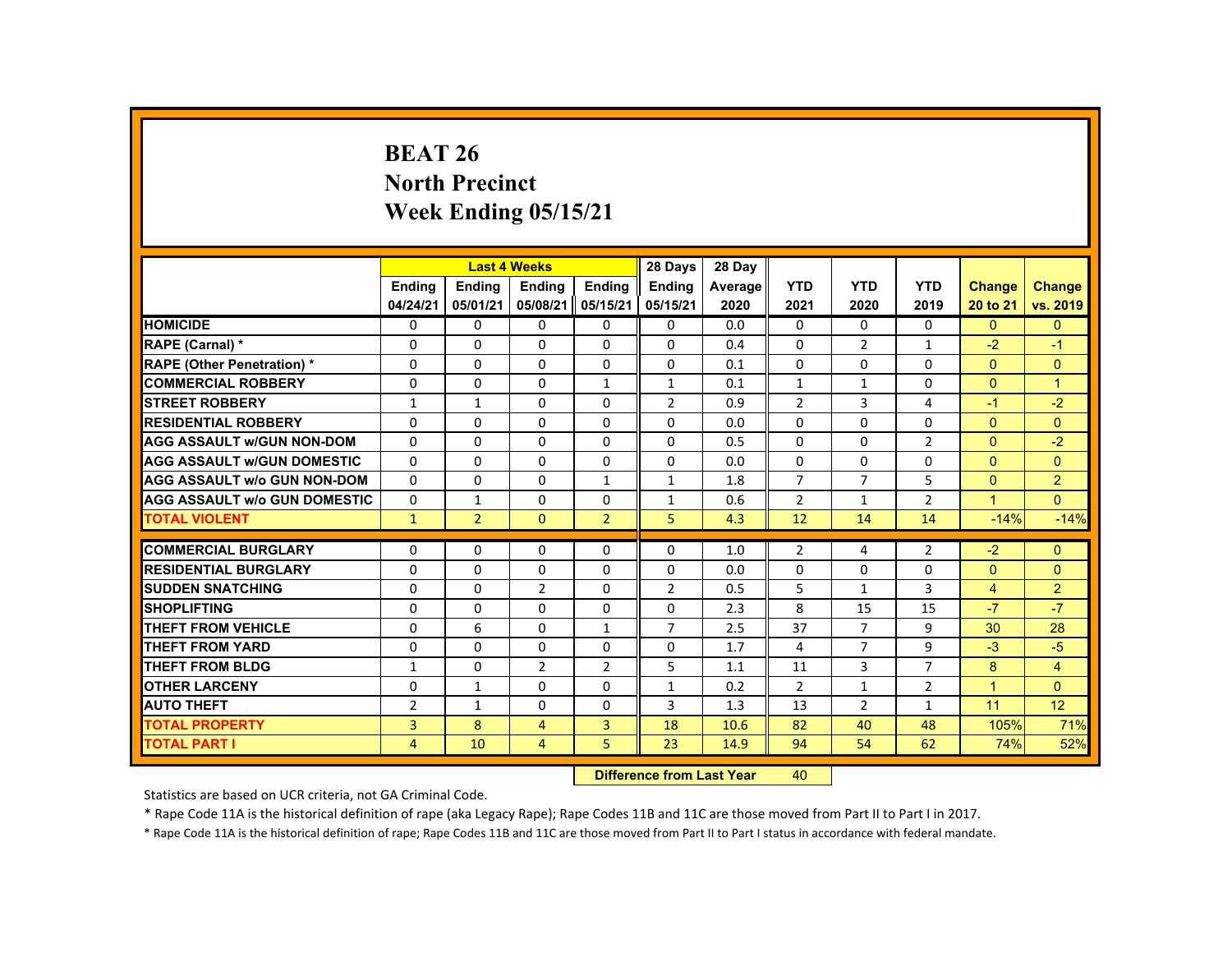# **BEAT 27 North Precinct Week Ending 05/15/21**

|                                     |               |                                   | <b>Last 4 Weeks</b> |                | 28 Days        | 28 Day  |                |                |                |                |                |
|-------------------------------------|---------------|-----------------------------------|---------------------|----------------|----------------|---------|----------------|----------------|----------------|----------------|----------------|
|                                     | <b>Ending</b> | <b>Ending</b>                     | <b>Ending</b>       | <b>Ending</b>  | Ending         | Average | <b>YTD</b>     | <b>YTD</b>     | <b>YTD</b>     | <b>Change</b>  | <b>Change</b>  |
|                                     | 04/24/21      | 05/01/21                          | 05/08/21            | 05/15/21       | 05/15/21       | 2020    | 2021           | 2020           | 2019           | 20 to 21       | vs. 2019       |
| <b>HOMICIDE</b>                     | $\Omega$      | $\Omega$                          | $\Omega$            | $\Omega$       | 0              | 0.0     | $\mathbf{1}$   | $\Omega$       | $\Omega$       | $\mathbf{1}$   | $\mathbf{1}$   |
| RAPE (Carnal) *                     | 0             | $\Omega$                          | $\Omega$            | $\Omega$       | $\Omega$       | 0.3     | $\Omega$       | 1              | $\Omega$       | $-1$           | $\mathbf{0}$   |
| <b>RAPE (Other Penetration) *</b>   | $\Omega$      | $\Omega$                          | $\Omega$            | $\Omega$       | $\Omega$       | 0.1     | $\mathbf{1}$   | $\Omega$       | $\Omega$       | $\mathbf{1}$   | $\overline{1}$ |
| <b>COMMERCIAL ROBBERY</b>           | $\Omega$      | $\Omega$                          | $\Omega$            | $\Omega$       | $\Omega$       | 0.1     | $\Omega$       | $\Omega$       | $\Omega$       | $\Omega$       | $\Omega$       |
| <b>STREET ROBBERY</b>               | $\Omega$      | $\Omega$                          | $\mathbf{1}$        | $\mathbf{1}$   | $\overline{2}$ | 1.2     | 5              | $\overline{2}$ | 4              | 3              | $\mathbf{1}$   |
| <b>RESIDENTIAL ROBBERY</b>          | $\Omega$      | $\Omega$                          | $\Omega$            | 0              | $\Omega$       | 0.0     | $\Omega$       | $\Omega$       | $\Omega$       | $\Omega$       | $\Omega$       |
| <b>AGG ASSAULT W/GUN NON-GUN</b>    | $\Omega$      | $\Omega$                          | $\Omega$            | $\mathbf{1}$   | $\mathbf{1}$   | 1.3     | 3              | $\overline{7}$ | 5              | $-4$           | $-2$           |
| <b>AGG ASSAULT W/GUN DOMESTIC</b>   | $\Omega$      | $\Omega$                          | $\Omega$            | $\Omega$       | $\Omega$       | 0.1     | $\mathbf{1}$   | $\mathbf{1}$   | $\mathbf{1}$   | $\Omega$       | $\Omega$       |
| <b>AGG ASSAULT w/o GUN NON-DOM</b>  | $\mathbf{1}$  | $\Omega$                          | $\mathbf{1}$        | $\Omega$       | $\overline{2}$ | 1.8     | 13             | 4              | $\overline{7}$ | 9              | 6              |
| <b>AGG ASSAULT W/o GUN DOMESTIC</b> | $\Omega$      | $\Omega$                          | $\mathbf{1}$        | $\Omega$       | $\mathbf{1}$   | 0.6     | 5              | $\overline{2}$ | 6              | $\mathbf{3}$   | $-1$           |
| <b>TOTAL VIOLENT</b>                | $\mathbf{1}$  | $\mathbf{0}$                      | 3                   | $\overline{2}$ | 6              | 5.4     | 29             | 17             | 23             | 71%            | 26%            |
|                                     |               |                                   |                     |                |                |         |                |                |                |                |                |
| <b>COMMERCIAL BURGLARY</b>          | $\Omega$      | $\Omega$                          | $\Omega$            | 0              | 0              | 0.3     | $\overline{2}$ | 0              | 3              | $\overline{2}$ | $-1$           |
| <b>RESIDENTIAL BURGLARY</b>         | $\Omega$      | $\Omega$                          | $\mathbf{1}$        | $\Omega$       | $\mathbf{1}$   | 0.4     | $\mathbf{1}$   | 4              | 3              | $-3$           | $-2$           |
| <b>SUDDEN SNATCHING</b>             | $\mathbf{1}$  | $\mathbf{0}$                      | 1                   | $\mathbf{0}$   | 2              | 0.5     | 3              | $\overline{2}$ | $\overline{2}$ | $\mathbf{1}$   | $\mathbf{1}$   |
| <b>SHOPLIFTING</b>                  | $\Omega$      | $\Omega$                          | $\mathbf{1}$        | $\Omega$       | $\mathbf{1}$   | 1.8     | 4              | 10             | 13             | $-6$           | $-9$           |
| <b>THEFT FROM VEHICLE</b>           | 5             | 4                                 | 5                   | $\overline{3}$ | 17             | 1.9     | 40             | 6              | 16             | 34             | 24             |
| <b>THEFT FROM YARD</b>              | $\Omega$      | $\Omega$                          | $\Omega$            | $\Omega$       | $\Omega$       | 1.6     | 4              | 4              | $\overline{2}$ | $\Omega$       | $\overline{2}$ |
| <b>THEFT FROM BLDG</b>              | 0             | $\Omega$                          | $\mathbf{1}$        | $\mathbf{1}$   | $\overline{2}$ | 2.1     | 3              | $\overline{7}$ | 12             | $-4$           | $-9$           |
| <b>OTHER LARCENY</b>                | $\Omega$      | $\Omega$                          | $\Omega$            | $\Omega$       | $\Omega$       | 0.0     | $\Omega$       | $\Omega$       | $\overline{2}$ | $\Omega$       | $-2$           |
| <b>AUTO THEFT</b>                   | 4             | $\Omega$                          | $\overline{2}$      | $\mathbf{1}$   | $\overline{7}$ | 1.4     | 14             | $\overline{7}$ | $\mathbf{1}$   | $\overline{7}$ | 13             |
| <b>TOTAL PROPERTY</b>               | 10            | $\overline{4}$                    | 11                  | 5              | 30             | 10.0    | 71             | 40             | 54             | 78%            | 31%            |
| <b>TOTAL PART I</b>                 | 11            | $\overline{4}$                    | 14                  | $\overline{7}$ | 36             | 15.5    | 100            | 57             | 77             | 75%            | 30%            |
|                                     |               | <b>Difference from Least Vanc</b> |                     | $\sqrt{2}$     |                |         |                |                |                |                |                |

 **Difference from Last Year**r 43

Statistics are based on UCR criteria, not GA Criminal Code.

\* Rape Code 11A is the historical definition of rape (aka Legacy Rape); Rape Codes 11B and 11C are those moved from Part II to Part I in 2017.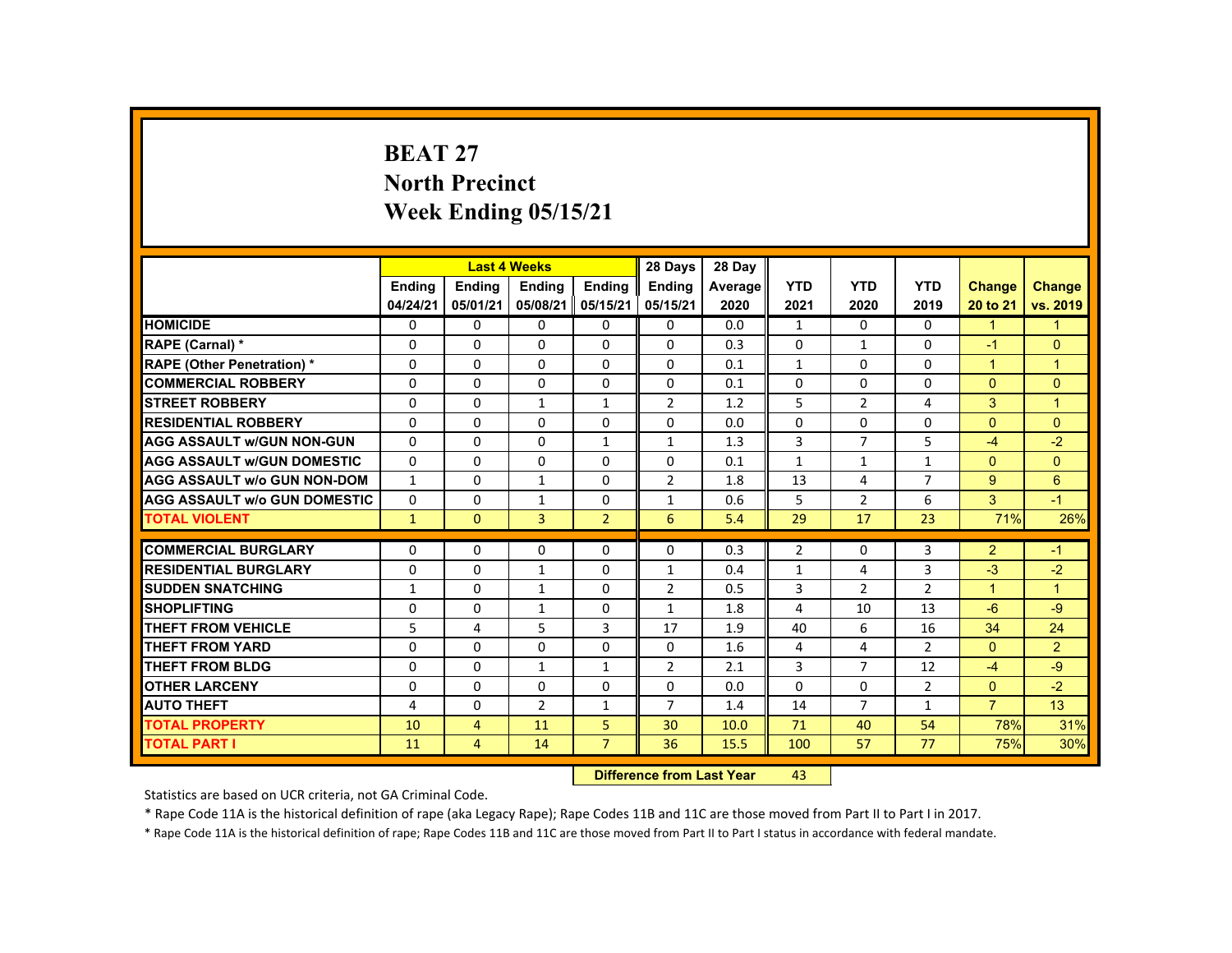# **BEAT 31 Central Precinct Week Ending 05/15/21**

|                                     |                           |                | <b>Last 4 Weeks</b> |                | 28 Days        | 28 Day  |                |                |                |                |                |
|-------------------------------------|---------------------------|----------------|---------------------|----------------|----------------|---------|----------------|----------------|----------------|----------------|----------------|
|                                     | <b>Endina</b>             | <b>Endina</b>  | <b>Endina</b>       | <b>Endina</b>  | <b>Endina</b>  | Average | <b>YTD</b>     | <b>YTD</b>     | <b>YTD</b>     | <b>Change</b>  | <b>Change</b>  |
|                                     | 04/24/21                  | 05/01/21       | 05/08/21            | 05/15/21       | 05/15/21       | 2020    | 2021           | 2020           | 2019           | 20 to 21       | vs. 2019       |
| <b>HOMICIDE</b>                     | $\mathbf{0}$              | 0              | $\Omega$            | $\Omega$       | 0              | 0.1     | $\mathbf{0}$   | 1              | $\mathbf{1}$   | $-1$           | $-1$           |
| RAPE (Carnal) *                     | 0                         | $\Omega$       | $\Omega$            | $\Omega$       | $\Omega$       | 0.3     | $\overline{2}$ | 3              | 3              | $-1$           | $-1$           |
| <b>RAPE (Other Penetration) *</b>   | $\Omega$                  | $\Omega$       | $\Omega$            | $\Omega$       | $\Omega$       | 0.1     | $\Omega$       | $\Omega$       | $\Omega$       | $\Omega$       | $\Omega$       |
| <b>COMMERCIAL ROBBERY</b>           | $\Omega$                  | $\Omega$       | $\Omega$            | $\Omega$       | $\Omega$       | 0.1     | $\Omega$       | $\Omega$       | $\Omega$       | $\Omega$       | $\Omega$       |
| <b>STREET ROBBERY</b>               | $\Omega$                  | $\Omega$       | $\Omega$            | $\Omega$       | $\Omega$       | 0.3     | 3              | $\overline{3}$ | $\overline{2}$ | $\Omega$       | $\mathbf{1}$   |
| <b>RESIDENTIAL ROBBERY</b>          | 0                         | 1              | 0                   | 0              | 1              | 0.3     | $\mathbf{1}$   | $\mathbf{1}$   | $\Omega$       | $\Omega$       | $\overline{1}$ |
| <b>AGG ASSAULT w/GUN NON-DOM</b>    | $\Omega$                  | $\Omega$       | $\Omega$            | $\overline{2}$ | $\overline{2}$ | 1.2     | 8              | 6              | 4              | $\overline{2}$ | $\overline{4}$ |
| <b>AGG ASSAULT W/GUN DOMESTIC</b>   | $\Omega$                  | $\Omega$       | $\Omega$            | $\Omega$       | $\Omega$       | 0.2     | $\Omega$       | $\mathbf{1}$   | $\Omega$       | $-1$           | $\Omega$       |
| <b>AGG ASSAULT w/o GUN NON-DOM</b>  | $\Omega$                  | $\Omega$       | $\Omega$            | $\Omega$       | $\Omega$       | 0.5     | $\Omega$       | $\mathbf{1}$   | 4              | $-1$           | $-4$           |
| <b>AGG ASSAULT w/o GUN DOMESTIC</b> | $\mathbf{0}$              | $\Omega$       | 1                   | $\Omega$       | 1              | 0.8     | 3              | 4              | 6              | $-1$           | $-3$           |
| <b>TOTAL VIOLENT</b>                | $\mathbf{0}$              | $\mathbf{1}$   | $\mathbf{1}$        | $\overline{2}$ | $\overline{4}$ | 3.7     | 17             | 20             | 20             | $-15%$         | $-15%$         |
| <b>COMMERCIAL BURGLARY</b>          | $\Omega$                  | $\Omega$       | $\Omega$            | $\mathbf{1}$   | $\mathbf{1}$   | 0.6     | $\overline{2}$ | 3              | 4              | $-1$           | $-2$           |
| <b>RESIDENTIAL BURGLARY</b>         | $\mathbf{1}$              | $\overline{2}$ | $\mathbf{1}$        | $\Omega$       | $\overline{4}$ | 2.6     | 13             | 18             | 10             | $-5$           | 3              |
| <b>SUDDEN SNATCHING</b>             | 0                         | $\Omega$       | 0                   | $\Omega$       | 0              | 0.1     | $\Omega$       | 0              | $\overline{2}$ | $\Omega$       | $-2$           |
| <b>SHOPLIFTING</b>                  | $\Omega$                  | $\Omega$       | $\Omega$            | $\Omega$       | $\Omega$       | 0.5     | $\Omega$       | 4              | $\mathbf{1}$   | $-4$           | $-1$           |
| <b>THEFT FROM VEHICLE</b>           | $\Omega$                  | $\mathbf{1}$   | $\Omega$            | $\Omega$       | $\mathbf{1}$   | 2.8     | 17             | 10             | 17             | $\overline{7}$ | $\Omega$       |
| <b>THEFT FROM YARD</b>              | $\Omega$                  | $\Omega$       | $\mathbf{1}$        | $\mathbf{1}$   | $\overline{2}$ | 2.7     | 6              | 17             | 20             | $-11$          | $-14$          |
| <b>THEFT FROM BLDG</b>              | $\Omega$                  | $\Omega$       | $\mathbf{1}$        | $\Omega$       | $\mathbf{1}$   | 1.4     | 5              | 5              | 9              | $\Omega$       | $-4$           |
| <b>OTHER LARCENY</b>                | 0                         | $\Omega$       | $\overline{2}$      | $\mathbf{1}$   | 3              | 1.5     | 11             | 5              | 6              | 6              | 5              |
| <b>AUTO THEFT</b>                   | $\mathbf{1}$              | $\Omega$       | $\overline{2}$      | $\Omega$       | $\overline{3}$ | 2.0     | 9              | 10             | 5.             | $-1$           | $\overline{4}$ |
| <b>TOTAL PROPERTY</b>               | $\overline{2}$            | $\overline{3}$ | $\overline{7}$      | $\overline{3}$ | 15             | 14.1    | 63             | 72             | 74             | $-13%$         | $-15%$         |
| <b>TOTAL PART I</b>                 | $\overline{2}$            | $\overline{4}$ | 8                   | 5              | 19             | 17.8    | 80             | 92             | 94             | $-13%$         | $-15%$         |
|                                     | Difference from Last Vear |                |                     |                |                |         | $-12$          |                |                |                |                |

 **Difference from Last Year**r -12

Statistics are based on UCR criteria, not GA Criminal Code.

\* Rape Code 11A is the historical definition of rape (aka Legacy Rape); Rape Codes 11B and 11C are those moved from Part II to Part I in 2017.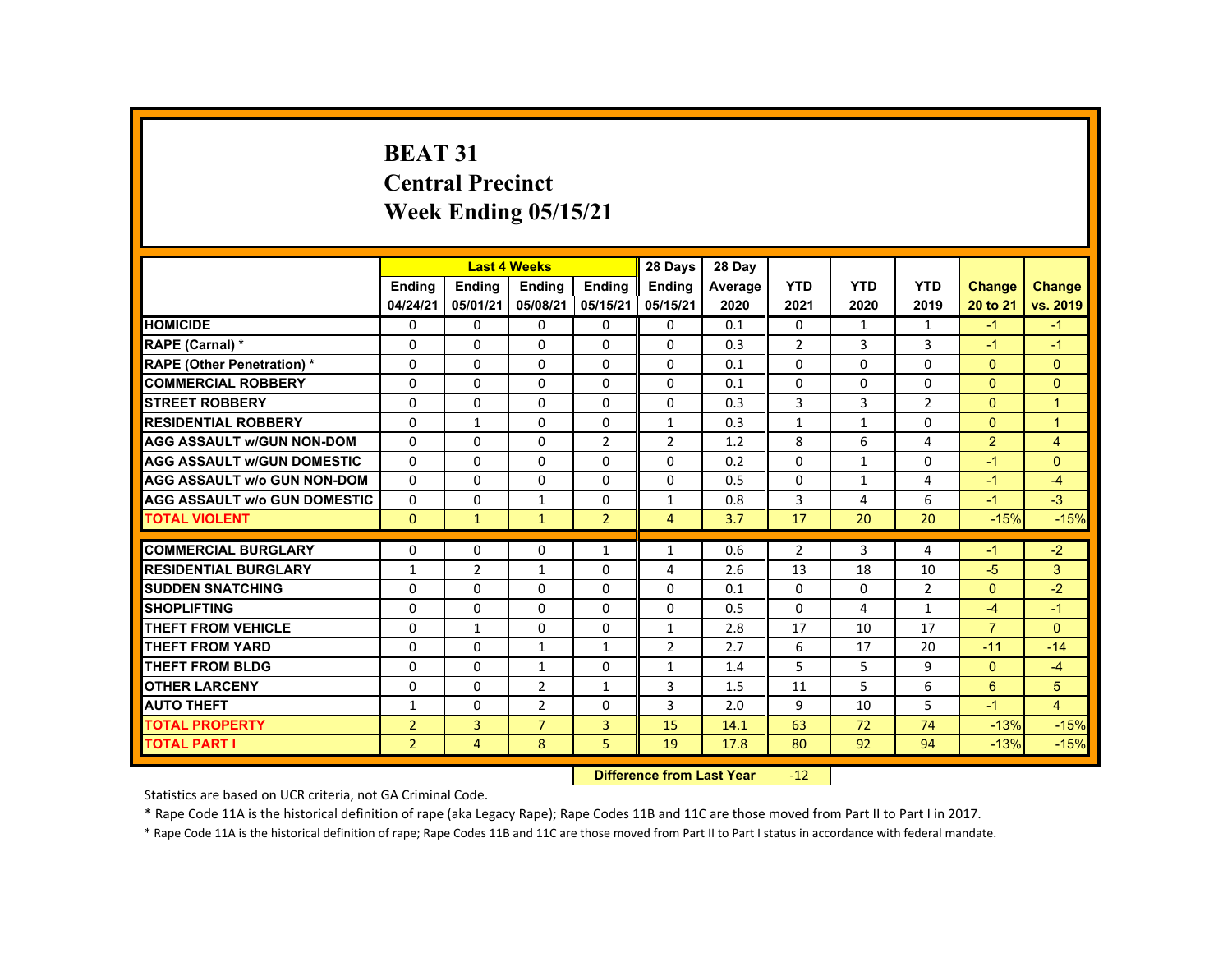# **BEAT 32 Central PrecinctWeek Ending 05/15/21**

|                                     |               |                | <b>Last 4 Weeks</b> |                 | 28 Days                                                                                                                                                                                                                        | 28 Day  |                |                |                |                |                |
|-------------------------------------|---------------|----------------|---------------------|-----------------|--------------------------------------------------------------------------------------------------------------------------------------------------------------------------------------------------------------------------------|---------|----------------|----------------|----------------|----------------|----------------|
|                                     | <b>Ending</b> | <b>Ending</b>  | <b>Ending</b>       | <b>Endina</b>   | <b>Ending</b>                                                                                                                                                                                                                  | Average | <b>YTD</b>     | <b>YTD</b>     | <b>YTD</b>     | <b>Change</b>  | <b>Change</b>  |
|                                     | 04/24/21      | 05/01/21       | 05/08/21            | 05/15/21        | 05/15/21                                                                                                                                                                                                                       | 2020    | 2021           | 2020           | 2019           | 20 to 21       | vs. 2019       |
| <b>HOMICIDE</b>                     | 0             | $\Omega$       | 0                   | $\Omega$        | 0                                                                                                                                                                                                                              | 0.0     | $\mathbf{0}$   | 0              | $\mathbf{0}$   | $\mathbf{0}$   | $\mathbf{0}$   |
| <b>RAPE (Carnal) *</b>              | 0             | $\Omega$       | 0                   | $\Omega$        | $\Omega$                                                                                                                                                                                                                       | 0.1     | $\Omega$       | 0              | 0              | $\Omega$       | $\Omega$       |
| <b>RAPE (Other Penetration) *</b>   | $\Omega$      | $\Omega$       | $\Omega$            | $\Omega$        | $\Omega$                                                                                                                                                                                                                       | 0.0     | $\overline{2}$ | $\Omega$       | $\Omega$       | $\overline{2}$ | $\overline{2}$ |
| <b>COMMERCIAL ROBBERY</b>           | $\Omega$      | $\Omega$       | $\Omega$            | $\Omega$        | $\Omega$                                                                                                                                                                                                                       | 0.5     | $\Omega$       | $\overline{2}$ | $\mathbf{1}$   | $-2$           | $-1$           |
| <b>STREET ROBBERY</b>               | $\Omega$      | $\Omega$       | $\Omega$            | $\Omega$        | $\Omega$                                                                                                                                                                                                                       | 0.2     | $\Omega$       | $\Omega$       | $\Omega$       | $\Omega$       | $\Omega$       |
| <b>RESIDENTIAL ROBBERY</b>          | 0             | $\mathbf{0}$   | 0                   | 0               | 0                                                                                                                                                                                                                              | 0.0     | $\mathbf{1}$   | 0              | 0              | $\mathbf{1}$   | $\mathbf 1$    |
| <b>AGG ASSAULT W/GUN NON-DOM</b>    | $\Omega$      | $\Omega$       | 0                   | $\Omega$        | 0                                                                                                                                                                                                                              | 0.5     | $\overline{2}$ | 2              | $\overline{2}$ | $\Omega$       | $\Omega$       |
| <b>AGG ASSAULT W/GUN DOMESTIC</b>   | $\Omega$      | $\Omega$       | $\Omega$            | $\Omega$        | $\Omega$                                                                                                                                                                                                                       | 0.1     | $\Omega$       | $\mathbf{1}$   | $\Omega$       | $-1$           | $\Omega$       |
| <b>AGG ASSAULT W/o GUN NON-DOM</b>  | $\Omega$      | $\mathbf{1}$   | $\Omega$            | $\Omega$        | $\mathbf{1}$                                                                                                                                                                                                                   | 0.4     | $\overline{2}$ | $\Omega$       | $\overline{3}$ | 2              | $-1$           |
| <b>AGG ASSAULT W/o GUN DOMESTIC</b> | $\Omega$      | $\Omega$       | $\Omega$            | $\mathbf{1}$    | $\mathbf{1}$                                                                                                                                                                                                                   | 0.3     | $\overline{2}$ | $\mathbf{1}$   | $\overline{2}$ | $\mathbf{1}$   | $\Omega$       |
| <b>TOTAL VIOLENT</b>                | $\mathbf{0}$  | $\mathbf{1}$   | $\mathbf{0}$        | $\mathbf{1}$    | $\overline{2}$                                                                                                                                                                                                                 | 2.1     | 9              | 6              | 8              | 50%            | 13%            |
|                                     |               |                |                     |                 |                                                                                                                                                                                                                                |         |                |                |                |                |                |
| <b>COMMERCIAL BURGLARY</b>          | $\Omega$      | $\Omega$       | $\mathbf{1}$        | $\overline{2}$  | 3                                                                                                                                                                                                                              | 0.6     | 5              | 5              | $\overline{2}$ | $\Omega$       | 3              |
| <b>RESIDENTIAL BURGLARY</b>         | $\Omega$      | $\Omega$       | $\mathbf{1}$        | $\Omega$        | $\mathbf{1}$                                                                                                                                                                                                                   | 1.9     | 8              | 8              | 6              | $\Omega$       | $\overline{2}$ |
| <b>SUDDEN SNATCHING</b>             | 0             | $\mathbf{0}$   | 0                   | 0               | 0                                                                                                                                                                                                                              | 0.0     | 0              | 0              | $\Omega$       | $\Omega$       | $\mathbf{0}$   |
| <b>SHOPLIFTING</b>                  | $\mathbf{1}$  | $\Omega$       | $\overline{2}$      | $\overline{2}$  | 5                                                                                                                                                                                                                              | 2.4     | 16             | 11             | 15             | 5              | $\overline{1}$ |
| <b>THEFT FROM VEHICLE</b>           | $\Omega$      | $\Omega$       | $\Omega$            | $\mathbf{1}$    | $\mathbf{1}$                                                                                                                                                                                                                   | 2.5     | 13             | 15             | 17             | $-2$           | $-4$           |
| <b>THEFT FROM YARD</b>              | $\Omega$      | $\mathbf{1}$   | $\Omega$            | $\mathbf{1}$    | $\overline{2}$                                                                                                                                                                                                                 | 2.1     | 8              | $\overline{7}$ | 10             | $\mathbf{1}$   | $-2$           |
| <b>THEFT FROM BLDG</b>              | $\Omega$      | $\Omega$       | $\Omega$            | 0               | 0                                                                                                                                                                                                                              | 1.2     | 4              | 8              | 9              | $-4$           | $-5$           |
| <b>OTHER LARCENY</b>                | $\Omega$      | $\mathbf{1}$   | $\Omega$            | 0               | 1                                                                                                                                                                                                                              | 1.5     | 4              | 9              | $\mathbf{1}$   | $-5$           | 3              |
| <b>AUTO THEFT</b>                   | $\Omega$      | $\Omega$       | $\Omega$            | $\Omega$        | $\Omega$                                                                                                                                                                                                                       | 1.1     | 8              | 6              | $\overline{7}$ | $\overline{2}$ | $\overline{1}$ |
| <b>TOTAL PROPERTY</b>               | $\mathbf{1}$  | $\overline{2}$ | $\overline{4}$      | 6               | 13                                                                                                                                                                                                                             | 13.4    | 66             | 69             | 67             | $-4%$          | $-1%$          |
| <b>TOTAL PART I</b>                 | $\mathbf{1}$  | 3              | $\overline{4}$      | $\overline{7}$  | 15                                                                                                                                                                                                                             | 15.6    | 75             | 75             | 75             | 0%             | 0%             |
|                                     |               |                |                     | <b>CALLED A</b> | and the second control of the second second the second second second second second second second second second second second second second second second second second second second second second second second second second |         | $\sim$         |                |                |                |                |

 **Difference from Last Year**r 0

Statistics are based on UCR criteria, not GA Criminal Code.

\* Rape Code 11A is the historical definition of rape (aka Legacy Rape); Rape Codes 11B and 11C are those moved from Part II to Part I in 2017.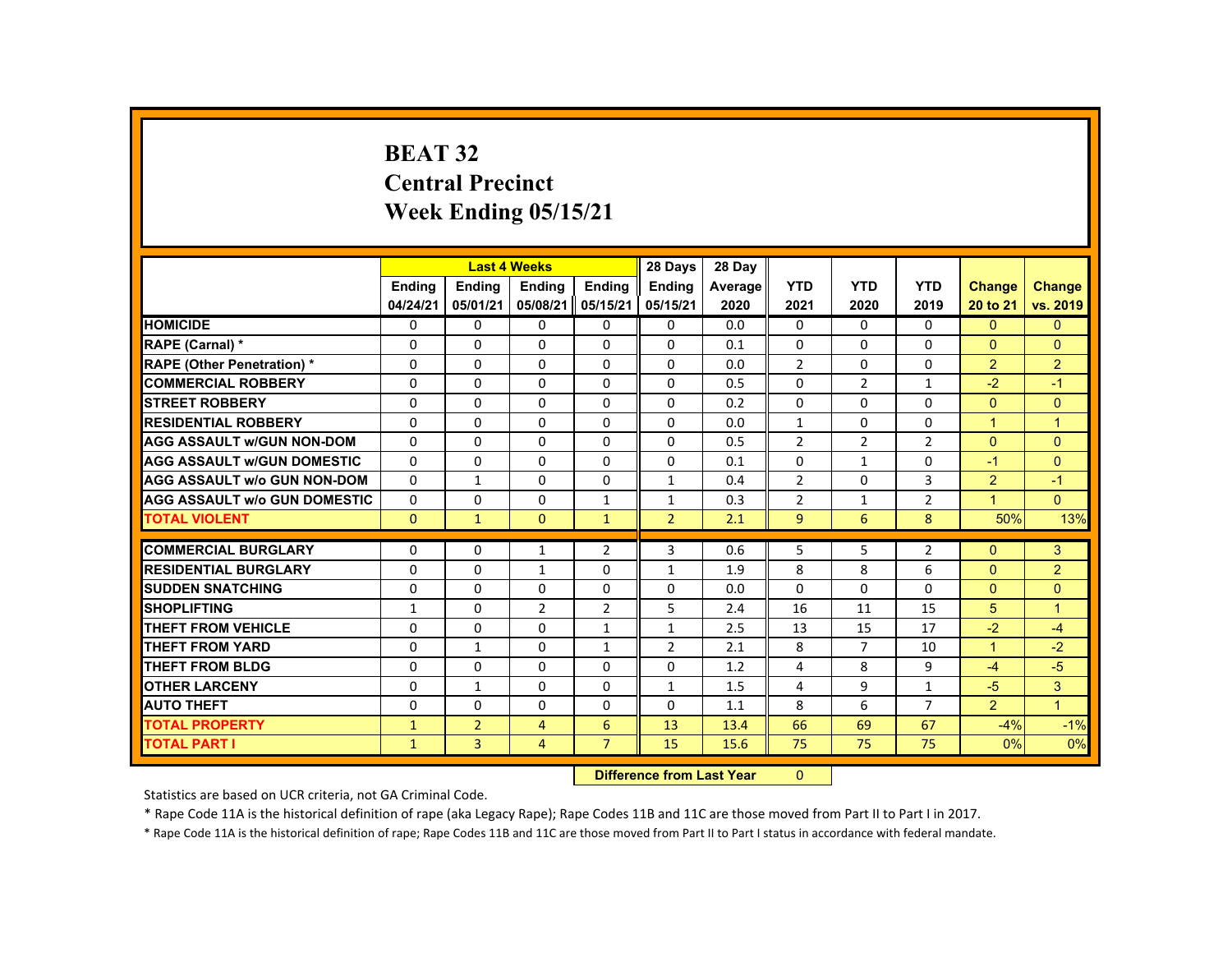# **BEAT 33 Central Precinct Week Ending 05/15/21**

|                                     |                |                | <b>Last 4 Weeks</b> |                | 28 Days        | 28 Day  |                |                |                |                |                |
|-------------------------------------|----------------|----------------|---------------------|----------------|----------------|---------|----------------|----------------|----------------|----------------|----------------|
|                                     | <b>Endina</b>  | <b>Endina</b>  | <b>Ending</b>       | Ending         | <b>Endina</b>  | Average | <b>YTD</b>     | <b>YTD</b>     | <b>YTD</b>     | <b>Change</b>  | <b>Change</b>  |
|                                     | 04/24/21       | 05/01/21       | 05/08/21            | 05/15/21       | 05/15/21       | 2020    | 2021           | 2020           | 2019           | 20 to 21       | vs. 2019       |
| <b>HOMICIDE</b>                     | 0              | 0              | $\mathbf{1}$        | 0              | $\mathbf{1}$   | 0.2     | $\mathbf{1}$   | $\mathbf{1}$   | $\mathbf{1}$   | $\mathbf{0}$   | $\Omega$       |
| RAPE (Carnal) *                     | 0              | 0              | 0                   | 0              | $\Omega$       | 0.2     | $\Omega$       | 0              | $\mathbf{0}$   | $\overline{0}$ | $\Omega$       |
| <b>RAPE (Other Penetration) *</b>   | $\Omega$       | $\Omega$       | $\Omega$            | $\Omega$       | $\Omega$       | 0.0     | $\Omega$       | $\Omega$       | $\Omega$       | $\Omega$       | $\Omega$       |
| <b>COMMERCIAL ROBBERY</b>           | $\Omega$       | $\Omega$       | $\Omega$            | $\Omega$       | $\Omega$       | 0.3     | $\Omega$       | $\Omega$       | $\mathbf{1}$   | $\mathbf{0}$   | $-1$           |
| <b>STREET ROBBERY</b>               | $\Omega$       | $\Omega$       | $\Omega$            | $\Omega$       | $\Omega$       | 1.0     | 3              | 3              | 5              | $\Omega$       | $-2$           |
| <b>RESIDENTIAL ROBBERY</b>          | $\Omega$       | 0              | 0                   | 0              | $\Omega$       | 0.0     | $\Omega$       | 0              | $\Omega$       | $\Omega$       | $\Omega$       |
| <b>AGG ASSAULT w/GUN NON-DOM</b>    | $\Omega$       | $\Omega$       | $\Omega$            | $\Omega$       | $\Omega$       | 0.7     | 5              | 3              | 5              | $\overline{2}$ | $\Omega$       |
| <b>AGG ASSAULT W/GUN DOMESTIC</b>   | $\mathbf{1}$   | $\Omega$       | $\Omega$            | $\Omega$       | 1              | 0.1     | $\overline{2}$ | $\mathbf{1}$   | $\Omega$       | $\overline{1}$ | $\overline{2}$ |
| <b>AGG ASSAULT w/o GUN NON-DOM</b>  | $\Omega$       | $\mathbf{1}$   | $\Omega$            | $\Omega$       | $\mathbf{1}$   | 0.6     | $\overline{2}$ | 3              | 8              | $-1$           | $-6$           |
| <b>AGG ASSAULT W/o GUN DOMESTIC</b> | 0              | 0              | 1                   | 0              | 1              | 0.8     | $\mathbf{1}$   | 4              | $\overline{7}$ | $-3$           | $-6$           |
| <b>TOTAL VIOLENT</b>                | $\mathbf{1}$   | $\mathbf{1}$   | $\overline{2}$      | $\mathbf{0}$   | $\overline{4}$ | 3.8     | 14             | 15             | 27             | $-7%$          | $-48%$         |
| <b>COMMERCIAL BURGLARY</b>          | $\Omega$       | 0              | $\Omega$            | 0              | 0              | 0.8     | 4              | 6              | $\overline{2}$ | $-2$           | $\overline{2}$ |
| <b>RESIDENTIAL BURGLARY</b>         | 0              | 1              | $\Omega$            | $\mathbf{1}$   | $\overline{2}$ | 1.2     | $\overline{7}$ | 4              | 14             | 3              | $-7$           |
| <b>SUDDEN SNATCHING</b>             | 0              | 0              | 0                   | 0              | $\Omega$       | 0.2     | $\Omega$       | $\mathbf{1}$   | 0              | $-1$           | $\Omega$       |
| <b>SHOPLIFTING</b>                  | $\Omega$       | $\Omega$       | $\Omega$            | $\Omega$       | $\Omega$       | 2.4     | 9              | 14             | 39             | $-5$           | $-30$          |
| <b>THEFT FROM VEHICLE</b>           | $\Omega$       | $\Omega$       | $\mathbf{1}$        | $\mathbf{1}$   | $\overline{2}$ | 2.9     | 9              | 12             | 18             | $-3$           | $-9$           |
| <b>THEFT FROM YARD</b>              | $\Omega$       | $\overline{2}$ | $\Omega$            | 0              | $\overline{2}$ | 3.3     | 10             | 17             | 26             | $-7$           | $-16$          |
| THEFT FROM BLDG                     | $\mathbf{1}$   | 0              | 0                   | $\mathbf{1}$   | $\overline{2}$ | 1.2     | 4              | 4              | 8              | $\overline{0}$ | $-4$           |
| <b>OTHER LARCENY</b>                | 0              | 0              | 0                   | 1              | 1              | 1.0     | 6              | 0              | 14             | 6              | $-8$           |
| <b>AUTO THEFT</b>                   | $\Omega$       | $\Omega$       | $\Omega$            | $\overline{2}$ | $\overline{2}$ | 1.5     | 10             | $\overline{7}$ | 8              | $\overline{3}$ | 2 <sup>1</sup> |
| <b>TOTAL PROPERTY</b>               | $\mathbf{1}$   | $\overline{3}$ | $\mathbf{1}$        | 6              | 11             | 14.4    | 59             | 65             | 129            | $-9%$          | $-54%$         |
| <b>TOTAL PART I</b>                 | $\overline{2}$ | $\overline{4}$ | 3                   | 6              | 15             | 18.3    | 73             | 80             | 156            | $-9%$          | $-53%$         |
|                                     |                |                |                     |                |                |         | $-7$           |                |                |                |                |

 **Difference from Last Year**‐7

Statistics are based on UCR criteria, not GA Criminal Code.

\* Rape Code 11A is the historical definition of rape (aka Legacy Rape); Rape Codes 11B and 11C are those moved from Part II to Part I in 2017.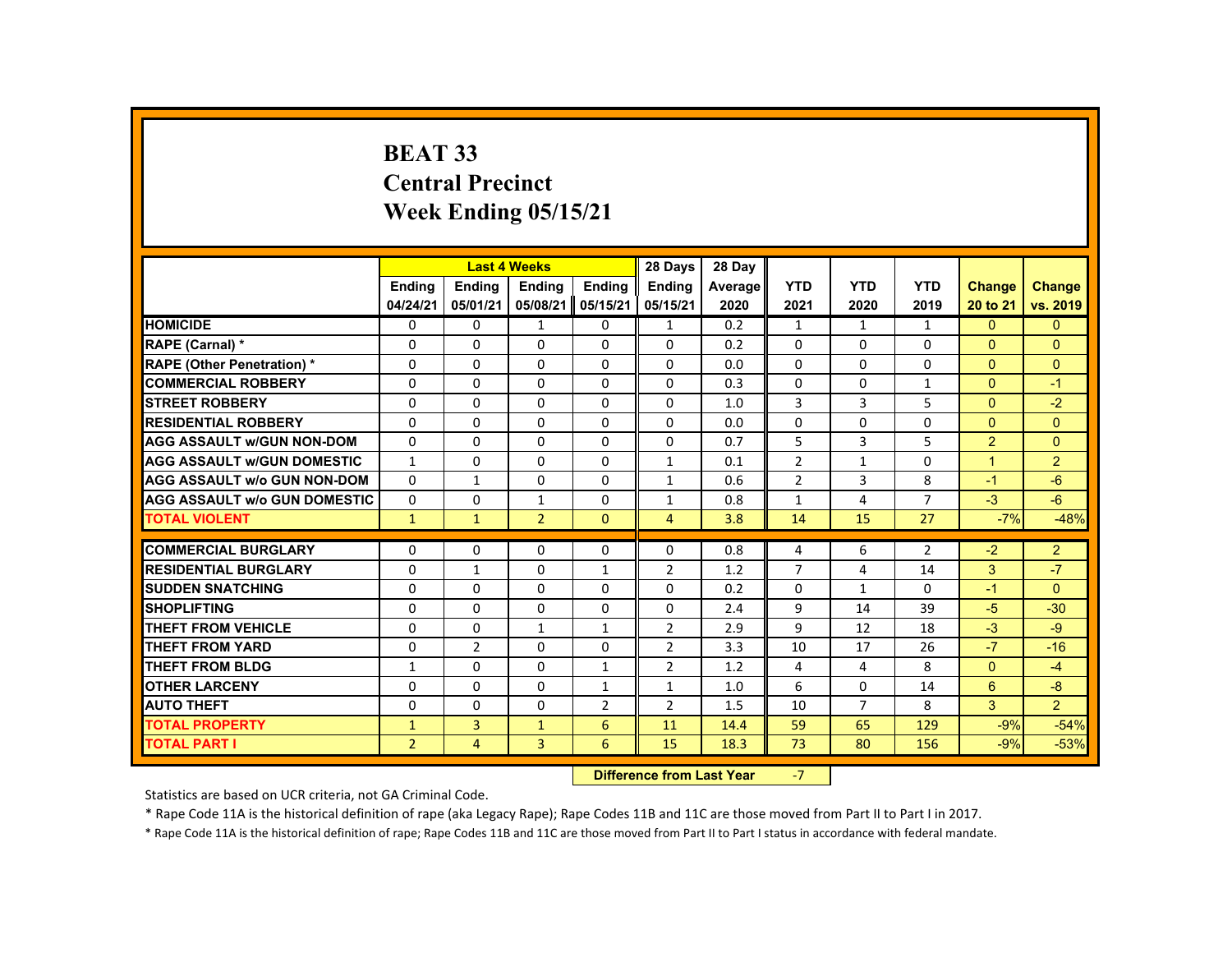# **BEAT 34 Central Precinct Week Ending 05/15/21**

|                                     |                |                | <b>Last 4 Weeks</b> |                | 28 Days                   | 28 Day  |                |                |                |                      |                |
|-------------------------------------|----------------|----------------|---------------------|----------------|---------------------------|---------|----------------|----------------|----------------|----------------------|----------------|
|                                     | <b>Endina</b>  | <b>Endina</b>  | <b>Endina</b>       | <b>Endina</b>  | <b>Endina</b>             | Average | <b>YTD</b>     | <b>YTD</b>     | <b>YTD</b>     | <b>Change</b>        | <b>Change</b>  |
|                                     | 04/24/21       | 05/01/21       | 05/08/21            | 05/15/21       | 05/15/21                  | 2020    | 2021           | 2020           | 2019           | 20 to 21             | vs. 2019       |
| <b>HOMICIDE</b>                     | 0              | 0              | $\Omega$            | $\Omega$       | 0                         | 0.2     | $\mathbf{1}$   | 2              | $\Omega$       | $-1$                 | $\mathbf{1}$   |
| RAPE (Carnal) *                     | 0              | $\Omega$       | $\Omega$            | 0              | $\Omega$                  | 0.4     | $\overline{2}$ | 1              | $\overline{2}$ | $\blacktriangleleft$ | $\Omega$       |
| <b>RAPE (Other Penetration) *</b>   | $\Omega$       | $\Omega$       | $\Omega$            | $\Omega$       | $\Omega$                  | 0.2     | $\Omega$       | $\mathbf{1}$   | $\mathbf{1}$   | $-1$                 | $-1$           |
| <b>COMMERCIAL ROBBERY</b>           | $\Omega$       | $\Omega$       | $\Omega$            | $\mathbf{0}$   | $\Omega$                  | 0.1     | $\Omega$       | $\Omega$       | $\Omega$       | $\Omega$             | $\Omega$       |
| <b>STREET ROBBERY</b>               | $\mathbf{1}$   | $\Omega$       | $\Omega$            | $\Omega$       | $\mathbf{1}$              | 1.1     | 3              | 6              | $\overline{7}$ | $-3$                 | $-4$           |
| <b>RESIDENTIAL ROBBERY</b>          | $\Omega$       | 0              | $\Omega$            | $\Omega$       | 0                         | 0.0     | $\Omega$       | $\Omega$       | $\Omega$       | $\mathbf{0}$         | $\Omega$       |
| <b>AGG ASSAULT W/GUN NON-DOM</b>    | $\mathbf{1}$   | $\Omega$       | $\mathbf{1}$        | $\Omega$       | $\overline{2}$            | 1.8     | 9              | $\overline{7}$ | 5              | 2                    | $\overline{4}$ |
| <b>AGG ASSAULT w/GUN DOMESTIC</b>   | $\Omega$       | $\Omega$       | $\Omega$            | $\Omega$       | 0                         | 0.0     | 0              | $\Omega$       | 3              | $\Omega$             | $-3$           |
| <b>AGG ASSAULT w/o GUN NON-DOM</b>  | $\Omega$       | $\Omega$       | $\Omega$            | $\Omega$       | $\Omega$                  | 1.1     | 3              | 8              | 5              | $-5$                 | $-2$           |
| <b>AGG ASSAULT w/o GUN DOMESTIC</b> | 0              | $\mathbf{1}$   | 0                   | 0              | 1                         | 1.4     | 8              | 9              | 8              | $-1$                 | $\Omega$       |
| <b>TOTAL VIOLENT</b>                | $\overline{2}$ | $\mathbf{1}$   | $\mathbf{1}$        | $\mathbf{0}$   | $\overline{4}$            | 6.1     | 26             | 34             | 31             | $-24%$               | $-16%$         |
| <b>COMMERCIAL BURGLARY</b>          | 0              | 0              | 0                   | 0              | 0                         | 0.5     | $\overline{2}$ | $\Omega$       | $\Omega$       | 2                    | $\overline{2}$ |
| <b>RESIDENTIAL BURGLARY</b>         | $\mathbf{1}$   | 3              | $\Omega$            | $\Omega$       | 4                         | 2.0     | 14             | 14             | 13             | $\Omega$             | $\overline{1}$ |
| <b>SUDDEN SNATCHING</b>             | $\Omega$       | $\Omega$       | $\Omega$            | $\Omega$       | $\Omega$                  | 0.1     | $\mathbf{1}$   | $\mathbf{1}$   | $\mathbf{1}$   | $\Omega$             | $\Omega$       |
| <b>SHOPLIFTING</b>                  | $\Omega$       | $\Omega$       | $\Omega$            | $\Omega$       | $\Omega$                  | 0.6     | $\overline{2}$ | $\mathbf{1}$   | 5              | $\overline{1}$       | $-3$           |
| <b>THEFT FROM VEHICLE</b>           | $\overline{2}$ | $\Omega$       | $\mathbf{1}$        | $\mathbf{1}$   | 4                         | 2.3     | 10             | 10             | 9              | $\Omega$             | $\mathbf{1}$   |
| <b>THEFT FROM YARD</b>              | 0              | $\mathbf{1}$   | 0                   | 0              | 1                         | 1.3     | 6              | $\overline{7}$ | 14             | $-1$                 | $-8$           |
| <b>THEFT FROM BLDG</b>              | $\mathbf{1}$   | $\mathbf{1}$   | $\mathbf{1}$        | $\mathbf{1}$   | 4                         | 1.4     | 8              | 6              | 4              | $\overline{2}$       | $\overline{4}$ |
| <b>OTHER LARCENY</b>                | $\mathbf{1}$   | $\Omega$       | 1                   | $\Omega$       | $\overline{2}$            | 0.4     | $\overline{7}$ | $\Omega$       | $\overline{2}$ | $\overline{7}$       | 5              |
| <b>AUTO THEFT</b>                   | 0              | $\mathbf{1}$   | $\mathbf{1}$        | $\overline{2}$ | 4                         | 2.1     | $\overline{7}$ | 8              | 8              | $-1$                 | $-1$           |
| <b>TOTAL PROPERTY</b>               | 5              | 6              | $\overline{4}$      | $\overline{4}$ | 19                        | 10.7    | 57             | 47             | 56             | 21%                  | 2%             |
| <b>TOTAL PART I</b>                 | $\overline{7}$ | $\overline{7}$ | 5                   | $\overline{4}$ | 23                        | 16.8    | 83             | 81             | 87             | 2%                   | $-5%$          |
|                                     |                |                |                     |                | Difference from Loot Vear |         | $\mathcal{D}$  |                |                |                      |                |

 **Difference from Last Year**r 2

Statistics are based on UCR criteria, not GA Criminal Code.

\* Rape Code 11A is the historical definition of rape (aka Legacy Rape); Rape Codes 11B and 11C are those moved from Part II to Part I in 2017.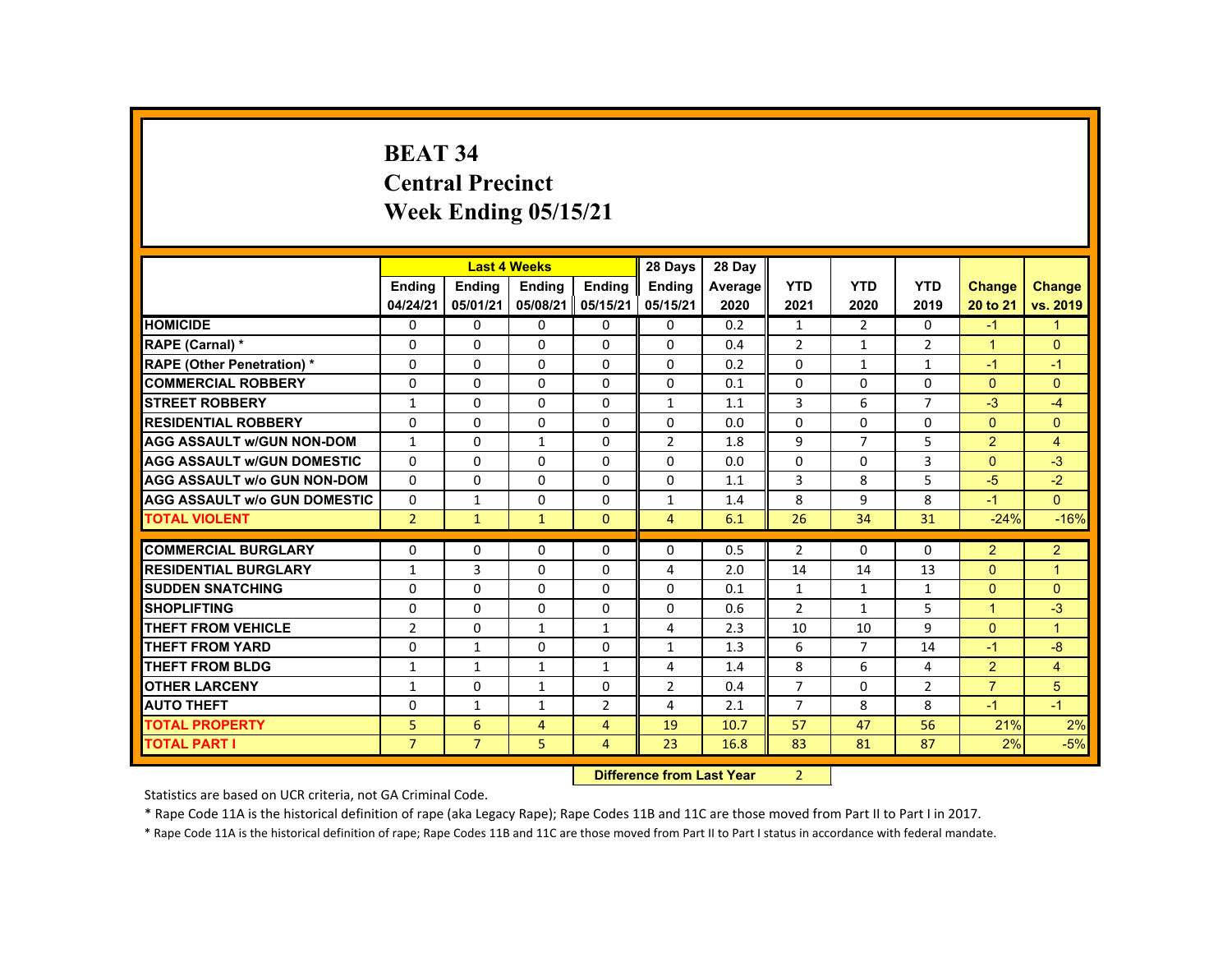# **BEAT 35 Central Precinct Week Ending 05/15/21**

|                                     |                |                           | <b>Last 4 Weeks</b> |                 | 28 Days        | 28 Day  |                |                |                |                |                      |
|-------------------------------------|----------------|---------------------------|---------------------|-----------------|----------------|---------|----------------|----------------|----------------|----------------|----------------------|
|                                     | <b>Endina</b>  | <b>Ending</b>             | <b>Ending</b>       | Ending          | <b>Endina</b>  | Average | <b>YTD</b>     | <b>YTD</b>     | <b>YTD</b>     | Change         | <b>Change</b>        |
|                                     | 04/24/21       | 05/01/21                  | 05/08/21            | 05/15/21        | 05/15/21       | 2020    | 2021           | 2020           | 2019           | 20 to 21       | vs. 2019             |
| <b>HOMICIDE</b>                     | $\Omega$       | $\Omega$                  | $\Omega$            | $\Omega$        | 0              | 0.5     | $\overline{2}$ | $\mathbf{3}$   | $\Omega$       | $-1$           | 2 <sup>1</sup>       |
| RAPE (Carnal) *                     | $\mathbf{0}$   | $\Omega$                  | $\Omega$            | $\Omega$        | $\Omega$       | 0.2     | $\Omega$       | 1              | $\Omega$       | $-1$           | $\Omega$             |
| <b>RAPE (Other Penetration) *</b>   | $\Omega$       | $\Omega$                  | $\Omega$            | $\Omega$        | $\Omega$       | 0.1     | $\Omega$       | $\Omega$       | $\Omega$       | $\Omega$       | $\Omega$             |
| <b>COMMERCIAL ROBBERY</b>           | $\mathbf{0}$   | $\Omega$                  | $\Omega$            | $\Omega$        | $\Omega$       | 0.3     | $\overline{2}$ | $\Omega$       | $\Omega$       | $\overline{2}$ | $\overline{2}$       |
| <b>STREET ROBBERY</b>               | $\Omega$       | $\Omega$                  | $\Omega$            | $\Omega$        | $\Omega$       | 0.5     | 3              | $\mathbf{1}$   | 5              | $\overline{2}$ | $-2$                 |
| <b>RESIDENTIAL ROBBERY</b>          | $\mathbf{0}$   | $\mathbf{0}$              | $\mathbf{0}$        | $\mathbf{0}$    | 0              | 0.1     | $\Omega$       | 1              | $\Omega$       | $-1$           | $\Omega$             |
| <b>AGG ASSAULT W/GUN NON-DOM</b>    | $\mathbf{0}$   | 3                         | $\mathbf{1}$        | $\overline{2}$  | 6              | 1.7     | 8              | 6              | 9              | $\overline{2}$ | $-1$                 |
| <b>AGG ASSAULT W/GUN DOMESTIC</b>   | $\Omega$       | $\Omega$                  | $\Omega$            | $\Omega$        | $\Omega$       | 0.2     | $\Omega$       | $\mathbf{1}$   | $\mathbf{1}$   | $-1$           | $-1$                 |
| <b>AGG ASSAULT w/o GUN NON-DOM</b>  | $\Omega$       | $\mathbf{1}$              | $\Omega$            | $\Omega$        | $\mathbf{1}$   | 0.5     | 3              | $\mathbf{1}$   | $\overline{2}$ | $\overline{2}$ | $\mathbf{1}$         |
| <b>AGG ASSAULT W/o GUN DOMESTIC</b> | $\Omega$       | $\mathbf{1}$              | $\mathbf{0}$        | $\mathbf{1}$    | $\overline{2}$ | 1.1     | 6              | 5              | 5              | 1              | $\blacktriangleleft$ |
| <b>TOTAL VIOLENT</b>                | $\mathbf{0}$   | 5                         | $\mathbf{1}$        | $\overline{3}$  | 9              | 5.1     | 24             | 19             | 22             | 26%            | 9%                   |
| <b>COMMERCIAL BURGLARY</b>          | $\Omega$       | $\Omega$                  | $\Omega$            | $\mathbf{1}$    | $\mathbf{1}$   | 0.5     | 3              | 3              | 3              | $\Omega$       | $\Omega$             |
| <b>RESIDENTIAL BURGLARY</b>         | $\Omega$       | $\Omega$                  | $\Omega$            | 1               | 1              | 2.3     | 10             | 15             | 13             | $-5$           | $-3$                 |
| <b>SUDDEN SNATCHING</b>             | $\Omega$       | $\mathbf{0}$              | $\Omega$            | 0               | 0              | 0.0     | 0              | 0              | $\Omega$       | $\Omega$       | $\Omega$             |
| <b>SHOPLIFTING</b>                  | 3              | $\mathbf{1}$              | $\Omega$            | $\overline{2}$  | 6              | 2.5     | 16             | 12             | 17             | $\overline{4}$ | $-1$                 |
| <b>THEFT FROM VEHICLE</b>           | $\Omega$       | $\mathbf{1}$              | $\Omega$            | $\mathbf{1}$    | $\overline{2}$ | 3.0     | 15             | 10             | 32             | 5              | $-17$                |
| <b>THEFT FROM YARD</b>              | $\Omega$       | $\Omega$                  | $\Omega$            | 1               | 1              | 0.5     | 9              | $\overline{2}$ | $\overline{2}$ | $\overline{7}$ | $\overline{7}$       |
| <b>THEFT FROM BLDG</b>              | $\Omega$       | $\Omega$                  | $\Omega$            | $\mathbf{1}$    | $\mathbf{1}$   | 1.2     | 5              | 6              | 8              | $-1$           | $-3$                 |
| <b>OTHER LARCENY</b>                | $\mathbf{0}$   | $\Omega$                  | $\Omega$            | $\Omega$        | 0              | 0.3     | 3              | 3              | 5              | $\Omega$       | $-2$                 |
| <b>AUTO THEFT</b>                   | $\overline{2}$ | $\mathbf{1}$              | $\Omega$            | $\mathbf{1}$    | 4              | 2.8     | 10             | 13             | 9              | $-3$           | $\mathbf{1}$         |
| <b>TOTAL PROPERTY</b>               | 5              | $\overline{3}$            | $\mathbf{0}$        | 8               | 16             | 13.1    | 71             | 64             | 89             | 11%            | $-20%$               |
| <b>TOTAL PART I</b>                 | 5              | 8                         | $\bullet$           | 11              | 25             | 18.3    | 95             | 83             | 111            | 14%            | $-14%$               |
|                                     |                | Difference from Last Voar |                     | 12 <sub>1</sub> |                |         |                |                |                |                |                      |

 **Difference from Last Year**r 12

Statistics are based on UCR criteria, not GA Criminal Code.

\* Rape Code 11A is the historical definition of rape (aka Legacy Rape); Rape Codes 11B and 11C are those moved from Part II to Part I in 2017.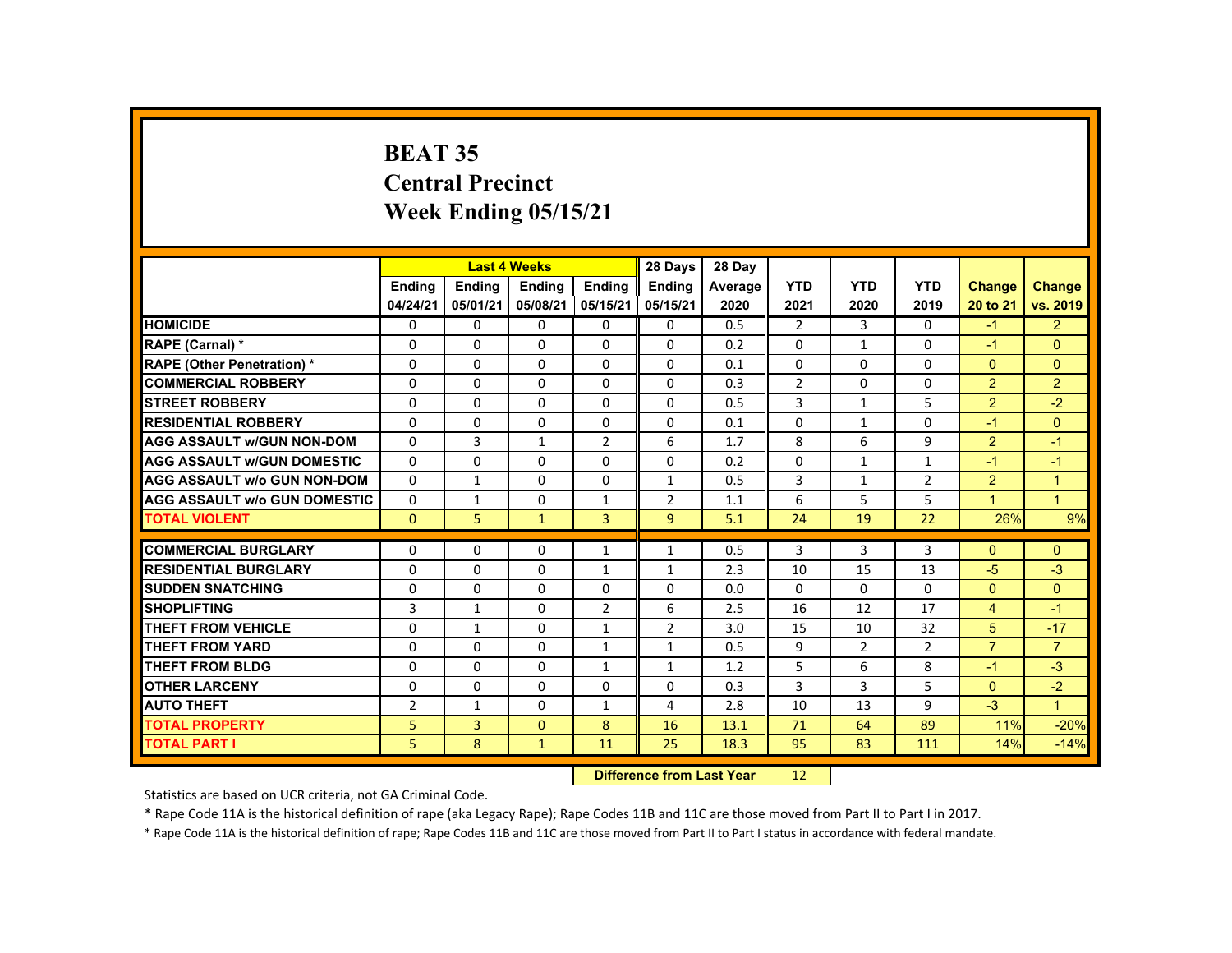#### **BEAT 36 Central PrecinctWeek Ending 05/15/21**

|                                     |               | <b>Last 4 Weeks</b>       |               |                | 28 Days       | 28 Day  |                |                |                |                      |                      |
|-------------------------------------|---------------|---------------------------|---------------|----------------|---------------|---------|----------------|----------------|----------------|----------------------|----------------------|
|                                     | <b>Endina</b> | <b>Endina</b>             | <b>Ending</b> | <b>Endina</b>  | <b>Ending</b> | Average | <b>YTD</b>     | <b>YTD</b>     | <b>YTD</b>     | <b>Change</b>        | <b>Change</b>        |
|                                     | 04/24/21      | 05/01/21                  | 05/08/21      | 05/15/21       | 05/15/21      | 2020    | 2021           | 2020           | 2019           | 20 to 21             | vs. 2019             |
| <b>HOMICIDE</b>                     | 0             | $\Omega$                  | $\mathbf{1}$  | $\Omega$       | $\mathbf{1}$  | 0.2     | $\mathbf{1}$   | 1              | 0              | $\mathbf{0}$         | $\mathbf{1}$         |
| RAPE (Carnal) *                     | $\Omega$      | $\Omega$                  | $\Omega$      | $\Omega$       | $\Omega$      | 0.4     | $\Omega$       | $\mathbf{1}$   | $\Omega$       | $-1$                 | $\Omega$             |
| <b>RAPE (Other Penetration) *</b>   | 0             | $\Omega$                  | $\Omega$      | $\Omega$       | $\Omega$      | 0.0     | $\mathbf{1}$   | $\Omega$       | $\Omega$       | $\mathbf{1}$         | $\overline{1}$       |
| <b>COMMERCIAL ROBBERY</b>           | $\Omega$      | $\Omega$                  | $\Omega$      | $\Omega$       | $\Omega$      | 0.0     | $\mathbf{1}$   | $\Omega$       | 0              | $\blacktriangleleft$ | $\blacktriangleleft$ |
| <b>STREET ROBBERY</b>               | 1             | $\Omega$                  | $\Omega$      | $\Omega$       | 1             | 0.2     | $\mathbf{1}$   | $\Omega$       | 3              | $\overline{1}$       | $-2$                 |
| <b>RESIDENTIAL ROBBERY</b>          | $\Omega$      | 0                         | $\Omega$      | $\Omega$       | $\Omega$      | 0.3     | $\overline{2}$ | 3              | $\mathbf{1}$   | $-1$                 | $\overline{1}$       |
| <b>AGG ASSAULT w/GUN NON-DOM</b>    | 0             | $\mathbf{1}$              | $\mathbf{1}$  | 0              | 2             | 0.4     | 9              | 0              | 3              | 9                    | 6                    |
| <b>AGG ASSAULT w/GUN DOMESTIC</b>   | $\Omega$      | 0                         | $\Omega$      | 0              | $\Omega$      | 0.2     | $\Omega$       | $\mathbf{1}$   | 0              | $-1$                 | $\Omega$             |
| <b>AGG ASSAULT w/o GUN NON-DOM</b>  | $\Omega$      | $\Omega$                  | $\mathbf{1}$  | $\Omega$       | $\mathbf{1}$  | 0.5     | 3              | $\mathbf{1}$   | $\mathbf{1}$   | 2                    | $\overline{2}$       |
| <b>AGG ASSAULT W/o GUN DOMESTIC</b> | $\Omega$      | $\Omega$                  | $\Omega$      | $\Omega$       | $\Omega$      | 1.0     | 4              | $\overline{7}$ | $\overline{2}$ | $-3$                 | 2                    |
| <b>TOTAL VIOLENT</b>                | $\mathbf{1}$  | $\mathbf{1}$              | 3             | $\mathbf{0}$   | 5             | 3.0     | 22             | 14             | 10             | 57%                  | 120%                 |
| <b>COMMERCIAL BURGLARY</b>          | $\Omega$      | $\mathbf{1}$              | $\Omega$      | $\Omega$       |               | 0.6     | 5              | $\Omega$       | 3              | 5                    | 2                    |
| <b>RESIDENTIAL BURGLARY</b>         | $\Omega$      | $\Omega$                  |               | $\Omega$       | 1             |         | 4              | 8              | 10             |                      | $-6$                 |
|                                     |               |                           | $\mathbf{1}$  |                | $\mathbf{1}$  | 1.0     |                |                |                | $-4$                 |                      |
| <b>SUDDEN SNATCHING</b>             | $\Omega$      | 0                         | 1             | 0              | 1             | 0.2     | $\mathbf{1}$   | $\mathbf{1}$   | 0              | $\Omega$             | $\mathbf 1$          |
| <b>SHOPLIFTING</b>                  | $\Omega$      | $\mathbf{1}$              | $\mathbf{1}$  | 3              | 5             | 3.9     | 21             | 21             | 17             | $\Omega$             | 4                    |
| <b>THEFT FROM VEHICLE</b>           | $\mathbf{1}$  | $\Omega$                  | $\mathbf{1}$  | $\mathbf{1}$   | 3             | 2.8     | 13             | 13             | 12             | $\Omega$             | $\overline{1}$       |
| <b>THEFT FROM YARD</b>              | $\mathbf{1}$  | $\Omega$                  | $\mathbf{1}$  | $\mathbf{1}$   | 3             | 1.4     | 6              | $\overline{7}$ | 4              | $-1$                 | $\overline{2}$       |
| <b>THEFT FROM BLDG</b>              | $\Omega$      | $\Omega$                  | $\Omega$      | $\mathbf{1}$   | $\mathbf{1}$  | 1.5     | 4              | $\overline{7}$ | 12             | $-3$                 | -8                   |
| <b>OTHER LARCENY</b>                | $\Omega$      | 0                         | $\mathbf{1}$  | 0              | $\mathbf{1}$  | 0.2     | 3              | 2              | $\Omega$       | $\overline{1}$       | 3                    |
| <b>AUTO THEFT</b>                   | $\mathbf{1}$  | $\mathbf{1}$              | $\Omega$      | $\overline{2}$ | 4             | 2.5     | $\overline{7}$ | 9              | 16             | $-2$                 | $-9$                 |
| <b>TOTAL PROPERTY</b>               | 3             | 3                         | 6             | 8              | 20            | 14.0    | 64             | 68             | 74             | $-6%$                | $-14%$               |
| <b>TOTAL PART I</b>                 | 4             | $\overline{4}$            | 9             | 8              | 25            | 17.0    | 86             | 82             | 84             | 5%                   | 2%                   |
|                                     |               | Difference from Loot Voor |               | $\mathbf{A}$   |               |         |                |                |                |                      |                      |

**Difference from Last Year** 4 4.

Statistics are based on UCR criteria, not GA Criminal Code.

\* Rape Code 11A is the historical definition of rape (aka Legacy Rape); Rape Codes 11B and 11C are those moved from Part II to Part I in 2017.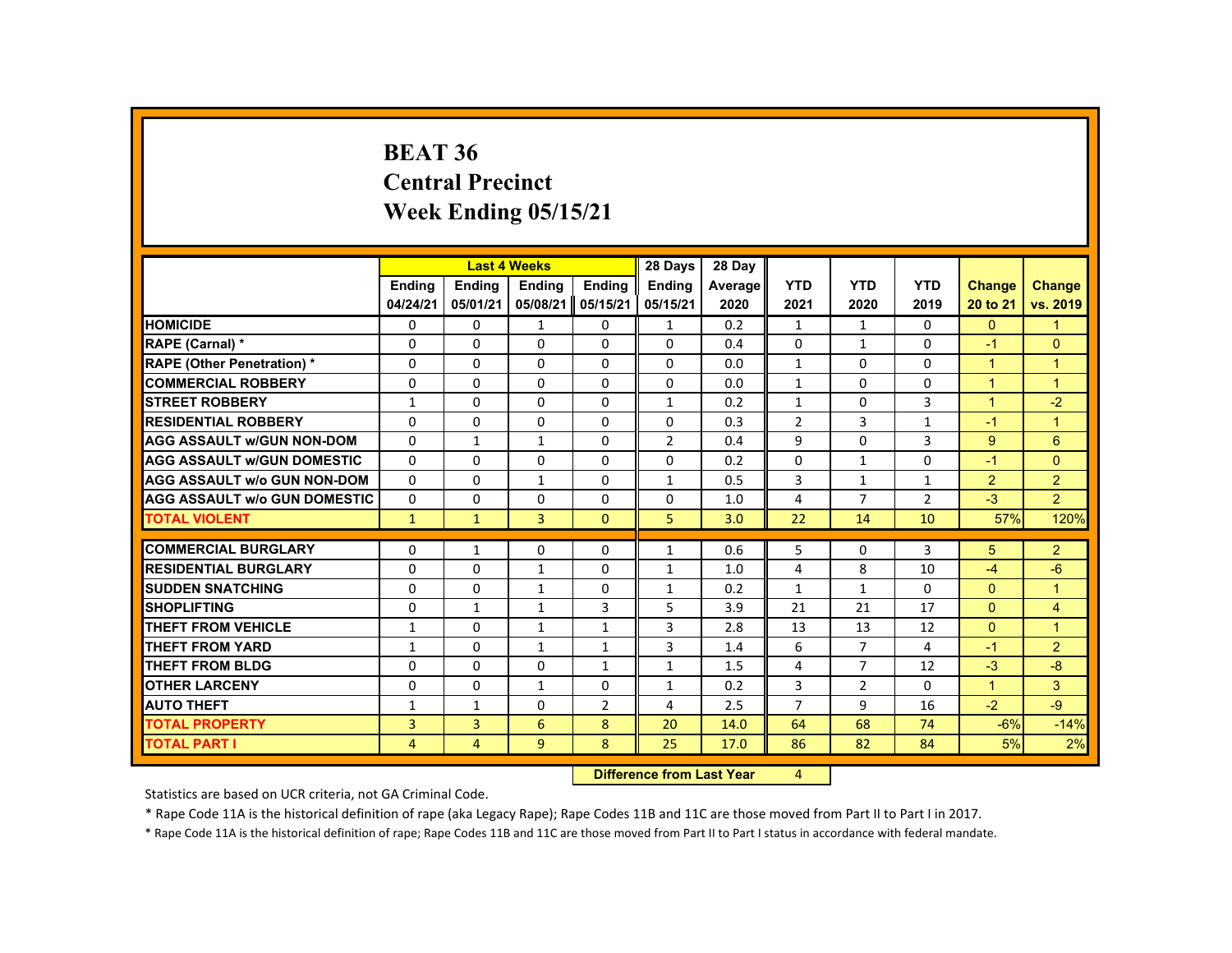# **BEAT 41South Precinct Week Ending 05/15/21**

|                                     |                | <b>Last 4 Weeks</b>               |                 |                | 28 Days        | 28 Day  |                |                |                |                      |                |
|-------------------------------------|----------------|-----------------------------------|-----------------|----------------|----------------|---------|----------------|----------------|----------------|----------------------|----------------|
|                                     | <b>Ending</b>  | <b>Ending</b>                     | <b>Ending</b>   | <b>Ending</b>  | <b>Endina</b>  | Average | <b>YTD</b>     | <b>YTD</b>     | <b>YTD</b>     | <b>Change</b>        | <b>Change</b>  |
|                                     | 04/24/21       | 05/01/21                          | 05/08/21        | 05/15/21       | 05/15/21       | 2020    | 2021           | 2020           | 2019           | 20 to 21             | vs. 2019       |
| <b>HOMICIDE</b>                     | $\Omega$       | $\Omega$                          | $\Omega$        | $\Omega$       | 0              | 0.0     | $\Omega$       | $\Omega$       | $\Omega$       | $\Omega$             | $\Omega$       |
| RAPE (Carnal) *                     | $\Omega$       | $\Omega$                          | $\Omega$        | $\Omega$       | $\Omega$       | 0.1     | $\Omega$       | $\mathbf{1}$   | $\overline{2}$ | $-1$                 | $-2$           |
| <b>RAPE (Other Penetration) *</b>   | $\mathbf{0}$   | $\Omega$                          | $\Omega$        | $\mathbf{1}$   | $\mathbf{1}$   | 0.1     | 3              | $\Omega$       | $\Omega$       | 3                    | 3 <sup>1</sup> |
| <b>COMMERCIAL ROBBERY</b>           | $\Omega$       | $\Omega$                          | $\Omega$        | $\Omega$       | $\Omega$       | 0.2     | $\mathbf{1}$   | $\Omega$       | 0              | $\overline{1}$       | $\overline{1}$ |
| <b>STREET ROBBERY</b>               | $\Omega$       | $\Omega$                          | $\Omega$        | $\Omega$       | $\Omega$       | 0.6     | $\overline{2}$ | 3              | 3              | $-1$                 | $-1$           |
| <b>RESIDENTIAL ROBBERY</b>          | 0              | $\Omega$                          | $\Omega$        | $\mathbf{0}$   | 0              | 0.1     | 0              | 0              | $\mathbf{1}$   | $\mathbf{0}$         | $-1$           |
| <b>AGG ASSAULT W/GUN NON-DOM</b>    | $\mathbf{1}$   | $\Omega$                          | $\Omega$        | $\Omega$       | $\mathbf{1}$   | 0.5     | 5              | $\mathbf{1}$   | $\mathbf{1}$   | $\overline{4}$       | $\overline{4}$ |
| <b>AGG ASSAULT W/GUN DOMESTIC</b>   | $\Omega$       | $\Omega$                          | $\Omega$        | $\Omega$       | $\Omega$       | 0.1     | $\Omega$       | $\Omega$       | $\Omega$       | $\Omega$             | $\mathbf{0}$   |
| <b>AGG ASSAULT w/o GUN NON-DOM</b>  | $\Omega$       | $\Omega$                          | $\Omega$        | $\Omega$       | $\Omega$       | 0.5     | $\mathbf{1}$   | $\mathbf{1}$   | $\overline{2}$ | $\Omega$             | $-1$           |
| <b>AGG ASSAULT W/o GUN DOMESTIC</b> | $\Omega$       | $\Omega$                          | $\mathbf{1}$    | $\Omega$       | $\mathbf{1}$   | 0.6     | $\mathbf{1}$   | $\overline{2}$ | $\overline{2}$ | $-1$                 | $-1$           |
| <b>TOTAL VIOLENT</b>                | $\mathbf{1}$   | $\mathbf{0}$                      | $\blacklozenge$ | $\mathbf{1}$   | $\overline{3}$ | 2.6     | 13             | 8              | 11             | 63%                  | 18%            |
| <b>COMMERCIAL BURGLARY</b>          | $\Omega$       | $\Omega$                          | $\Omega$        | $\Omega$       | $\Omega$       | 0.5     | 9              | 3              | 4              | 6                    |                |
|                                     |                |                                   |                 |                |                |         |                |                |                |                      | 5              |
| <b>RESIDENTIAL BURGLARY</b>         | $\Omega$       | $\Omega$                          | $\Omega$        | $\Omega$       | $\Omega$       | 0.9     | $\mathbf{1}$   | $\overline{2}$ | 3              | $-1$                 | $-2$           |
| <b>SUDDEN SNATCHING</b>             | $\mathbf{0}$   | $\Omega$                          | $\mathbf{0}$    | $\mathbf{0}$   | $\Omega$       | 0.1     | $\mathbf{1}$   | 0              | $\Omega$       | $\mathbf{1}$         | $\mathbf{1}$   |
| <b>SHOPLIFTING</b>                  | $\Omega$       | $\Omega$                          | $\overline{2}$  | $\mathbf{1}$   | 3              | 0.9     | 11             | 3              | 15             | 8                    | $-4$           |
| <b>THEFT FROM VEHICLE</b>           | $\mathbf{1}$   | $\Omega$                          | $\Omega$        | $\Omega$       | $\mathbf{1}$   | 3.5     | 15             | 8              | 28             | $\overline{7}$       | $-13$          |
| <b>THEFT FROM YARD</b>              | $\Omega$       | $\Omega$                          | $\Omega$        | $\Omega$       | $\Omega$       | 0.8     | 3              | $\overline{2}$ | 4              | $\blacktriangleleft$ | $-1$           |
| <b>THEFT FROM BLDG</b>              | $\Omega$       | $\mathbf{1}$                      | $\mathbf{1}$    | $\Omega$       | $\overline{2}$ | 2.3     | 5              | 8              | 19             | $-3$                 | $-14$          |
| <b>OTHER LARCENY</b>                | $\overline{2}$ | $\mathbf{1}$                      | $\Omega$        | $\Omega$       | 3              | 0.4     | 4              | $\overline{2}$ | $\Omega$       | $\overline{2}$       | $\overline{4}$ |
| <b>AUTO THEFT</b>                   | $\mathbf{0}$   | $\overline{2}$                    | $\mathbf{1}$    | $\mathbf{1}$   | 4              | 1.7     | 9              | 6              | $\overline{7}$ | 3                    | $\overline{2}$ |
| <b>TOTAL PROPERTY</b>               | $\overline{3}$ | $\overline{4}$                    | $\overline{4}$  | $\overline{2}$ | 13             | 11.1    | 58             | 34             | 80             | 71%                  | $-28%$         |
| <b>TOTAL PART I</b>                 | 4              | $\overline{4}$                    | 5               | 3              | 16             | 13.7    | 71             | 42             | 91             | 69%                  | $-22%$         |
|                                     |                | <b>Difference from Least Vage</b> |                 | $20^{\circ}$   |                |         |                |                |                |                      |                |

 **Difference from Last Year**r 29

Statistics are based on UCR criteria, not GA Criminal Code.

\* Rape Code 11A is the historical definition of rape (aka Legacy Rape); Rape Codes 11B and 11C are those moved from Part II to Part I in 2017.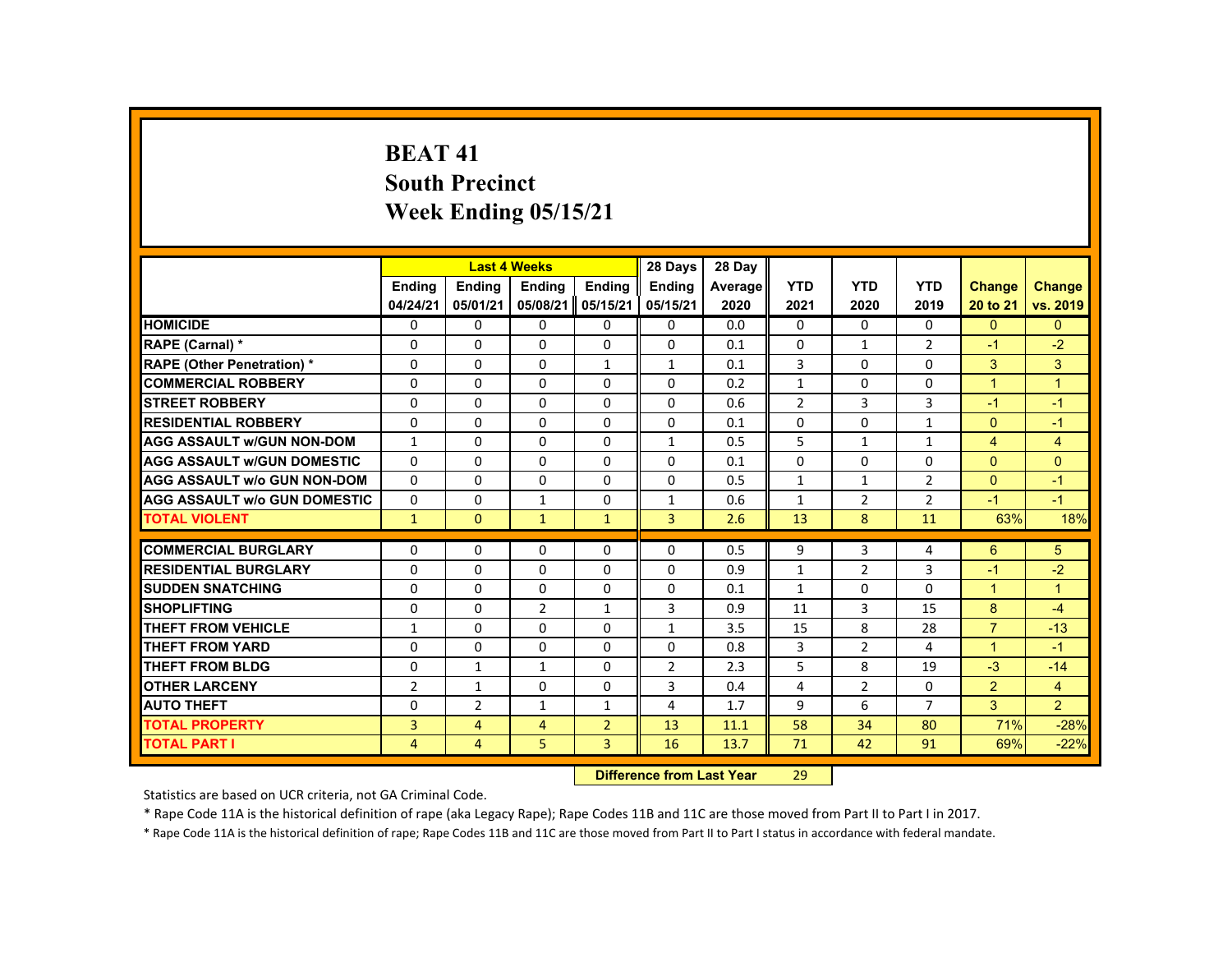# **BEAT 42South Precinct Week Ending 05/15/21**

|                                     |                |               | <b>Last 4 Weeks</b> |                | 28 Days                           | 28 Day  |                 |                |                |                      |                      |
|-------------------------------------|----------------|---------------|---------------------|----------------|-----------------------------------|---------|-----------------|----------------|----------------|----------------------|----------------------|
|                                     | <b>Ending</b>  | <b>Ending</b> | <b>Ending</b>       | <b>Endina</b>  | <b>Endina</b>                     | Average | <b>YTD</b>      | <b>YTD</b>     | <b>YTD</b>     | <b>Change</b>        | Change               |
|                                     | 04/24/21       | 05/01/21      | 05/08/21            | 05/15/21       | 05/15/21                          | 2020    | 2021            | 2020           | 2019           | 20 to 21             | vs. 2019             |
| <b>HOMICIDE</b>                     | 0              | $\Omega$      | $\Omega$            | $\Omega$       | $\mathbf 0$                       | 0.0     | 0               | $\Omega$       | 0              | $\Omega$             | $\mathbf{0}$         |
| <b>RAPE (Carnal) *</b>              | $\Omega$       | $\Omega$      | $\Omega$            | $\Omega$       | $\Omega$                          | 0.3     | $\Omega$        | $\Omega$       | $\Omega$       | $\Omega$             | $\mathbf{0}$         |
| <b>RAPE (Other Penetration) *</b>   | $\mathbf 0$    | $\Omega$      | $\Omega$            | 0              | $\Omega$                          | 0.2     | 0               | 1              | 0              | $-1$                 | $\overline{0}$       |
| <b>COMMERCIAL ROBBERY</b>           | $\Omega$       | $\Omega$      | $\Omega$            | $\mathbf{1}$   | $\mathbf{1}$                      | 0.5     | $\mathbf{1}$    | 4              | $\mathbf{1}$   | $-3$                 | $\Omega$             |
| <b>STREET ROBBERY</b>               | $\Omega$       | $\Omega$      | $\Omega$            | $\Omega$       | $\Omega$                          | 0.2     | $\overline{2}$  | $\Omega$       | $\mathbf{1}$   | $\overline{2}$       | $\blacktriangleleft$ |
| <b>RESIDENTIAL ROBBERY</b>          | $\Omega$       | $\Omega$      | $\mathbf{0}$        | $\mathbf{0}$   | 0                                 | 0.2     | $\mathbf{1}$    | $\mathbf{1}$   | $\mathbf{1}$   | $\mathbf{0}$         | $\overline{0}$       |
| <b>AGG ASSAULT W/GUN NON-DOM</b>    | $\mathbf{0}$   | $\Omega$      | $\Omega$            | $\Omega$       | $\Omega$                          | 0.3     | $\overline{2}$  | $\Omega$       | $\mathbf{1}$   | 2                    | $\blacktriangleleft$ |
| <b>AGG ASSAULT W/GUN DOMESTIC</b>   | $\Omega$       | $\Omega$      | $\Omega$            | $\Omega$       | $\Omega$                          | 0.0     | $\Omega$        | $\Omega$       | $\mathbf{1}$   | $\Omega$             | $-1$                 |
| <b>AGG ASSAULT W/o GUN NON-DOM</b>  | $\Omega$       | $\Omega$      | $\Omega$            | $\Omega$       | $\Omega$                          | 0.6     | 4               | $\Omega$       | $\overline{2}$ | $\overline{4}$       | $\overline{2}$       |
| <b>AGG ASSAULT W/o GUN DOMESTIC</b> | 0              | $\mathbf{1}$  | $\mathbf{0}$        | $\mathbf{0}$   | $\mathbf{1}$                      | 0.2     | 3               | $\mathbf{1}$   | $\mathbf{1}$   | $\overline{2}$       | 2 <sup>1</sup>       |
| <b>TOTAL VIOLENT</b>                | $\Omega$       | $\mathbf{1}$  | $\Omega$            | $\mathbf{1}$   | $\overline{2}$                    | 2.5     | 13              | $\overline{7}$ | 8              | 86%                  | 63%                  |
| <b>COMMERCIAL BURGLARY</b>          | $\Omega$       | $\Omega$      | $\Omega$            | $\Omega$       | $\Omega$                          | 0.7     | $\overline{7}$  | $\mathbf{1}$   | $\overline{3}$ | 6                    | $\overline{4}$       |
| <b>RESIDENTIAL BURGLARY</b>         | $\Omega$       | $\Omega$      | $\Omega$            | $\Omega$       | $\Omega$                          | 0.2     | $\mathbf{1}$    | $\Omega$       | 3              | $\mathbf{1}$         | $-2$                 |
| <b>SUDDEN SNATCHING</b>             | $\mathbf{0}$   | $\Omega$      | $\Omega$            | $\Omega$       | $\Omega$                          | 0.2     | $\mathbf{1}$    | $\Omega$       | $\overline{2}$ | $\blacktriangleleft$ | $-1$                 |
| <b>SHOPLIFTING</b>                  | $\overline{2}$ | 3             | 3                   | 3              | 11                                | 13.3    | 62              | 61             | 124            | $\overline{1}$       | $-62$                |
| <b>THEFT FROM VEHICLE</b>           | $\Omega$       | 3             | $\overline{2}$      | $\overline{2}$ | $\overline{7}$                    | 3.8     | 20              | 16             | 17             | $\overline{4}$       | 3 <sup>1</sup>       |
| <b>THEFT FROM YARD</b>              | $\mathbf{1}$   | $\mathbf{1}$  | $\Omega$            | $\mathbf{1}$   | 3                                 | 1.4     | 8               | $\overline{7}$ | 3              | $\blacktriangleleft$ | 5                    |
| THEFT FROM BLDG                     | $\Omega$       | $\Omega$      | $\Omega$            | $\Omega$       | $\Omega$                          | 2.1     | 4               | 13             | 10             | $-9$                 | $-6$                 |
| <b>OTHER LARCENY</b>                | $\Omega$       | $\Omega$      | $\Omega$            | $\mathbf{1}$   | $\mathbf{1}$                      | 0.6     | 5               | $\Omega$       | 4              | 5                    | $\blacktriangleleft$ |
| <b>AUTO THEFT</b>                   | $\Omega$       | $\mathbf{1}$  | $\Omega$            | $\Omega$       | $\mathbf{1}$                      | 1.8     | 8               | 5              | 6              | 3                    | $\overline{2}$       |
| <b>TOTAL PROPERTY</b>               | 3              | 8             | 5                   | $\overline{7}$ | 23                                | 24.1    | 116             | 103            | 172            | 13%                  | $-33%$               |
| <b>TOTAL PART I</b>                 | 3              | 9             | 5                   | 8              | 25                                | 26.5    | 129             | 110            | 180            | 17%                  | $-28%$               |
|                                     |                |               |                     |                | <b>Difference from Least Vanc</b> |         | 10 <sup>1</sup> |                |                |                      |                      |

 **Difference from Last Year**r 19

Statistics are based on UCR criteria, not GA Criminal Code.

\* Rape Code 11A is the historical definition of rape (aka Legacy Rape); Rape Codes 11B and 11C are those moved from Part II to Part I in 2017.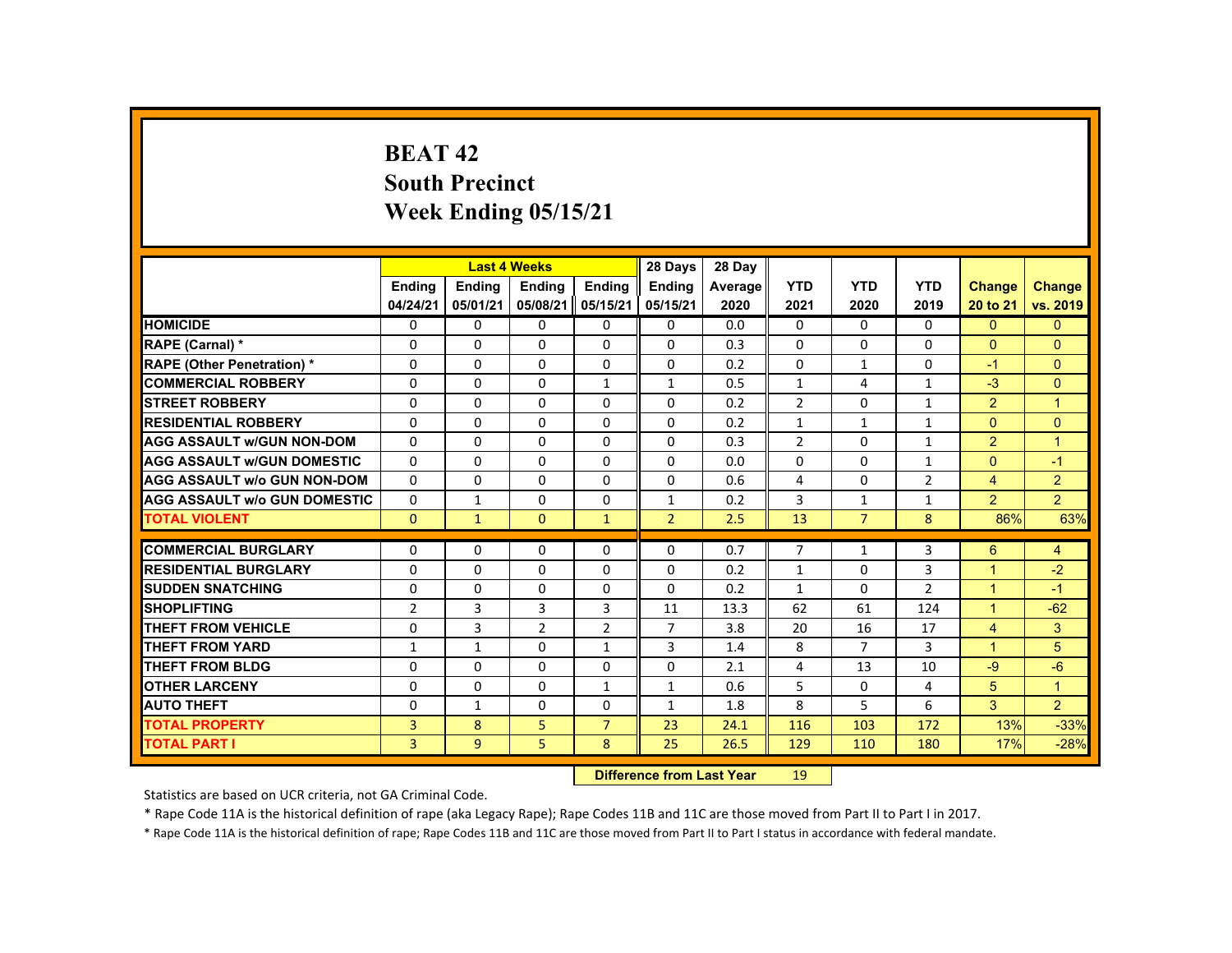## **BEAT 43 South Precinct Week Ending 05/15/21**

|                                     |                | <b>Last 4 Weeks</b> |                |                | 28 Days                           | 28 Day  |                |                |                |                      |                      |
|-------------------------------------|----------------|---------------------|----------------|----------------|-----------------------------------|---------|----------------|----------------|----------------|----------------------|----------------------|
|                                     | <b>Ending</b>  | <b>Ending</b>       | <b>Ending</b>  | <b>Ending</b>  | Ending                            | Average | <b>YTD</b>     | <b>YTD</b>     | <b>YTD</b>     | <b>Change</b>        | Change               |
|                                     | 04/24/21       | 05/01/21            | 05/08/21       | 05/15/21       | 05/15/21                          | 2020    | 2021           | 2020           | 2019           | 20 to 21             | vs. 2019             |
| <b>HOMICIDE</b>                     | $\Omega$       | $\Omega$            | $\mathbf{0}$   | $\Omega$       | $\Omega$                          | 0.0     | $\mathbf{1}$   | $\Omega$       | $\mathbf{1}$   | $\blacktriangleleft$ | $\overline{0}$       |
| RAPE (Carnal) *                     | $\Omega$       | $\Omega$            | $\Omega$       | $\Omega$       | $\Omega$                          | 0.2     | $\Omega$       | $\Omega$       | $\mathbf{1}$   | $\mathbf{0}$         | $-1$                 |
| <b>RAPE (Other Penetration) *</b>   | $\Omega$       | $\Omega$            | $\Omega$       | $\Omega$       | $\Omega$                          | 0.2     | $\Omega$       | $\Omega$       | $\Omega$       | $\Omega$             | $\overline{0}$       |
| <b>COMMERCIAL ROBBERY</b>           | $\Omega$       | $\Omega$            | $\Omega$       | $\Omega$       | $\Omega$                          | 0.7     | $\mathbf{1}$   | 3              | 0              | $-2$                 | $\overline{1}$       |
| <b>STREET ROBBERY</b>               | $\Omega$       | $\Omega$            | $\Omega$       | $\Omega$       | $\Omega$                          | 0.4     | $\overline{2}$ | $\overline{2}$ | $\overline{2}$ | $\Omega$             | $\Omega$             |
| <b>RESIDENTIAL ROBBERY</b>          | $\Omega$       | $\mathbf{0}$        | $\Omega$       | $\mathbf{0}$   | 0                                 | 0.0     | 0              | 0              | 0              | $\mathbf{0}$         | $\overline{0}$       |
| <b>AGG ASSAULT w/GUN ON-DOM</b>     | $\Omega$       | $\Omega$            | $\Omega$       | $\Omega$       | $\Omega$                          | 1.5     | 4              | 9              | 3              | $-5$                 | $\blacktriangleleft$ |
| <b>AGG ASSAULT W/GUN DOMESTIC</b>   | $\Omega$       | $\Omega$            | $\Omega$       | $\Omega$       | $\Omega$                          | 0.2     | $\Omega$       | $\Omega$       | $\mathbf{1}$   | $\Omega$             | $-1$                 |
| <b>AGG ASSAULT W/o GUN NON-DOM</b>  | $\Omega$       | $\Omega$            | $\Omega$       | $\Omega$       | $\Omega$                          | 0.7     | $\overline{2}$ | $\overline{2}$ | 3              | $\Omega$             | $-1$                 |
| <b>AGG ASSAULT w/o GUN DOMESTIC</b> | $\Omega$       | $\mathbf{1}$        | $\Omega$       | $\Omega$       | $\mathbf{1}$                      | 1.2     | 6              | 10             | $\overline{2}$ | $-4$                 | $\overline{4}$       |
| <b>TOTAL VIOLENT</b>                | $\Omega$       | $\mathbf{1}$        | $\Omega$       | $\mathbf{0}$   | $\mathbf{1}$                      | 5.0     | 16             | 26             | 13             | $-38%$               | 23%                  |
| <b>COMMERCIAL BURGLARY</b>          | $\Omega$       | $\Omega$            | $\Omega$       | $\Omega$       | $\Omega$                          | 0.8     | 3              | $\Omega$       | 4              | 3                    | $-1$                 |
| <b>RESIDENTIAL BURGLARY</b>         | $\Omega$       | $\Omega$            | $\Omega$       | $\Omega$       | $\Omega$                          | 1.8     | 3              | 9              | $\overline{7}$ | $-6$                 | $-4$                 |
| <b>SUDDEN SNATCHING</b>             | $\Omega$       | $\mathbf{0}$        | $\Omega$       | $\mathbf{0}$   | 0                                 | 0.2     | $\Omega$       | $\Omega$       | $\Omega$       | $\mathbf{0}$         | $\mathbf{0}$         |
| <b>SHOPLIFTING</b>                  | $\overline{2}$ | $\Omega$            | $\overline{2}$ | $\Omega$       | 4                                 | 2.8     | 26             | 13             | 38             | 13                   | $-12$                |
| <b>THEFT FROM VEHICLE</b>           | 3              | $\overline{2}$      | 3              | $\Omega$       | 8                                 | 4.1     | 17             | 16             | 12             | $\overline{1}$       | 5                    |
| <b>THEFT FROM YARD</b>              | $\mathbf{1}$   | $\Omega$            | $\Omega$       | $\mathbf{1}$   | $\overline{2}$                    | 1.3     | 5              | 4              | 4              | $\blacktriangleleft$ | $\mathbf{1}$         |
| <b>THEFT FROM BLDG</b>              | $\Omega$       | $\Omega$            | $\mathbf{1}$   | $\Omega$       | 1                                 | 1.2     | 10             | 4              | 13             | 6                    | $-3$                 |
| <b>OTHER LARCENY</b>                | $\Omega$       | $\mathbf{1}$        | $\Omega$       | $\mathbf{1}$   | 2                                 | 0.6     | 3              | $\overline{3}$ | $\mathbf{1}$   | $\Omega$             | 2 <sup>1</sup>       |
| <b>AUTO THEFT</b>                   |                |                     |                |                |                                   |         | 5              |                |                | $\Omega$             |                      |
|                                     | $\Omega$       | $\Omega$            | $\Omega$       | $\Omega$       | $\Omega$                          | 1.8     |                | 5              | 3              |                      | $\overline{2}$       |
| <b>TOTAL PROPERTY</b>               | 6              | $\overline{3}$      | 6              | $\overline{2}$ | 17                                | 14.7    | 72             | 54             | 82             | 33%                  | $-12%$               |
| <b>TOTAL PART I</b>                 | 6              | $\overline{4}$      | 6              | $2^{\circ}$    | 18                                | 19.6    | 88             | 80             | 95             | 10%                  | $-7%$                |
|                                     |                |                     |                |                | <b>Difference from Least Vage</b> |         | $\Omega$       |                |                |                      |                      |

 **Difference from Last Year**8

Statistics are based on UCR criteria, not GA Criminal Code.

\* Rape Code 11A is the historical definition of rape (aka Legacy Rape); Rape Codes 11B and 11C are those moved from Part II to Part I in 2017.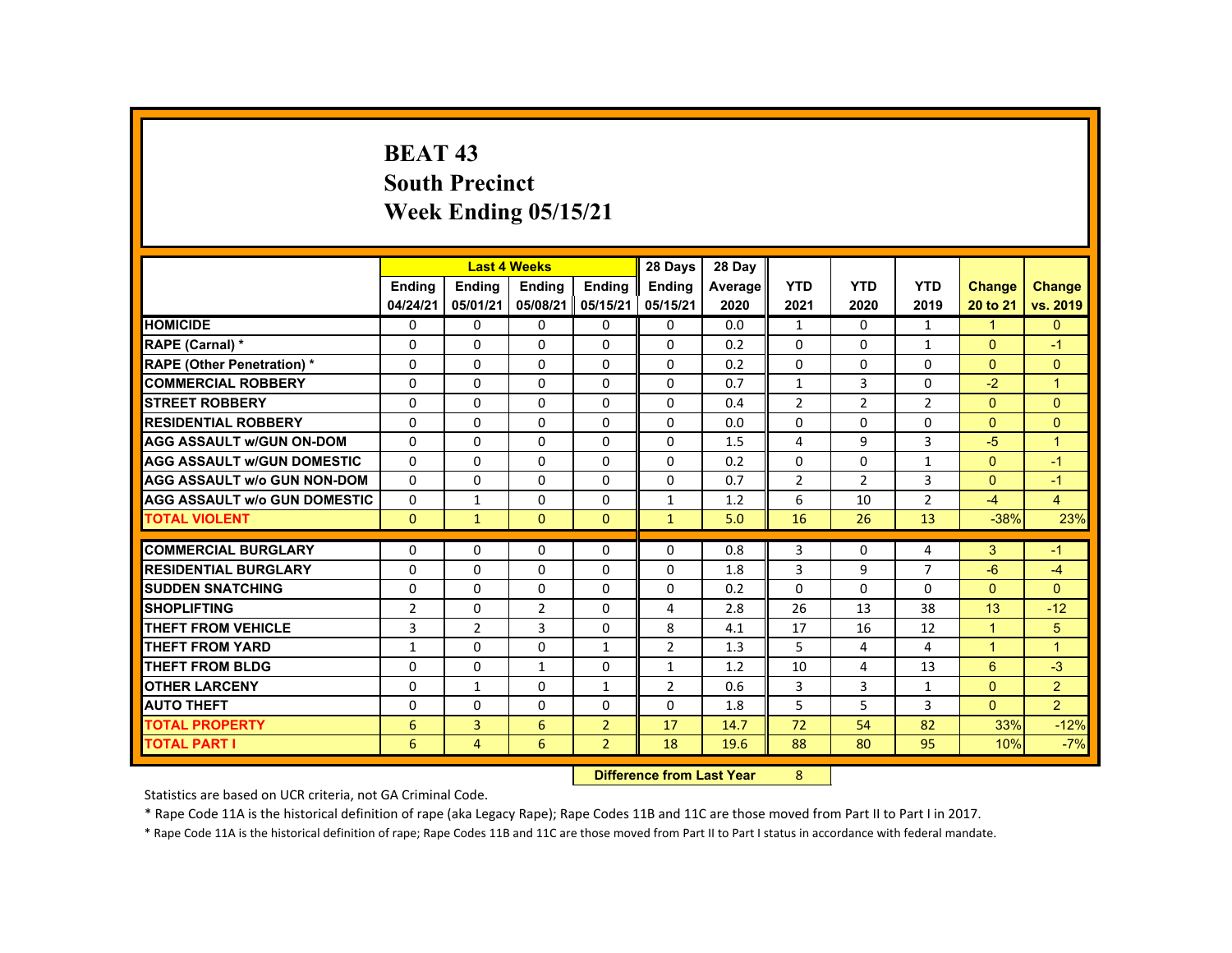#### **BEAT 44 South Precinct Week Ending 05/15/21**

|                                     |                |                | <b>Last 4 Weeks</b>              |               | 28 Days        | 28 Day  |                |                |                |                      |                      |
|-------------------------------------|----------------|----------------|----------------------------------|---------------|----------------|---------|----------------|----------------|----------------|----------------------|----------------------|
|                                     | <b>Ending</b>  | <b>Ending</b>  | <b>Ending</b>                    | <b>Ending</b> | <b>Ending</b>  | Average | <b>YTD</b>     | <b>YTD</b>     | <b>YTD</b>     | <b>Change</b>        | Change               |
|                                     | 04/24/21       | 05/01/21       | 05/08/21                         | 05/15/21      | 05/15/21       | 2020    | 2021           | 2020           | 2019           | 20 to 21             | vs. 2019             |
| <b>HOMICIDE</b>                     | $\Omega$       | $\Omega$       | $\Omega$                         | $\Omega$      | 0              | 0.1     | $\overline{2}$ | $\Omega$       | $\mathbf{1}$   | $\overline{2}$       | $\mathbf{1}$         |
| RAPE (Carnal) *                     | $\Omega$       | $\Omega$       | $\Omega$                         | $\Omega$      | $\Omega$       | 0.2     | $\Omega$       | $\mathbf{1}$   | $\mathbf{1}$   | $-1$                 | $-1$                 |
| <b>RAPE (Other Penetration) *</b>   | $\Omega$       | $\Omega$       | $\Omega$                         | $\Omega$      | $\Omega$       | 0.2     | $\Omega$       | $\overline{2}$ | $\Omega$       | $-2$                 | $\Omega$             |
| <b>COMMERCIAL ROBBERY</b>           | $\Omega$       | $\Omega$       | $\mathbf{1}$                     | $\Omega$      | $\mathbf{1}$   | 0.1     | $\mathbf{1}$   | $\Omega$       | $\Omega$       | $\overline{1}$       | $\overline{1}$       |
| <b>STREET ROBBERY</b>               | $\Omega$       | $\Omega$       | $\Omega$                         | $\Omega$      | $\Omega$       | 0.5     | 4              | 3              | $\overline{2}$ | $\blacktriangleleft$ | $\overline{2}$       |
| <b>RESIDENTIAL ROBBERY</b>          | $\Omega$       | $\Omega$       | $\mathbf{1}$                     | $\Omega$      | $\mathbf{1}$   | 0.2     | 5              | 1              | 0              | $\overline{4}$       | 5                    |
| <b>AGG ASSAULT w/GUN NON-DOM</b>    | $\Omega$       | $\mathbf{1}$   | $\Omega$                         | $\Omega$      | $\mathbf{1}$   | 0.9     | 6              | 4              | 5              | 2                    | $\mathbf{1}$         |
| <b>AGG ASSAULT W/GUN DOMESTIC</b>   | $\Omega$       | $\Omega$       | $\Omega$                         | $\Omega$      | $\Omega$       | 0.1     | $\Omega$       | $\mathbf{1}$   | $\overline{2}$ | $-1$                 | $-2$                 |
| <b>AGG ASSAULT w/o GUN NON-DOM</b>  | $\mathbf{1}$   | $\mathbf 0$    | $\Omega$                         | $\mathbf{0}$  | $\mathbf{1}$   | 0.5     | $\overline{2}$ | 3              | $\overline{2}$ | $-1$                 | $\overline{0}$       |
| <b>AGG ASSAULT W/o GUN DOMESTIC</b> | $\Omega$       | $\overline{2}$ | $\mathbf{1}$                     | $\Omega$      | 3              | 1.1     | 9              | 4              | 6              | 5                    | $\mathbf{3}$         |
| <b>TOTAL VIOLENT</b>                | $\mathbf{1}$   | $\overline{3}$ | $\overline{3}$                   | $\mathbf{0}$  | $\overline{7}$ | 3.6     | 29             | 19             | 19             | 53%                  | 53%                  |
| <b>COMMERCIAL BURGLARY</b>          | $\mathbf{0}$   | $\Omega$       | $\mathbf{1}$                     | $\mathbf{0}$  | 1              | 0.2     | 4              | $\overline{2}$ | $\overline{7}$ | $\overline{2}$       | $-3$                 |
| <b>RESIDENTIAL BURGLARY</b>         | $\Omega$       | $\mathbf{1}$   | $\Omega$                         | $\Omega$      | $\mathbf{1}$   | 2.1     | $\overline{2}$ | 13             | 5              | $-11$                | $-3$                 |
| <b>SUDDEN SNATCHING</b>             | $\Omega$       | $\Omega$       | $\Omega$                         | $\Omega$      | $\Omega$       | 0.0     | $\Omega$       | $\Omega$       | $\overline{2}$ | $\Omega$             | $-2$                 |
| <b>SHOPLIFTING</b>                  | $\Omega$       | $\overline{2}$ | $\mathbf{1}$                     | $\mathbf{1}$  | 4              | 1.8     | 10             | 9              | 13             | $\blacktriangleleft$ | $-3$                 |
| <b>THEFT FROM VEHICLE</b>           | $\overline{2}$ | $\overline{2}$ | $\overline{2}$                   | $\Omega$      | 6              | 3.8     | 15             | 21             | 23             | $-6$                 | $-8$                 |
| <b>THEFT FROM YARD</b>              | $\Omega$       | $\Omega$       | $\mathbf{1}$                     | $\Omega$      | $\mathbf{1}$   | 1.0     | $\overline{7}$ | $\overline{3}$ | 6              | $\overline{4}$       | $\mathbf{1}$         |
| <b>THEFT FROM BLDG</b>              | $\overline{2}$ | $\mathbf{1}$   | $\mathbf{1}$                     | $\Omega$      | 4              | 2.1     | 14             | $\overline{7}$ | $\overline{7}$ | $\overline{7}$       | $\overline{7}$       |
| <b>OTHER LARCENY</b>                | $\Omega$       | $\Omega$       | $\Omega$                         | $\Omega$      | $\Omega$       | 0.7     | 4              | 3              | 3              | $\mathbf{1}$         | $\mathbf{1}$         |
| <b>AUTO THEFT</b>                   | 3              | $\mathbf{1}$   | $\Omega$                         | $\Omega$      | 4              | 1.7     | 10             | 6              | 9              | $\overline{4}$       | $\blacktriangleleft$ |
| <b>TOTAL PROPERTY</b>               | $\overline{7}$ | $\overline{7}$ | 6                                | $\mathbf{1}$  | 21             | 13.2    | 66             | 64             | 75             | 3%                   | $-12%$               |
| <b>TOTAL PART I</b>                 | 8              | 10             | 9                                | $\mathbf{1}$  | 28             | 16.8    | 95             | 83             | 94             | 14%                  | 1%                   |
|                                     |                |                | <b>Difference from Last Year</b> |               | 12             |         |                |                |                |                      |                      |

Statistics are based on UCR criteria, not GA Criminal Code.

\* Rape Code 11A is the historical definition of rape (aka Legacy Rape); Rape Codes 11B and 11C are those moved from Part II to Part I in 2017.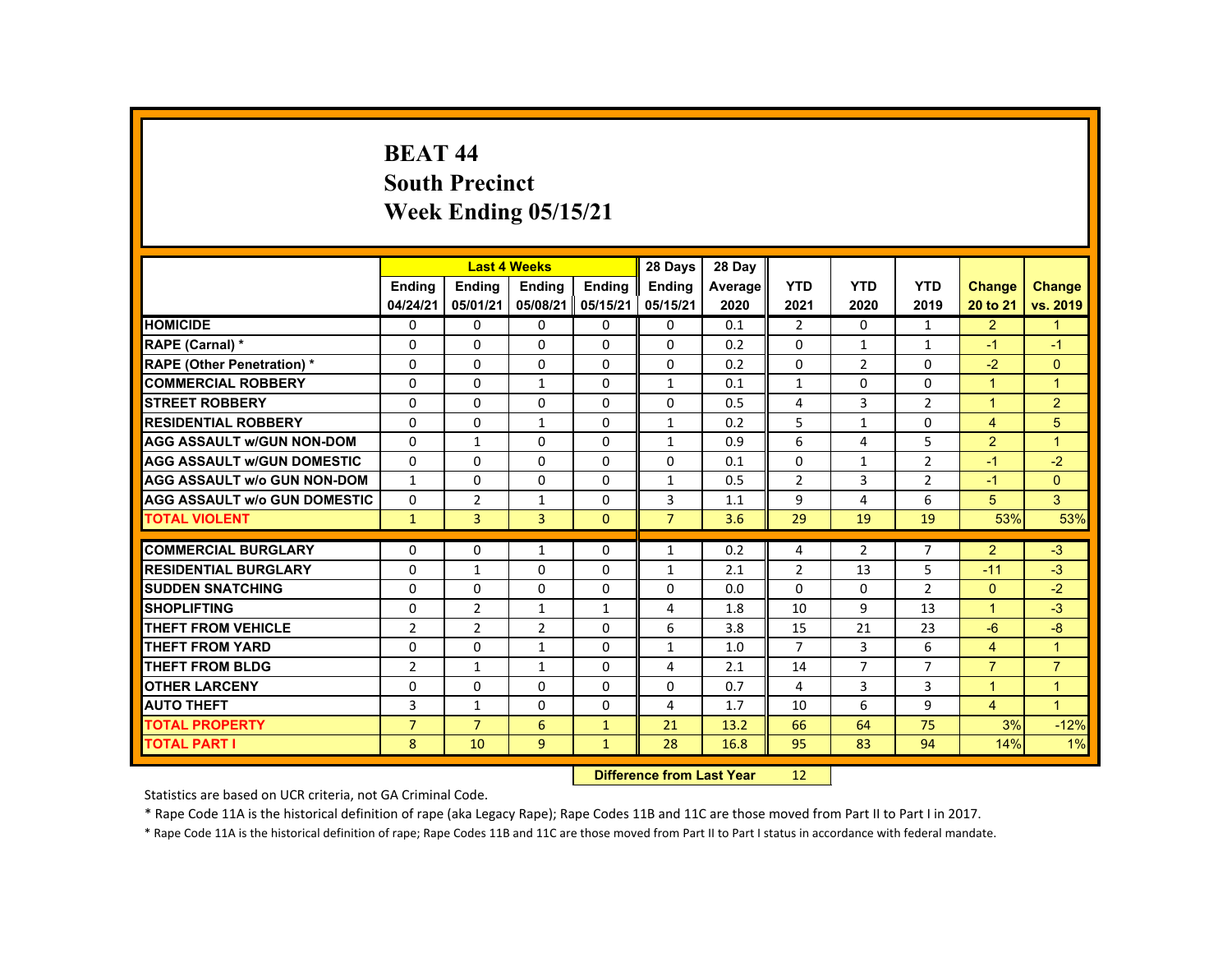## **BEAT 45 South Precinct Week Ending 05/15/21**

|                                     |                | <b>Last 4 Weeks</b> |                                  |                | 28 Days        | 28 Day  |                |                |                |                      |                      |
|-------------------------------------|----------------|---------------------|----------------------------------|----------------|----------------|---------|----------------|----------------|----------------|----------------------|----------------------|
|                                     | <b>Ending</b>  | <b>Ending</b>       | <b>Ending</b>                    | <b>Ending</b>  | <b>Ending</b>  | Average | <b>YTD</b>     | <b>YTD</b>     | <b>YTD</b>     | <b>Change</b>        | <b>Change</b>        |
|                                     | 04/24/21       | 05/01/21            | 05/08/21                         | 05/15/21       | 05/15/21       | 2020    | 2021           | 2020           | 2019           | 20 to 21             | vs. 2019             |
| <b>HOMICIDE</b>                     | 0              | $\Omega$            | $\Omega$                         | $\mathbf 0$    | $\mathbf 0$    | 0.1     | 0              | $\mathbf{1}$   | 0              | $-1$                 | $\mathbf{0}$         |
| RAPE (Carnal) *                     | $\Omega$       | $\Omega$            | $\Omega$                         | $\Omega$       | $\Omega$       | 0.2     | $\overline{2}$ | $\overline{2}$ | $\Omega$       | $\Omega$             | $\overline{2}$       |
| <b>RAPE (Other Penetration) *</b>   | 0              | $\Omega$            | $\Omega$                         | $\Omega$       | $\Omega$       | 0.1     | 0              | $\mathbf{1}$   | 0              | $-1$                 | $\overline{0}$       |
| <b>COMMERCIAL ROBBERY</b>           | $\Omega$       | $\Omega$            | $\Omega$                         | $\Omega$       | $\Omega$       | 0.3     | $\Omega$       | $\overline{2}$ | $\Omega$       | $-2$                 | $\Omega$             |
| <b>ISTREET ROBBERY</b>              | 0              | $\overline{2}$      | $\Omega$                         | $\Omega$       | 2              | 0.2     | $\mathbf{1}$   | $\mathbf{1}$   | $\overline{2}$ | $\mathbf{0}$         | $-1$                 |
| <b>RESIDENTIAL ROBBERY</b>          | $\Omega$       | $\Omega$            | $\Omega$                         | $\Omega$       | $\Omega$       | 0.1     | 0              | 0              | $\mathbf{1}$   | $\Omega$             | $-1$                 |
| <b>AGG ASSAULT W/GUN NON-DOM</b>    | $\mathbf{0}$   | $\Omega$            | $\Omega$                         | $\Omega$       | $\Omega$       | 0.6     | $\Omega$       | $\mathbf{1}$   | $\overline{2}$ | $-1$                 | $-2$                 |
| <b>AGG ASSAULT W/GUN DOMESTIC</b>   | $\Omega$       | $\Omega$            | $\Omega$                         | $\mathbf{1}$   | $\mathbf{1}$   | 0.2     | $\overline{2}$ | $\mathbf{1}$   | $\mathbf{1}$   | $\overline{1}$       | $\blacktriangleleft$ |
| <b>AGG ASSAULT w/o GUN NON-DOM</b>  | $\Omega$       | $\mathbf{1}$        | $\overline{2}$                   | 0              | 3              | 0.6     | 6              | 0              | $\mathbf{1}$   | 6                    | 5                    |
| <b>AGG ASSAULT W/o GUN DOMESTIC</b> | $\mathbf{1}$   | $\overline{2}$      | $\mathbf{1}$                     | $\Omega$       | 4              | 0.5     | 9              | $\overline{2}$ | $\overline{2}$ | $\overline{7}$       | $\overline{7}$       |
| <b>TOTAL VIOLENT</b>                | $\mathbf{1}$   | 5                   | $\overline{3}$                   | $\mathbf{1}$   | 10             | 2.9     | 20             | 11             | $\overline{9}$ | 82%                  | 122%                 |
| <b>COMMERCIAL BURGLARY</b>          | $\Omega$       | $\mathbf{0}$        | $\mathbf{0}$                     | 0              | 0              | 0.2     | $\Omega$       | 1              | 1              | -1                   | -1                   |
| <b>RESIDENTIAL BURGLARY</b>         | $\Omega$       | $\Omega$            | $\Omega$                         | $\mathbf{1}$   | $\mathbf{1}$   | 0.8     | 4              | 4              | 3              | $\Omega$             | $\mathbf{1}$         |
| <b>SUDDEN SNATCHING</b>             | $\Omega$       | $\Omega$            | $\Omega$                         | $\Omega$       | $\Omega$       | 0.1     | $\Omega$       | $\Omega$       | $\Omega$       | $\Omega$             | $\Omega$             |
| <b>SHOPLIFTING</b>                  | 3              | $\mathbf{1}$        | $\mathbf{1}$                     | $\mathbf{1}$   | 6              | 2.5     | 32             | 11             | 52             | 21                   | $-20$                |
| <b>THEFT FROM VEHICLE</b>           | 3              | $\mathbf{1}$        | $\Omega$                         | $\overline{2}$ | 6              | 3.7     | 19             | 26             | 10             | $-7$                 | 9                    |
| <b>THEFT FROM YARD</b>              | $\Omega$       | $\Omega$            | $\Omega$                         | $\mathbf{1}$   | $\mathbf{1}$   | 1.2     | $\overline{2}$ | 4              | 8              | $-2$                 | $-6$                 |
| <b>THEFT FROM BLDG</b>              | $\mathbf{1}$   | $\Omega$            | $\Omega$                         | $\Omega$       | $\mathbf{1}$   | 1.0     | $\overline{7}$ | 6              | 8              | $\blacktriangleleft$ | $-1$                 |
| <b>OTHER LARCENY</b>                | $\overline{2}$ | $\Omega$            | $\Omega$                         | $\Omega$       | $\overline{2}$ | 0.7     | 5              | 3              | 0              | $\overline{2}$       | 5                    |
| <b>AUTO THEFT</b>                   | $\Omega$       | $\Omega$            | $\Omega$                         | $\Omega$       | $\Omega$       | 1.7     | 6              | 4              | 3              | 2 <sup>1</sup>       | 3 <sup>1</sup>       |
| <b>TOTAL PROPERTY</b>               | $\overline{9}$ | $\overline{2}$      | $\mathbf{1}$                     | 5              | 17             | 11.9    | 75             | 59             | 85             | 27%                  | $-12%$               |
| <b>TOTAL PART I</b>                 | 10             | $\overline{7}$      | $\overline{4}$                   | 6              | 27             | 14.8    | 95             | 70             | 94             | 36%                  | 1%                   |
|                                     |                |                     | <b>Difference from Last Year</b> |                | 25             |         |                |                |                |                      |                      |

Statistics are based on UCR criteria, not GA Criminal Code.

\* Rape Code 11A is the historical definition of rape (aka Legacy Rape); Rape Codes 11B and 11C are those moved from Part II to Part I in 2017.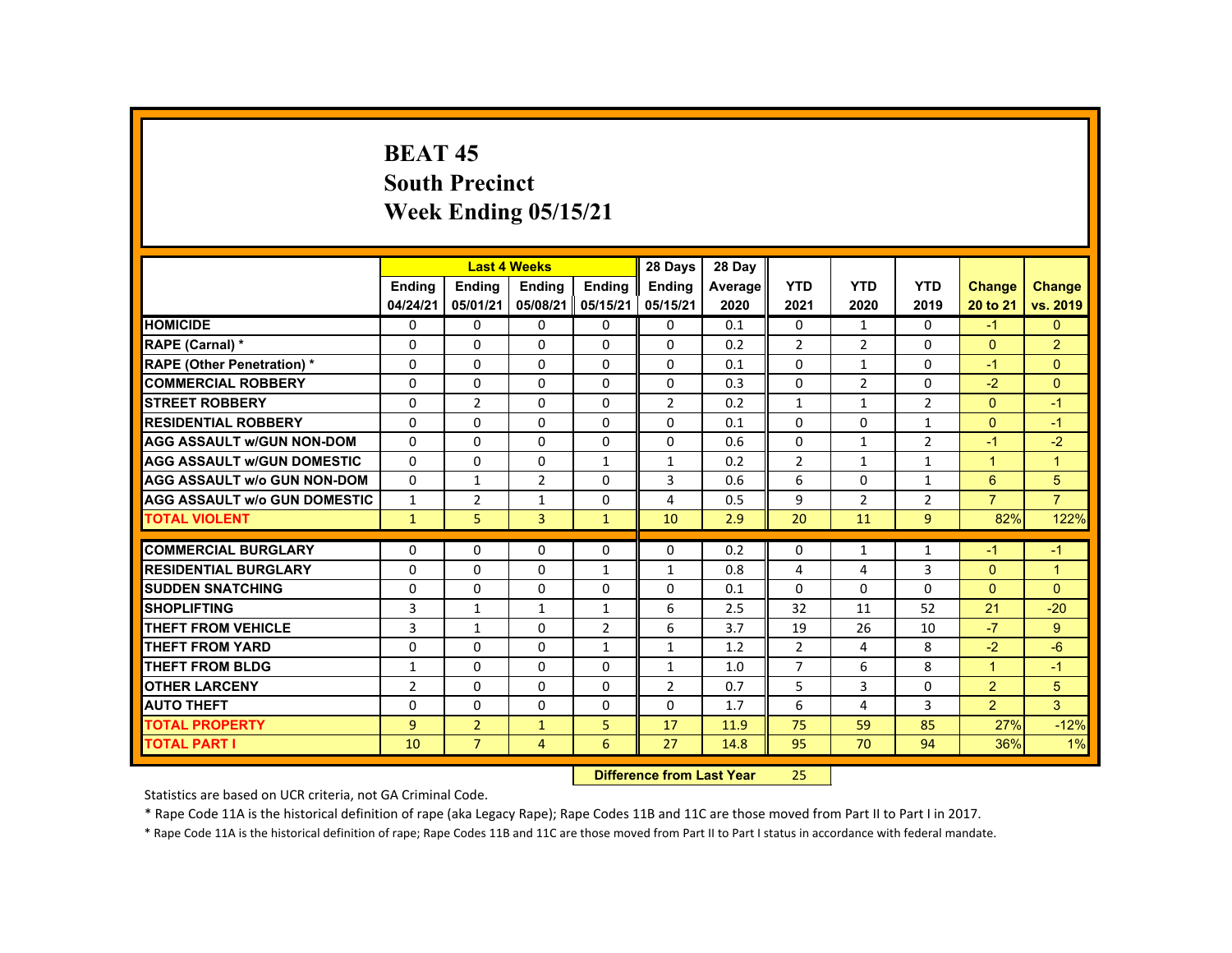# **BEAT 46 South Precinct Week Ending 05/15/21**

|                                     |                |               | <b>Last 4 Weeks</b> |                  | 28 Days                | 28 Day  |                |                |                |                |                |
|-------------------------------------|----------------|---------------|---------------------|------------------|------------------------|---------|----------------|----------------|----------------|----------------|----------------|
|                                     | <b>Ending</b>  | <b>Ending</b> | <b>Ending</b>       | <b>Endina</b>    | <b>Endina</b>          | Average | <b>YTD</b>     | <b>YTD</b>     | <b>YTD</b>     | Change         | <b>Change</b>  |
|                                     | 04/24/21       | 05/01/21      | 05/08/21            | 05/15/21         | 05/15/21               | 2020    | 2021           | 2020           | 2019           | 20 to 21       | vs. 2020       |
| <b>HOMICIDE</b>                     | 0              | $\Omega$      | 0                   | $\mathbf{1}$     | $\mathbf{1}$           | 0.0     | $\mathbf{1}$   | $\Omega$       | $\overline{2}$ | $\mathbf{1}$   | $-1$           |
| RAPE (Carnal) *                     | $\Omega$       | $\Omega$      | $\Omega$            | $\Omega$         | $\Omega$               | 0.4     | $\mathbf{1}$   | 2              | $\Omega$       | $-1$           | $\overline{1}$ |
| <b>RAPE (Other Penetration) *</b>   | $\Omega$       | $\Omega$      | $\Omega$            | $\Omega$         | $\Omega$               | 0.1     | $\mathbf{1}$   | $\Omega$       | $\Omega$       | $\mathbf{1}$   | $\overline{1}$ |
| <b>COMMERCIAL ROBBERY</b>           | $\Omega$       | $\mathbf{1}$  | $\Omega$            | $\Omega$         | $\mathbf{1}$           | 0.1     | $\mathbf{1}$   | $\mathbf{1}$   | $\mathbf{1}$   | $\mathbf{0}$   | $\mathbf{0}$   |
| <b>STREET ROBBERY</b>               | $\Omega$       | $\Omega$      | $\Omega$            | $\Omega$         | $\Omega$               | 0.5     | $\Omega$       | 3              | $\Omega$       | $-3$           | $\mathbf{0}$   |
| <b>RESIDENTIAL ROBBERY</b>          | 0              | $\mathbf{0}$  | 0                   | 0                | 0                      | 0.0     | $\mathbf{1}$   | $\Omega$       | $\Omega$       | $\mathbf{1}$   | $\overline{1}$ |
| <b>AGG ASSAULT w/GUN NON-DOM</b>    | $\Omega$       | $\Omega$      | $\Omega$            | $\Omega$         | $\Omega$               | 0.8     | $\overline{2}$ | 3              | $\mathbf{1}$   | $-1$           | $\overline{1}$ |
| <b>AGG ASSAULT W/GUN DOMESTIC</b>   | $\Omega$       | $\mathbf{0}$  | 0                   | $\Omega$         | 0                      | 0.2     | $\mathbf{1}$   | $\mathbf{1}$   | $\overline{2}$ | $\Omega$       | $-1$           |
| <b>AGG ASSAULT W/o GUN NON-DOM</b>  | $\Omega$       | $\Omega$      | $\Omega$            | $\Omega$         | $\Omega$               | 0.5     | 4              | 4              | $\mathbf{1}$   | $\Omega$       | 3              |
| <b>AGG ASSAULT W/o GUN DOMESTIC</b> | $\Omega$       | $\Omega$      | $\mathbf{1}$        | $\Omega$         | $\mathbf{1}$           | 0.7     | 8              | $\mathbf{1}$   | 5              | $\overline{7}$ | 3              |
| <b>TOTAL VIOLENT</b>                | $\Omega$       | $\mathbf{1}$  | $\mathbf{1}$        | $\mathbf{1}$     | $\overline{3}$         | 3.1     | 20             | 15             | 12             | 33%            | 67%            |
| <b>COMMERCIAL BURGLARY</b>          | $\Omega$       | $\Omega$      | $\mathbf{1}$        | $\Omega$         | $\mathbf{1}$           | 0.3     | 4              | 3              | 5              | $\mathbf{1}$   | $-1$           |
| <b>RESIDENTIAL BURGLARY</b>         | $\Omega$       | $\mathbf{1}$  | $\mathbf{1}$        | $\Omega$         | $\overline{2}$         | 1.6     | 3              | 5              | 6              | $-2$           | $-3$           |
| <b>SUDDEN SNATCHING</b>             | $\mathbf{0}$   | $\mathbf{0}$  | 0                   | 0                | 0                      | 0.2     | $\mathbf{0}$   | $\overline{2}$ | 0              | $-2$           | $\Omega$       |
| <b>SHOPLIFTING</b>                  | $\mathbf{1}$   | 8             | $\mathbf{1}$        | 3                | 13                     | 5.6     | 46             | 24             | 51             | 22             | $-5$           |
| <b>THEFT FROM VEHICLE</b>           | $\mathbf{1}$   | $\Omega$      | $\Omega$            | $\Omega$         | $\mathbf{1}$           | 2.5     | 17             | 14             | 13             | 3              | $\overline{4}$ |
| THEFT FROM YARD                     | $\Omega$       | $\Omega$      | $\Omega$            | $\Omega$         | $\Omega$               | 0.9     | $\overline{2}$ | 3              | $\mathbf{1}$   | $-1$           | $\overline{1}$ |
| <b>THEFT FROM BLDG</b>              | $\Omega$       | $\mathbf{1}$  | $\mathbf{1}$        | 0                | $\overline{2}$         | 1.5     | 5              | $\overline{7}$ | 6              | $-2$           | $-1$           |
| <b>OTHER LARCENY</b>                | 0              | $\mathbf{0}$  | $\mathbf{1}$        | 0                | 1                      | 0.4     | 4              | $\mathbf{1}$   | $\overline{2}$ | 3              | $\overline{2}$ |
| <b>AUTO THEFT</b>                   | $\mathbf{1}$   | $\Omega$      | $\mathbf{1}$        | $\Omega$         | 2                      | 0.7     | 8              | $\overline{2}$ | 10             | 6              | $-2$           |
| <b>TOTAL PROPERTY</b>               | $\overline{3}$ | 10            | 6                   | $\overline{3}$   | 22                     | 13.7    | 89             | 61             | 94             | 46%            | $-5%$          |
| <b>TOTAL PART I</b>                 | $\overline{3}$ | 11            | $\overline{7}$      | $\overline{4}$   | 25                     | 16.8    | 109            | 76             |                |                |                |
|                                     |                |               |                     |                  |                        |         |                |                | 106            | 43%            | 3%             |
|                                     |                |               |                     | <b>INSECTION</b> | an a fhean 1 an 1 Mann |         | $\mathbf{a}$   |                |                |                |                |

 **Difference from Last Year**r 33

Statistics are based on UCR criteria, not GA Criminal Code.

\* Rape Code 11A is the historical definition of rape (aka Legacy Rape); Rape Codes 11B and 11C are those moved from Part II to Part I in 2017.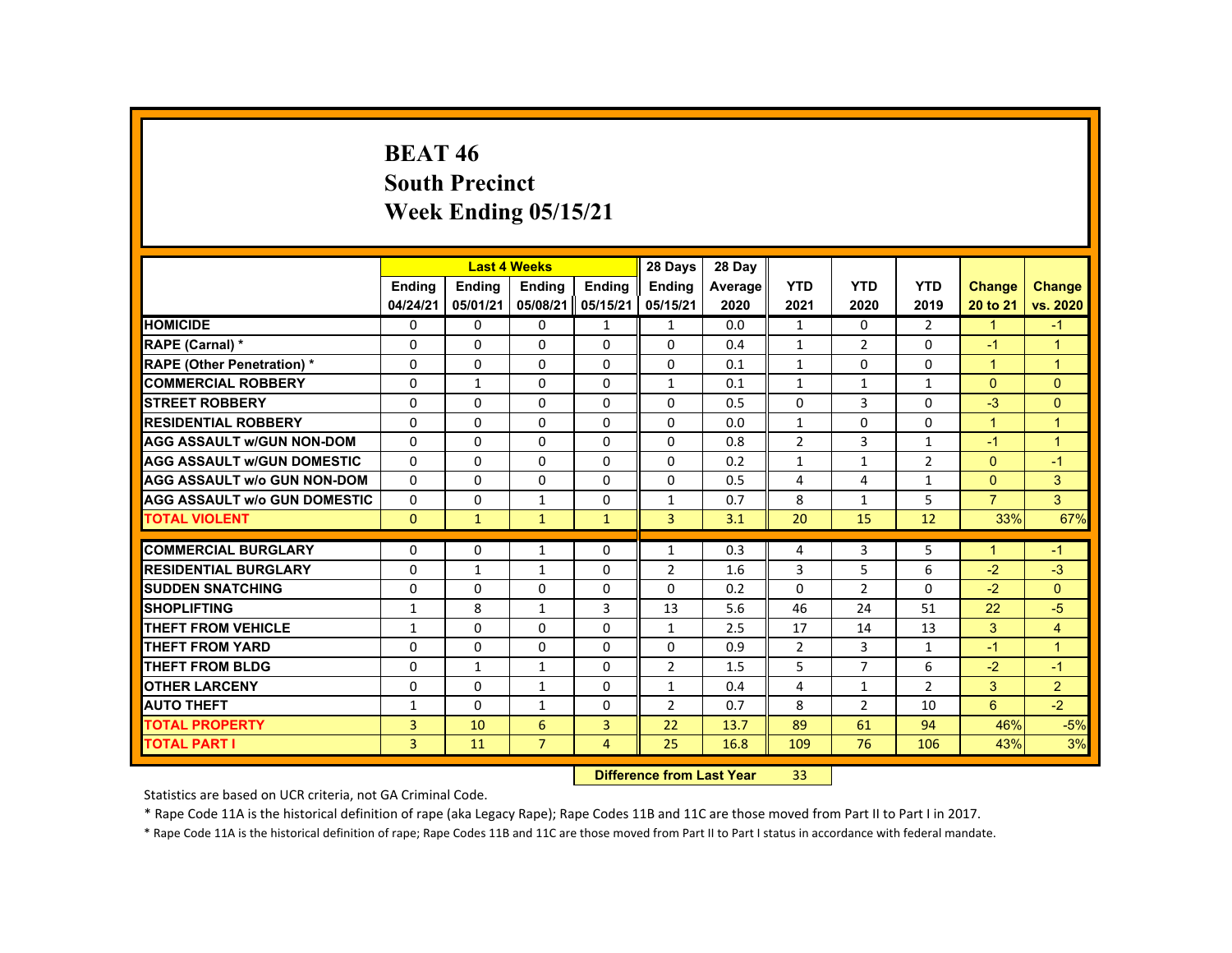# **BEAT 47 South Precinct Week Ending 05/15/21**

|                                     |                |               | <b>Last 4 Weeks</b> |                 | 28 Days                                                                                                                                                                                                                        | 28 Day  |                |                |                |                |                |
|-------------------------------------|----------------|---------------|---------------------|-----------------|--------------------------------------------------------------------------------------------------------------------------------------------------------------------------------------------------------------------------------|---------|----------------|----------------|----------------|----------------|----------------|
|                                     | <b>Ending</b>  | <b>Ending</b> | <b>Ending</b>       | <b>Ending</b>   | <b>Ending</b>                                                                                                                                                                                                                  | Average | <b>YTD</b>     | <b>YTD</b>     | <b>YTD</b>     | <b>Change</b>  | <b>Change</b>  |
|                                     | 04/24/21       | 05/01/21      | 05/08/21            | 05/15/21        | 05/15/21                                                                                                                                                                                                                       | 2020    | 2021           | 2020           | 2019           | 20 to 21       | vs. 2019       |
| <b>HOMICIDE</b>                     | 0              | $\mathbf{0}$  | $\Omega$            | $\Omega$        | 0                                                                                                                                                                                                                              | 0.1     | $\mathbf{0}$   | $\mathbf{1}$   | $\mathbf{0}$   | $-1$           | $\Omega$       |
| <b>RAPE (Carnal) *</b>              | 0              | $\mathbf{0}$  | 0                   | $\Omega$        | $\Omega$                                                                                                                                                                                                                       | 0.0     | $\Omega$       | 0              | $\Omega$       | $\Omega$       | $\Omega$       |
| <b>RAPE (Other Penetration) *</b>   | $\Omega$       | $\mathbf{0}$  | $\Omega$            | $\Omega$        | $\Omega$                                                                                                                                                                                                                       | 0.0     | $\Omega$       | $\Omega$       | $\Omega$       | $\Omega$       | $\Omega$       |
| <b>COMMERCIAL ROBBERY</b>           | $\Omega$       | $\Omega$      | $\Omega$            | $\Omega$        | $\Omega$                                                                                                                                                                                                                       | 0.0     | $\Omega$       | $\Omega$       | $\Omega$       | $\Omega$       | $\Omega$       |
| <b>STREET ROBBERY</b>               | $\Omega$       | $\Omega$      | $\Omega$            | $\Omega$        | $\Omega$                                                                                                                                                                                                                       | 0.0     | $\Omega$       | $\Omega$       | $\Omega$       | $\Omega$       | $\Omega$       |
| <b>RESIDENTIAL ROBBERY</b>          | $\Omega$       | $\mathbf{0}$  | 0                   | 0               | 0                                                                                                                                                                                                                              | 0.1     | 0              | $\mathbf{1}$   | 0              | $-1$           | $\Omega$       |
| <b>AGG ASSAULT w/GUN NON-GUN</b>    | $\Omega$       | $\Omega$      | $\Omega$            | $\Omega$        | $\Omega$                                                                                                                                                                                                                       | 0.1     | $\Omega$       | 0              | 0              | $\Omega$       | $\Omega$       |
| <b>AGG ASSAULT W/GUN DOMESTIC</b>   | $\Omega$       | $\Omega$      | $\Omega$            | $\Omega$        | $\Omega$                                                                                                                                                                                                                       | 0.0     | $\Omega$       | $\Omega$       | $\Omega$       | $\Omega$       | $\mathbf{0}$   |
| <b>AGG ASSAULT W/o GUN NON-DOM</b>  | $\Omega$       | $\Omega$      | $\Omega$            | $\Omega$        | $\Omega$                                                                                                                                                                                                                       | 0.0     | $\Omega$       | $\Omega$       | $\mathbf{1}$   | $\Omega$       | $-1$           |
| <b>AGG ASSAULT W/o GUN DOMESTIC</b> | $\Omega$       | $\Omega$      | $\Omega$            | $\Omega$        | $\Omega$                                                                                                                                                                                                                       | 0.2     | $\overline{2}$ | $\Omega$       | $\mathbf{1}$   | $\overline{2}$ | $\overline{1}$ |
| <b>TOTAL VIOLENT</b>                | $\mathbf{0}$   | $\mathbf{0}$  | $\Omega$            | $\mathbf{0}$    | $\mathbf{0}$                                                                                                                                                                                                                   | 0.4     | $\overline{2}$ | $\overline{2}$ | $\overline{2}$ | 0%             | 0%             |
|                                     |                |               |                     |                 |                                                                                                                                                                                                                                |         |                |                |                |                |                |
| <b>COMMERCIAL BURGLARY</b>          | $\Omega$       | $\Omega$      | $\Omega$            | $\Omega$        | $\Omega$                                                                                                                                                                                                                       | 0.0     | $\Omega$       | $\Omega$       | $\mathbf{1}$   | $\Omega$       | $-1$           |
| <b>RESIDENTIAL BURGLARY</b>         | $\Omega$       | $\Omega$      | $\mathbf{1}$        | $\Omega$        | $\mathbf{1}$                                                                                                                                                                                                                   | 0.5     | 3              | $\overline{2}$ | $\mathbf{1}$   | $\mathbf{1}$   | $\overline{2}$ |
| <b>SUDDEN SNATCHING</b>             | 0              | $\mathbf{0}$  | $\Omega$            | 0               | 0                                                                                                                                                                                                                              | 0.0     | 0              | 0              | 0              | $\mathbf{0}$   | $\mathbf{0}$   |
| <b>SHOPLIFTING</b>                  | $\Omega$       | $\Omega$      | $\Omega$            | $\Omega$        | $\Omega$                                                                                                                                                                                                                       | 0.0     | $\Omega$       | $\Omega$       | $\Omega$       | $\Omega$       | $\Omega$       |
| <b>THEFT FROM VEHICLE</b>           | $\Omega$       | $\Omega$      | $\Omega$            | $\mathbf{1}$    | $\mathbf{1}$                                                                                                                                                                                                                   | 1.0     | 5              | 5              | 8              | $\Omega$       | $-3$           |
| <b>THEFT FROM YARD</b>              | 1              | $\Omega$      | $\Omega$            | $\Omega$        | $\mathbf{1}$                                                                                                                                                                                                                   | 0.5     | 3              | 4              | $\overline{2}$ | $-1$           | $\overline{1}$ |
| <b>THEFT FROM BLDG</b>              | $\mathbf{1}$   | $\Omega$      | $\Omega$            | $\Omega$        | $\mathbf{1}$                                                                                                                                                                                                                   | 0.2     | 5              | $\mathbf{1}$   | $\Omega$       | $\overline{4}$ | 5              |
| <b>OTHER LARCENY</b>                | $\overline{2}$ | $\mathbf{0}$  | $\Omega$            | $\Omega$        | $\overline{2}$                                                                                                                                                                                                                 | 0.2     | 3              | 0              | 3              | 3              | $\Omega$       |
| <b>AUTO THEFT</b>                   | $\Omega$       | $\Omega$      | $\mathbf{1}$        | $\Omega$        | $\mathbf{1}$                                                                                                                                                                                                                   | 0.6     | $\mathbf{1}$   | $\overline{2}$ | 3              | $-1$           | $-2$           |
| <b>TOTAL PROPERTY</b>               | $\overline{4}$ | $\Omega$      | $\overline{2}$      | $\mathbf{1}$    | $\overline{7}$                                                                                                                                                                                                                 | 3.1     | 20             | 14             | 18             | 43%            | 11%            |
| <b>TOTAL PART I</b>                 | $\overline{4}$ | $\mathbf{0}$  | $\overline{2}$      | $\mathbf{1}$    | $\overline{7}$                                                                                                                                                                                                                 | 3.5     | 22             | 16             | 20             | 38%            | 10%            |
|                                     |                |               |                     | <b>CALLED A</b> | and the company of the second states of the second states of the second states of the second states of the second states of the second states of the second states of the second states of the second states of the second sta |         | $\sim$         |                |                |                |                |

 **Difference from Last Year**r 6

Statistics are based on UCR criteria, not GA Criminal Code.

\* Rape Code 11A is the historical definition of rape (aka Legacy Rape); Rape Codes 11B and 11C are those moved from Part II to Part I in 2017.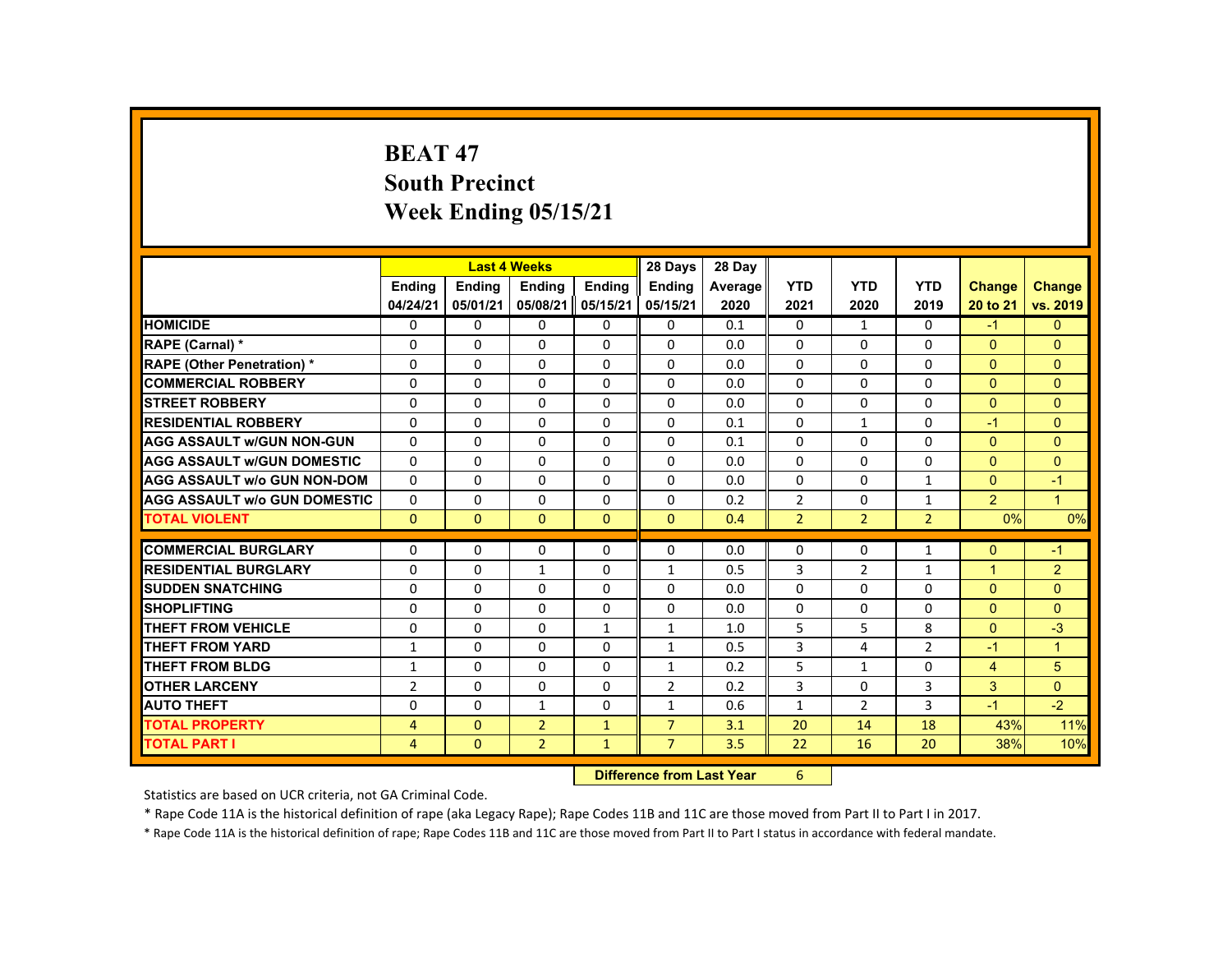# **BEAT 51 East PrecinctWeek Ending 05/15/21**

|                                     |                |                | <b>Last 4 Weeks</b>              |                | 28 Days        | 28 Day  |                |                |              |                      |                      |
|-------------------------------------|----------------|----------------|----------------------------------|----------------|----------------|---------|----------------|----------------|--------------|----------------------|----------------------|
|                                     | <b>Endina</b>  | Ending         | <b>Ending</b>                    | <b>Endina</b>  | <b>Endina</b>  | Average | <b>YTD</b>     | <b>YTD</b>     | <b>YTD</b>   | <b>Change</b>        | <b>Change</b>        |
|                                     | 04/24/21       | 05/01/21       | 05/08/21                         | 05/15/21       | 05/15/21       | 2020    | 2021           | 2020           | 2019         | 20 to 21             | vs. 2019             |
| <b>HOMICIDE</b>                     | 0              | $\Omega$       | $\Omega$                         | $\Omega$       | 0              | 0.2     | $\Omega$       | $\overline{2}$ | $\mathbf{1}$ | $-2$                 | $-1$                 |
| RAPE (Carnal) *                     | $\Omega$       | $\Omega$       | $\Omega$                         | $\mathbf{1}$   | $\mathbf{1}$   | 0.1     | $\mathbf{1}$   | $\Omega$       | $\mathbf{1}$ | $\mathbf{1}$         | $\overline{0}$       |
| <b>RAPE (Other Penetration) *</b>   | $\Omega$       | 0              | $\Omega$                         | 0              | $\Omega$       | 0.1     | $\mathbf{1}$   | $\Omega$       | $\Omega$     | $\overline{1}$       | $\overline{1}$       |
| <b>COMMERCIAL ROBBERY</b>           | $\Omega$       | $\mathbf{1}$   | $\Omega$                         | $\Omega$       | $\mathbf{1}$   | 0.0     | $\mathbf{1}$   | $\Omega$       | $\Omega$     | $\overline{1}$       | $\overline{1}$       |
| <b>STREET ROBBERY</b>               | $\Omega$       | $\Omega$       | $\mathbf{1}$                     | $\Omega$       | $\mathbf{1}$   | 0.3     | 3              | $\overline{2}$ | 3            | $\blacktriangleleft$ | $\Omega$             |
| <b>RESIDENTIAL ROBBERY</b>          | 0              | 0              | 1                                | 0              | 1              | 0.1     | 3              | 0              | 0            | 3                    | 3                    |
| <b>AGG ASSAULT w/GUN NON-DOM</b>    | $\Omega$       | $\Omega$       | $\Omega$                         | $\mathbf{1}$   | $\mathbf{1}$   | 2.1     | 5              | 8              | 5            | $-3$                 | $\Omega$             |
| <b>AGG ASSAULT W/GUN DOMESTIC</b>   | $\Omega$       | $\Omega$       | $\Omega$                         | $\Omega$       | $\Omega$       | 0.2     | $\Omega$       | $\Omega$       | 0            | $\Omega$             | $\overline{0}$       |
| <b>AGG ASSAULT w/o GUN NON-DOM</b>  | $\Omega$       | $\Omega$       | $\Omega$                         | $\overline{2}$ | $\overline{2}$ | 1.5     | $\overline{7}$ | 6              | 8            | $\blacktriangleleft$ | $-1$                 |
| <b>AGG ASSAULT w/o GUN DOMESTIC</b> | $\Omega$       | $\mathbf{1}$   | $\Omega$                         | 0              | $\mathbf{1}$   | 1.5     | 6              | 6              | 6            | $\mathbf{0}$         | $\mathbf{0}$         |
| <b>TOTAL VIOLENT</b>                | $\mathbf{0}$   | $\overline{2}$ | $\overline{2}$                   | $\overline{4}$ | 8              | 6.0     | 27             | 24             | 24           | 13%                  | 13%                  |
| <b>COMMERCIAL BURGLARY</b>          | 0              | 0              | 0                                | 0              | 0              | 0.3     | $\mathbf{1}$   | $\overline{2}$ | $\mathbf{1}$ | $-1$                 | $\Omega$             |
| <b>RESIDENTIAL BURGLARY</b>         | $\Omega$       | $\Omega$       | $\Omega$                         | $\Omega$       | $\Omega$       | 1.5     | 9              | 10             | 14           | $-1$                 | $-5$                 |
| <b>SUDDEN SNATCHING</b>             | $\Omega$       | $\Omega$       | $\Omega$                         | $\Omega$       | $\Omega$       | 0.1     | $\Omega$       | $\Omega$       | $\Omega$     | $\Omega$             | $\Omega$             |
| <b>SHOPLIFTING</b>                  | 0              | $\mathbf{1}$   | $\Omega$                         | $\Omega$       | $\mathbf{1}$   | 1.2     | 6              | 10             | 8            | $-4$                 | $-2$                 |
| <b>THEFT FROM VEHICLE</b>           | $\mathbf{1}$   | 3              | $\Omega$                         | $\Omega$       | 4              | 2.2     | 14             | 14             | 13           | $\Omega$             | $\blacktriangleleft$ |
| <b>THEFT FROM YARD</b>              | $\Omega$       | $\Omega$       | $\Omega$                         | $\Omega$       | $\Omega$       | 1.2     | $\overline{2}$ | $\overline{7}$ | 5            | $-5$                 | $-3$                 |
| <b>THEFT FROM BLDG</b>              | $\Omega$       | $\Omega$       | $\mathbf{1}$                     | $\Omega$       | $\mathbf{1}$   | 1.8     | $\overline{7}$ | 11             | 3            | $-4$                 | $\overline{4}$       |
| <b>OTHER LARCENY</b>                | $\mathbf{1}$   | $\mathbf{1}$   | $\Omega$                         | $\mathbf{1}$   | 3              | 0.6     | $\overline{7}$ | 3              | 8            | $\overline{4}$       | $-1$                 |
| <b>AUTO THEFT</b>                   | $\Omega$       | $\Omega$       | $\Omega$                         | $\Omega$       | $\Omega$       | 1.5     | $\overline{7}$ | $\overline{7}$ | 10           | $\mathbf{0}$         | $-3$                 |
| <b>TOTAL PROPERTY</b>               | $\overline{2}$ | 5              | $\mathbf{1}$                     | $\mathbf{1}$   | 9              | 10.4    | 53             | 64             | 62           | $-17%$               | $-15%$               |
| <b>TOTAL PART I</b>                 | 2 <sup>1</sup> | $\overline{7}$ | $\overline{3}$                   | 5              | 17             | 16.4    | 80             | 88             | 86           | $-9%$                | $-7%$                |
|                                     |                |                | <b>Difference from Last Year</b> |                | $-8$           |         |                |                |              |                      |                      |

Statistics are based on UCR criteria, not GA Criminal Code.

\* Rape Code 11A is the historical definition of rape (aka Legacy Rape); Rape Codes 11B and 11C are those moved from Part II to Part I in 2017.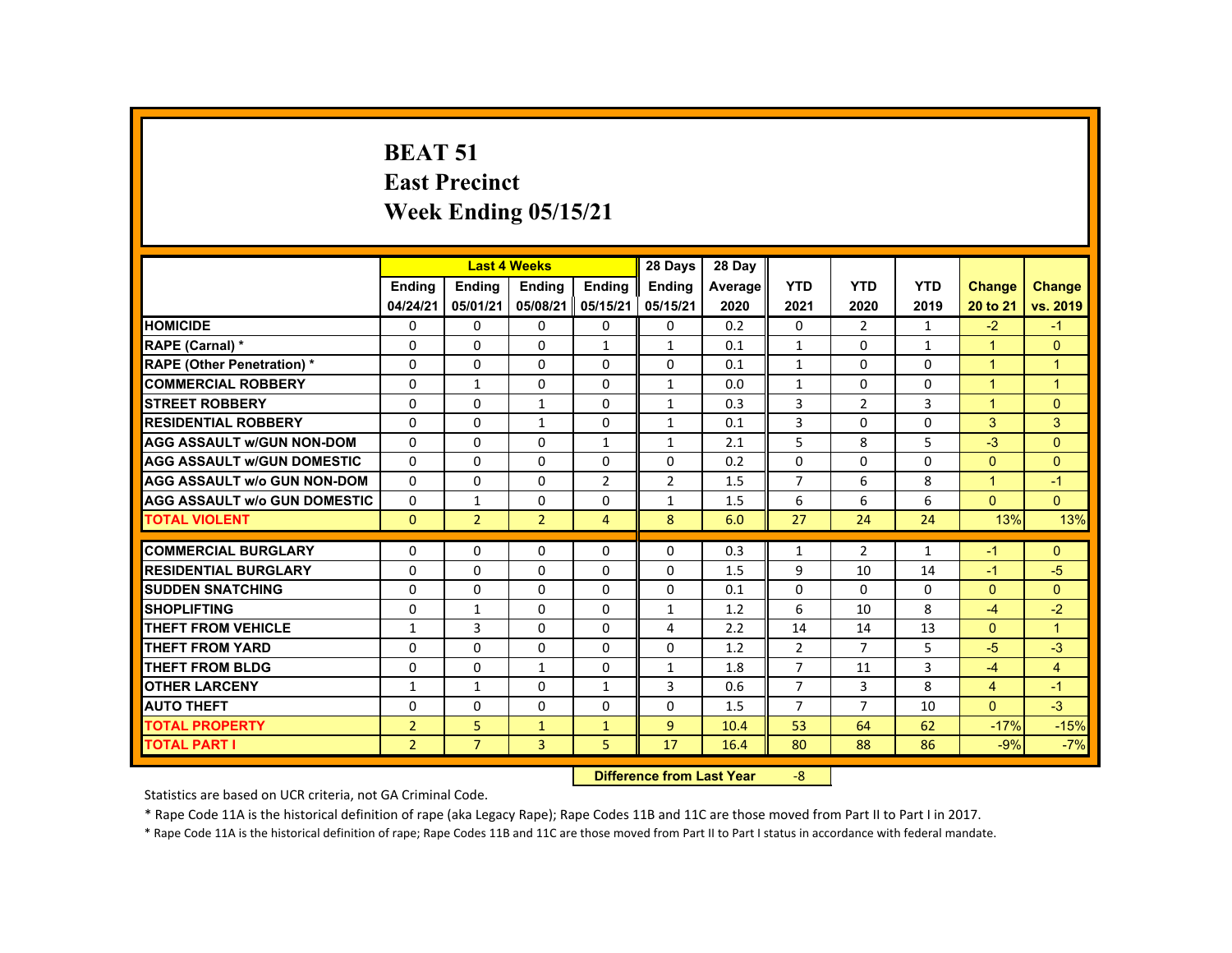# **BEAT 52 East Precinct Week Ending 05/15/21**

|                                     |                |                           | <b>Last 4 Weeks</b>  |                | 28 Days        | 28 Day  |                |                |                |                      |                      |
|-------------------------------------|----------------|---------------------------|----------------------|----------------|----------------|---------|----------------|----------------|----------------|----------------------|----------------------|
|                                     | <b>Ending</b>  | <b>Ending</b>             | <b>Ending</b>        | <b>Ending</b>  | Ending         | Average | <b>YTD</b>     | <b>YTD</b>     | <b>YTD</b>     | <b>Change</b>        | <b>Change</b>        |
|                                     | 04/24/21       | 05/01/21                  | 05/08/21             | 05/15/21       | 05/15/21       | 2020    | 2021           | 2020           | 2019           | 20 to 21             | vs. 2019             |
| <b>HOMICIDE</b>                     | $\Omega$       | $\Omega$                  | $\Omega$             | $\Omega$       | 0              | 0.1     | 0              | $\Omega$       | $\Omega$       | $\Omega$             | $\mathbf{0}$         |
| RAPE (Carnal) *                     | 0              | $\Omega$                  | $\mathbf{1}$         | $\Omega$       | 1              | 0.1     | $\mathbf{1}$   | $\Omega$       | $\Omega$       | $\blacktriangleleft$ | $\blacktriangleleft$ |
| <b>RAPE (Other Penetration) *</b>   | $\Omega$       | $\Omega$                  | $\Omega$             | $\Omega$       | $\Omega$       | 0.0     | $\Omega$       | $\Omega$       | $\Omega$       | $\Omega$             | $\Omega$             |
| <b>COMMERCIAL ROBBERY</b>           | $\Omega$       | $\Omega$                  | $\Omega$             | $\Omega$       | $\Omega$       | 0.2     | 0              | 0              | 0              | $\Omega$             | $\overline{0}$       |
| <b>STREET ROBBERY</b>               | $\Omega$       | $\Omega$                  | $\Omega$             | $\Omega$       | $\Omega$       | 0.4     | $\overline{2}$ | $\mathbf{1}$   | $\overline{3}$ | $\blacktriangleleft$ | $-1$                 |
| <b>RESIDENTIAL ROBBERY</b>          | $\Omega$       | $\Omega$                  | $\Omega$             | $\Omega$       | $\Omega$       | 0.1     | 0              | 0              | $\overline{2}$ | $\Omega$             | $-2$                 |
| <b>AGG ASSAULT W/GUN NON-DOM</b>    | $\mathbf{1}$   | $\Omega$                  | $\Omega$             | $\Omega$       | $\mathbf{1}$   | 1.0     | 5              | 3              | 5              | $\overline{2}$       | $\mathbf{0}$         |
| <b>AGG ASSAULT W/GUN DOMESTIC</b>   | $\Omega$       | $\Omega$                  | $\Omega$             | $\Omega$       | $\Omega$       | 0.3     | $\mathbf{1}$   | $\mathbf{1}$   | $\mathbf{1}$   | $\Omega$             | $\Omega$             |
| <b>AGG ASSAULT w/o GUN NON-DOM</b>  | $\mathbf{1}$   | $\Omega$                  | $\Omega$             | $\Omega$       | $\mathbf{1}$   | 0.9     | $\mathbf{1}$   | $\overline{7}$ | $\overline{2}$ | $-6$                 | $-1$                 |
| <b>AGG ASSAULT W/o GUN DOMESTIC</b> | $\Omega$       | $\Omega$                  | $\Omega$             | $\Omega$       | $\Omega$       | 1.1     | 4              | 8              | 4              | $-4$                 | $\Omega$             |
| <b>TOTAL VIOLENT</b>                | $\overline{2}$ | $\mathbf{0}$              | $\blacktriangledown$ | $\mathbf{0}$   | $\overline{3}$ | 4.1     | 14             | 20             | 17             | $-30%$               | $-18%$               |
| <b>COMMERCIAL BURGLARY</b>          | $\Omega$       | $\Omega$                  | $\Omega$             | $\Omega$       | $\Omega$       | 0.2     | $\mathbf{1}$   | 2              | $\Omega$       | $-1$                 | $\mathbf{1}$         |
| <b>RESIDENTIAL BURGLARY</b>         | $\Omega$       | $\Omega$                  | $\Omega$             | $\Omega$       | $\Omega$       | 2.4     | 9              | 9              | 22             | $\Omega$             | $-13$                |
| <b>SUDDEN SNATCHING</b>             | $\Omega$       | $\Omega$                  | $\Omega$             | $\Omega$       | $\Omega$       | 0.2     | $\Omega$       | $\overline{2}$ | 0              | $-2$                 | $\overline{0}$       |
| <b>SHOPLIFTING</b>                  | $\mathbf{1}$   | $\Omega$                  | $\Omega$             | $\Omega$       | $\mathbf{1}$   | 0.6     | $\overline{2}$ | 6              | $\mathbf{1}$   | $-4$                 | $\blacktriangleleft$ |
| <b>THEFT FROM VEHICLE</b>           | $\Omega$       | $\Omega$                  | $\mathbf{1}$         | $\mathbf{1}$   | $\overline{2}$ | 4.5     | 8              | 27             | 26             | $-19$                | $-18$                |
| <b>THEFT FROM YARD</b>              | $\mathbf{1}$   | $\Omega$                  | $\Omega$             | $\Omega$       | $\mathbf{1}$   | 2.0     | 3              | 12             | 11             | $-9$                 | $-8$                 |
| <b>THEFT FROM BLDG</b>              | $\mathbf 0$    | $\Omega$                  | $\Omega$             | $\Omega$       | $\Omega$       | 1.7     | 5              | 11             | 15             | $-6$                 | $-10$                |
| <b>OTHER LARCENY</b>                | 1              | $\Omega$                  | $\mathbf{1}$         | $\overline{2}$ | 4              | 2.0     | 11             | $\overline{4}$ | 3              | $\overline{7}$       | 8                    |
| <b>AUTO THEFT</b>                   | $\Omega$       | $\Omega$                  | $\mathbf{1}$         | $\mathbf{1}$   | $\overline{2}$ | 1.5     | 3              | 5              | 9              | $-2$                 | $-6$                 |
|                                     | $\overline{3}$ | $\Omega$                  | $\overline{3}$       |                | 10             |         |                | 78             | 87             | $-46%$               |                      |
| <b>TOTAL PROPERTY</b>               |                |                           |                      | $\overline{4}$ |                | 15.1    | 42             |                |                |                      | $-52%$               |
| <b>TOTAL PART I</b>                 | 5.             | $\mathbf{0}$              | 4                    | $\overline{4}$ | 13             | 19.3    | 56             | 98             | 104            | $-43%$               | $-46%$               |
|                                     |                | Difference from Loot Voor |                      | $\sqrt{2}$     |                |         |                |                |                |                      |                      |

 **Difference from Last Year**‐42

Statistics are based on UCR criteria, not GA Criminal Code.

\* Rape Code 11A is the historical definition of rape (aka Legacy Rape); Rape Codes 11B and 11C are those moved from Part II to Part I in 2017.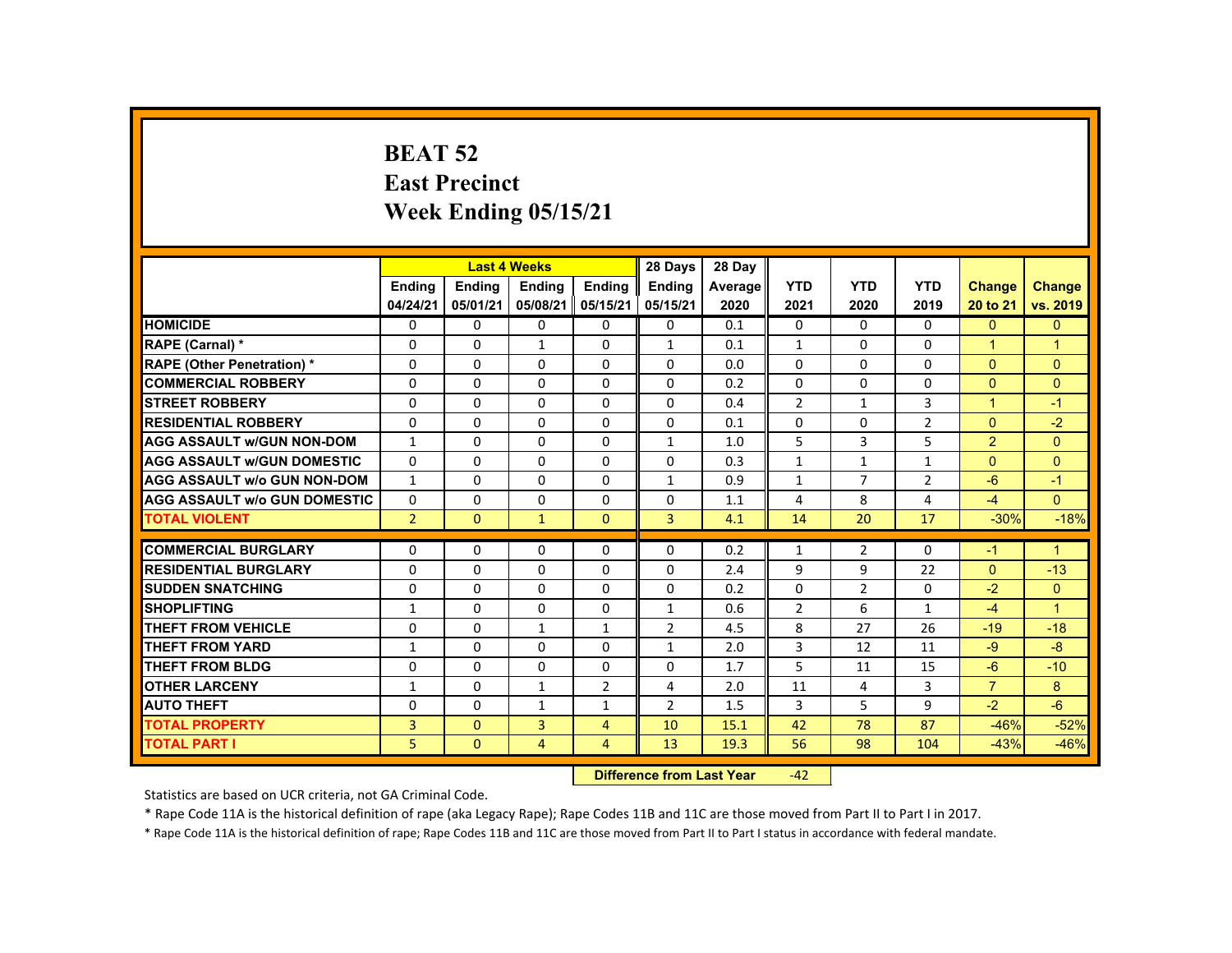# **BEAT 53 East Precinct Week Ending 05/15/21**

|                                     |                |                | <b>Last 4 Weeks</b> |                  | 28 Days                  | 28 Day  |                |                |              |                      |                |
|-------------------------------------|----------------|----------------|---------------------|------------------|--------------------------|---------|----------------|----------------|--------------|----------------------|----------------|
|                                     | <b>Endina</b>  | <b>Endina</b>  | <b>Endina</b>       | <b>Endina</b>    | <b>Endina</b>            | Average | <b>YTD</b>     | <b>YTD</b>     | <b>YTD</b>   | <b>Change</b>        | <b>Change</b>  |
|                                     | 04/24/21       | 05/01/21       | 05/08/21            | 05/15/21         | 05/15/21                 | 2020    | 2021           | 2020           | 2019         | 20 to 21             | vs. 2019       |
| <b>HOMICIDE</b>                     | $\mathbf{0}$   | 0              | $\Omega$            | 0                | 0                        | 0.1     | $\mathbf{1}$   | $\Omega$       | $\Omega$     | $\mathbf{1}$         | $\mathbf{1}$   |
| RAPE (Carnal) *                     | 0              | $\Omega$       | $\Omega$            | $\Omega$         | $\Omega$                 | 0.0     | $\overline{2}$ | $\Omega$       | $\Omega$     | $\overline{2}$       | $\overline{2}$ |
| <b>RAPE (Other Penetration) *</b>   | $\Omega$       | $\Omega$       | $\Omega$            | $\Omega$         | $\Omega$                 | 0.2     | $\Omega$       | $\mathbf{1}$   | $\Omega$     | $-1$                 | $\Omega$       |
| <b>COMMERCIAL ROBBERY</b>           | $\Omega$       | $\Omega$       | $\Omega$            | $\Omega$         | $\Omega$                 | 0.0     | $\Omega$       | $\Omega$       | $\Omega$     | $\Omega$             | $\Omega$       |
| <b>STREET ROBBERY</b>               | $\Omega$       | $\Omega$       | $\Omega$            | $\Omega$         | $\Omega$                 | 0.6     | $\overline{2}$ | $\mathbf{1}$   | 3            | $\blacktriangleleft$ | $-1$           |
| <b>RESIDENTIAL ROBBERY</b>          | 0              | $\Omega$       | $\Omega$            | $\Omega$         | $\Omega$                 | 0.1     | $\Omega$       | $\mathbf{1}$   | $\Omega$     | $-1$                 | $\Omega$       |
| <b>AGG ASSAULT w/GUN NON-DOM</b>    | $\mathbf{1}$   | $\mathbf{1}$   | $\Omega$            | $\mathbf{1}$     | 3                        | 1.2     | 6              | 5              | 4            | $\blacktriangleleft$ | $\overline{2}$ |
| <b>AGG ASSAULT w/GUN DOMESTIC</b>   | $\Omega$       | $\Omega$       | $\Omega$            | $\Omega$         | $\Omega$                 | 0.4     | $\mathbf{1}$   | 3              | $\mathbf{1}$ | $-2$                 | $\mathbf{0}$   |
| <b>AGG ASSAULT w/o GUN NON-DOM</b>  | $\Omega$       | $\mathbf{1}$   | $\mathbf{1}$        | $\Omega$         | $\overline{2}$           | 1.2     | $\overline{7}$ | 6              | 3            | $\mathbf{1}$         | $\overline{4}$ |
| <b>AGG ASSAULT w/o GUN DOMESTIC</b> | $\Omega$       | $\mathbf{1}$   | $\Omega$            | $\Omega$         | $\mathbf{1}$             | 1.5     | 9              | 4              | 10           | 5                    | $-1$           |
| <b>TOTAL VIOLENT</b>                | $\mathbf{1}$   | $\overline{3}$ | $\mathbf{1}$        | $\mathbf{1}$     | 6                        | 5.2     | 28             | 21             | 21           | 33%                  | 33%            |
|                                     |                |                |                     |                  |                          |         |                |                |              |                      |                |
| <b>COMMERCIAL BURGLARY</b>          | 0              | $\mathbf{1}$   | $\Omega$            | $\Omega$         | $\mathbf{1}$             | 0.2     | $\mathbf{1}$   | $\overline{2}$ | $\mathbf{1}$ | $-1$                 | $\Omega$       |
| <b>RESIDENTIAL BURGLARY</b>         | $\Omega$       | $\mathbf{1}$   | $\mathbf{1}$        | $\mathbf{1}$     | 3                        | 3.0     | $\overline{7}$ | 8              | 22           | $-1$                 | $-15$          |
| <b>SUDDEN SNATCHING</b>             | 0              | 0              | 0                   | $\Omega$         | $\Omega$                 | 0.0     | $\Omega$       | $\Omega$       | 0            | $\Omega$             | $\mathbf{0}$   |
| <b>SHOPLIFTING</b>                  | $\Omega$       | $\Omega$       | $\Omega$            | $\Omega$         | $\Omega$                 | 0.2     | $\Omega$       | $\mathbf{1}$   | $\Omega$     | $-1$                 | $\Omega$       |
| <b>THEFT FROM VEHICLE</b>           | $\mathbf{1}$   | $\mathbf{1}$   | $\Omega$            | $\mathbf{1}$     | 3                        | 3.6     | 14             | 17             | 19           | $-3$                 | $-5$           |
| <b>THEFT FROM YARD</b>              | $\mathbf{1}$   | $\Omega$       | $\Omega$            | $\Omega$         | $\mathbf{1}$             | 1.0     | 4              | 5              | 4            | $-1$                 | $\Omega$       |
| <b>THEFT FROM BLDG</b>              | $\mathbf{1}$   | $\overline{2}$ | 0                   | 0                | 3                        | 2.4     | 7              | 11             | 14           | $-4$                 | $-7$           |
| <b>OTHER LARCENY</b>                | $\mathbf{1}$   | $\Omega$       | $\Omega$            | $\Omega$         | $\mathbf{1}$             | 0.5     | 3              | 3              | 7            | $\Omega$             | $-4$           |
| <b>AUTO THEFT</b>                   | $\overline{2}$ | $\Omega$       | $\Omega$            | $\mathbf{1}$     | 3                        | 1.6     | $\mathbf{q}$   | 5              | 9            | $\overline{4}$       | $\Omega$       |
| <b>TOTAL PROPERTY</b>               | 6              | 5              | $\mathbf{1}$        | $\overline{3}$   | 15                       | 12.4    | 45             | 52             | 76           | $-13%$               | $-41%$         |
| <b>TOTAL PART I</b>                 | $\overline{7}$ | 8              | $\overline{2}$      | $\overline{4}$   | 21                       | 17.6    | 73             | 73             | 97           | 0%                   | $-25%$         |
|                                     |                |                |                     | <b>INSECTION</b> | an a fheann 1 na 4 Mainm |         | $\sim$         |                |              |                      |                |

 **Difference from Last Year**r 0

Statistics are based on UCR criteria, not GA Criminal Code.

\* Rape Code 11A is the historical definition of rape (aka Legacy Rape); Rape Codes 11B and 11C are those moved from Part II to Part I in 2017.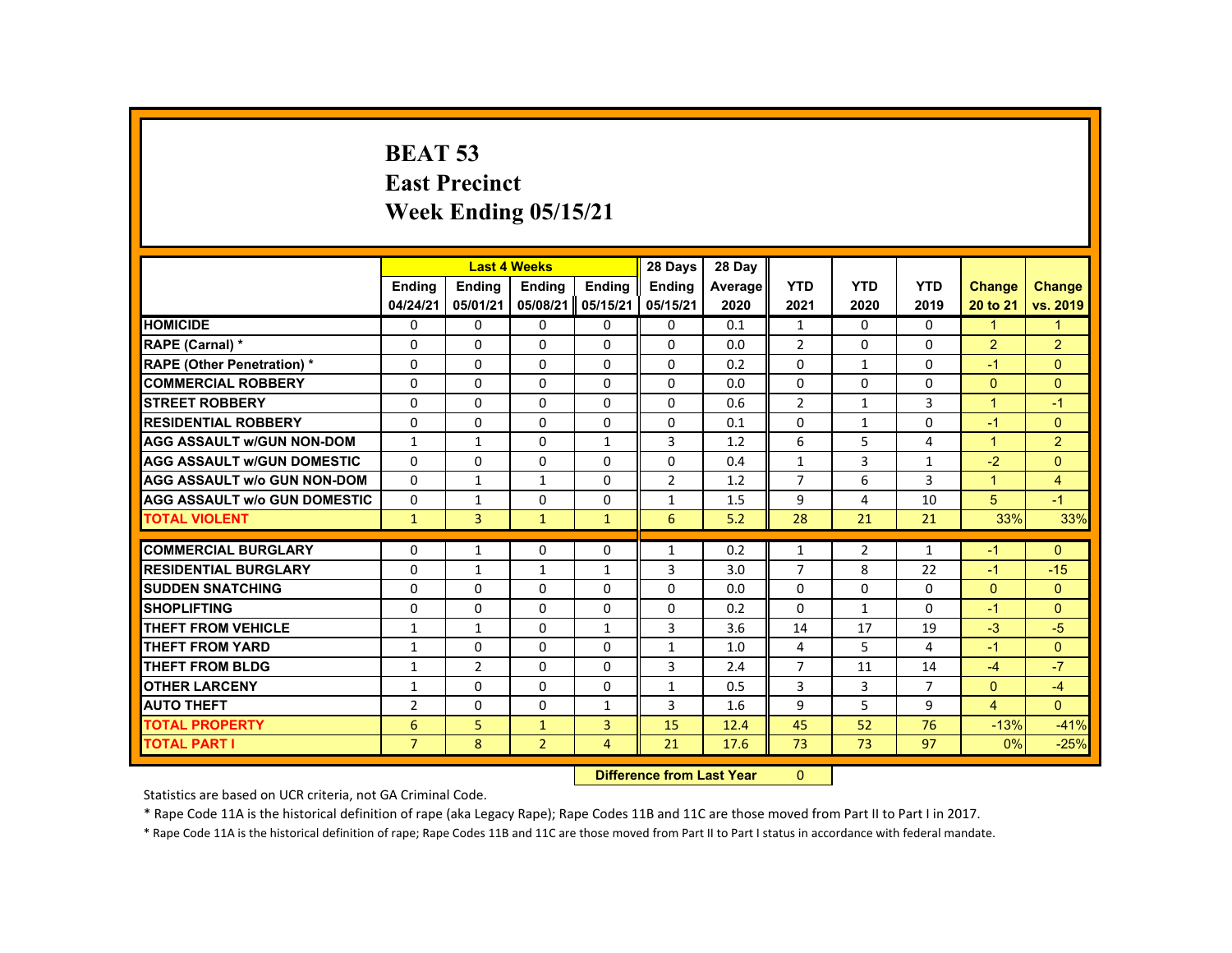#### **BEAT 54 East Precinct Week Ending 05/15/21**

|                                     |                |                | <b>Last 4 Weeks</b>              |                | 28 Days        | 28 Day  |                |                |                |                      |                |
|-------------------------------------|----------------|----------------|----------------------------------|----------------|----------------|---------|----------------|----------------|----------------|----------------------|----------------|
|                                     | <b>Ending</b>  | <b>Ending</b>  | <b>Ending</b>                    | <b>Ending</b>  | <b>Endina</b>  | Average | <b>YTD</b>     | <b>YTD</b>     | <b>YTD</b>     | <b>Change</b>        | Change         |
|                                     | 04/24/21       | 05/01/21       | 05/08/21                         | 05/15/21       | 05/15/21       | 2020    | 2021           | 2020           | 2019           | 20 to 21             | vs. 2019       |
| <b>HOMICIDE</b>                     | 0              | $\Omega$       | $\Omega$                         | $\Omega$       | 0              | 0.0     | 0              | $\Omega$       | $\Omega$       | $\Omega$             | $\mathbf{0}$   |
| RAPE (Carnal) *                     | $\Omega$       | $\Omega$       | $\Omega$                         | $\Omega$       | $\Omega$       | 0.0     | $\mathbf{1}$   | $\Omega$       | $\mathbf{1}$   | $\blacktriangleleft$ | $\Omega$       |
| <b>RAPE (Other Penetration) *</b>   | $\Omega$       | $\Omega$       | $\Omega$                         | $\Omega$       | $\Omega$       | 0.2     | $\Omega$       | $\overline{2}$ | $\mathbf{1}$   | $-2$                 | $-1$           |
| <b>COMMERCIAL ROBBERY</b>           | $\Omega$       | $\Omega$       | $\Omega$                         | $\Omega$       | $\Omega$       | 0.5     | $\overline{2}$ | 4              | $\mathbf{1}$   | $-2$                 | $\mathbf{1}$   |
| <b>STREET ROBBERY</b>               | $\Omega$       | $\Omega$       | $\Omega$                         | $\Omega$       | $\Omega$       | 0.5     | $\mathbf{1}$   | $\overline{2}$ | 3              | $-1$                 | $-2$           |
| <b>RESIDENTIAL ROBBERY</b>          | $\Omega$       | $\Omega$       | 1                                | $\Omega$       | 1              | 0.0     | $\overline{2}$ | $\Omega$       | $\Omega$       | $\overline{2}$       | 2 <sup>1</sup> |
| <b>AGG ASSAULT w/GUN NON-DOM</b>    | $\Omega$       | $\Omega$       | $\Omega$                         | $\Omega$       | $\Omega$       | 1.5     | 12             | 3              | $\overline{7}$ | 9                    | 5              |
| <b>AGG ASSAULT W/GUN DOMESTIC</b>   | $\Omega$       | $\Omega$       | $\Omega$                         | $\Omega$       | $\Omega$       | 0.2     | $\Omega$       | $\mathbf{1}$   | $\mathbf{1}$   | $-1$                 | $-1$           |
| <b>AGG ASSAULT w/o GUN NON-DOM</b>  | 0              | $\mathbf{0}$   | $\mathbf{0}$                     | $\mathbf{0}$   | 0              | 0.8     | 5              | 1              | 3              | $\overline{4}$       | $\overline{2}$ |
| <b>AGG ASSAULT w/o GUN DOMESTIC</b> | $\Omega$       | $\Omega$       | $\Omega$                         | $\Omega$       | $\Omega$       | 0.2     | 5              | 3              | 3              | $\overline{2}$       | 2 <sup>1</sup> |
| <b>TOTAL VIOLENT</b>                | $\Omega$       | $\Omega$       | $\mathbf{1}$                     | $\Omega$       | $\mathbf{1}$   | 3.8     | 28             | 16             | 20             | 75%                  | 40%            |
| <b>COMMERCIAL BURGLARY</b>          | $\Omega$       | $\mathbf{0}$   | $\mathbf{0}$                     | 0              | 0              | 0.1     | 0              | 0              | $\mathbf{1}$   | $\mathbf{0}$         | $-1$           |
| <b>RESIDENTIAL BURGLARY</b>         | $\Omega$       | $\mathbf{1}$   | $\Omega$                         | $\Omega$       | $\mathbf{1}$   | 2.5     | 6              | 12             | 14             | $-6$                 | $-8$           |
| <b>SUDDEN SNATCHING</b>             | $\Omega$       | $\Omega$       | $\Omega$                         | $\Omega$       | $\Omega$       | 0.2     | $\Omega$       | $\Omega$       | 3              | $\Omega$             | $-3$           |
| <b>SHOPLIFTING</b>                  | 0              | $\mathbf{1}$   | 1                                | 0              | $\overline{2}$ | 4.1     | 13             | 23             | 14             | $-10$                | $-1$           |
| <b>THEFT FROM VEHICLE</b>           | $\Omega$       | $\mathbf{1}$   | 3                                | $\mathbf{1}$   | 5              | 3.5     | 12             | 24             | 44             | $-12$                | $-32$          |
| <b>THEFT FROM YARD</b>              | $\mathbf{1}$   | $\Omega$       | $\mathbf{1}$                     | $\Omega$       | $\overline{2}$ | 2.0     | 8              | 5              | 9              | 3                    | $-1$           |
| <b>THEFT FROM BLDG</b>              | $\Omega$       | $\Omega$       | $\mathbf{1}$                     | $\mathbf{1}$   | $\overline{2}$ | 1.6     | 6              | 11             | 6              | $-5$                 | $\Omega$       |
| <b>OTHER LARCENY</b>                | 1              | $\Omega$       | $\Omega$                         | $\Omega$       | $\mathbf{1}$   | 1.1     | 5              | 6              | 3              | $-1$                 | 2 <sup>1</sup> |
| <b>AUTO THEFT</b>                   | $\Omega$       | $\overline{2}$ | $\mathbf{1}$                     | $\mathbf{1}$   | 4              | 1.9     | 14             | 8              | 13             | 6                    | $\mathbf{1}$   |
| <b>TOTAL PROPERTY</b>               | $\overline{2}$ | 5              | $\overline{7}$                   | $\overline{3}$ | 17             | 16.9    | 64             | 89             | 107            | $-28%$               | $-40%$         |
| <b>TOTAL PART I</b>                 | $\overline{2}$ | 5              | 8                                | $\overline{3}$ | 18             | 20.7    | 92             | 105            | 127            | $-12%$               | $-28%$         |
|                                     |                |                | <b>Difference from Last Year</b> |                | $-13$          |         |                |                |                |                      |                |

Statistics are based on UCR criteria, not GA Criminal Code.

\* Rape Code 11A is the historical definition of rape (aka Legacy Rape); Rape Codes 11B and 11C are those moved from Part II to Part I in 2017.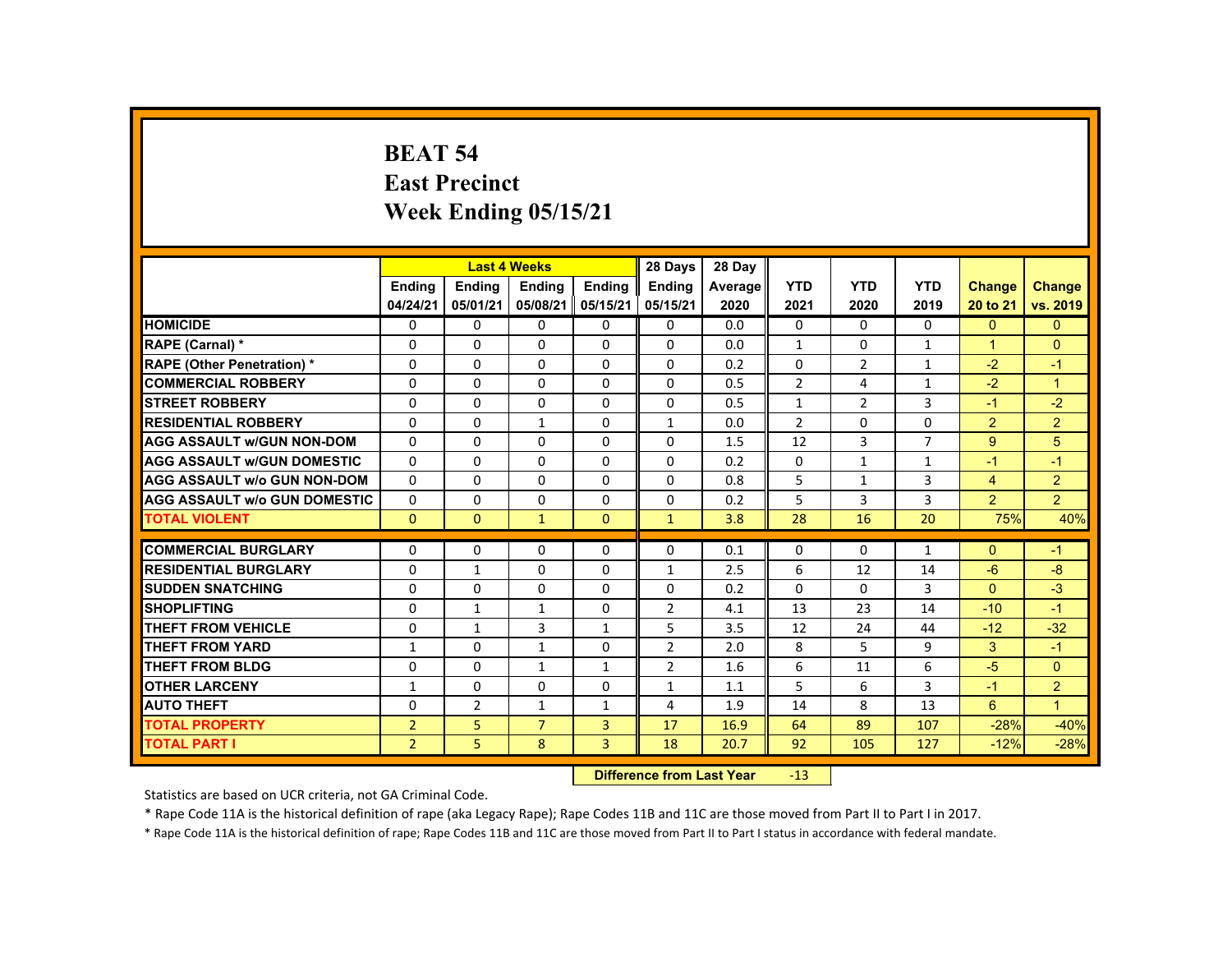## **BEAT 55 East Precinct Week Ending 05/15/21**

|                                     |                | <b>Last 4 Weeks</b> |              |                | 28 Days                    | 28 Day  |                |                |                |                      |                |
|-------------------------------------|----------------|---------------------|--------------|----------------|----------------------------|---------|----------------|----------------|----------------|----------------------|----------------|
|                                     | Ending         | Ending              | Ending       | Ending         | <b>Endina</b>              | Average | <b>YTD</b>     | <b>YTD</b>     | <b>YTD</b>     | <b>Change</b>        | <b>Change</b>  |
|                                     | 04/24/21       | 05/01/21            | 05/08/21     | 05/15/21       | 05/15/21                   | 2020    | 2021           | 2020           | 2019           | 20 to 21             | vs. 2019       |
| <b>HOMICIDE</b>                     | $\Omega$       | $\Omega$            | $\Omega$     | $\Omega$       | 0                          | 0.2     | 0              | $\mathbf{1}$   | 0              | $-1$                 | $\overline{0}$ |
| RAPE (Carnal) *                     | $\Omega$       | $\Omega$            | $\Omega$     | $\Omega$       | $\Omega$                   | 0.0     | $\Omega$       | $\Omega$       | $\overline{2}$ | $\mathbf{0}$         | $-2$           |
| <b>RAPE (Other Penetration) *</b>   | $\Omega$       | $\Omega$            | $\Omega$     | $\Omega$       | 0                          | 0.0     | 0              | $\Omega$       | $\Omega$       | $\Omega$             | $\overline{0}$ |
| <b>COMMERCIAL ROBBERY</b>           | $\Omega$       | $\Omega$            | $\Omega$     | $\Omega$       | $\Omega$                   | 0.2     | $\Omega$       | $\Omega$       | $\Omega$       | $\Omega$             | $\mathbf{0}$   |
| <b>STREET ROBBERY</b>               | $\Omega$       | $\Omega$            | $\Omega$     | $\Omega$       | $\Omega$                   | 0.2     | $\Omega$       | $\mathbf{1}$   | $\mathbf{1}$   | $-1$                 | $-1$           |
| <b>RESIDENTIAL ROBBERY</b>          | $\mathbf{0}$   | $\mathbf{0}$        | $\Omega$     | 0              | 0                          | 0.1     | 0              | 0              | 0              | $\Omega$             | $\Omega$       |
| <b>AGG ASSAULT w/GUN NON-DOM</b>    | $\Omega$       | $\Omega$            | $\Omega$     | $\Omega$       | 0                          | 0.5     | $\mathbf{1}$   | $\mathbf{1}$   | $\mathbf{1}$   | $\Omega$             | $\Omega$       |
| <b>AGG ASSAULT w/GUN DOMESTIC</b>   | $\Omega$       | $\Omega$            | $\Omega$     | $\Omega$       | $\Omega$                   | 0.1     | $\Omega$       | $\Omega$       | $\overline{2}$ | $\Omega$             | $-2$           |
| <b>AGG ASSAULT w/o GUN NON-DOM</b>  | $\Omega$       | $\Omega$            | $\Omega$     | $\Omega$       | $\Omega$                   | 0.2     | $\overline{2}$ | $\Omega$       | $\mathbf{1}$   | $\overline{2}$       | $\mathbf{1}$   |
| <b>AGG ASSAULT W/o GUN DOMESTIC</b> | $\Omega$       | $\Omega$            | $\Omega$     | $\mathbf{1}$   | $\mathbf{1}$               | 0.5     | $\overline{2}$ | $\overline{2}$ | 3              | $\mathbf{0}$         | $-1$           |
| <b>TOTAL VIOLENT</b>                | $\Omega$       | $\Omega$            | $\Omega$     | $\mathbf{1}$   | $\mathbf{1}$               | 2.0     | 5              | 5 <sup>1</sup> | 10             | 0%                   | $-50%$         |
| <b>COMMERCIAL BURGLARY</b>          | $\Omega$       | $\Omega$            |              | $\Omega$       |                            | 0.2     | 3              | $\overline{2}$ | $\Omega$       | $\blacktriangleleft$ | 3              |
|                                     |                |                     | $\mathbf{1}$ |                | $\mathbf{1}$               |         |                |                |                |                      |                |
| <b>RESIDENTIAL BURGLARY</b>         | $\Omega$       | $\Omega$            | $\Omega$     | $\Omega$       | 0                          | 0.6     | 6              | 5              | 8              | $\mathbf{1}$         | $-2$           |
| <b>SUDDEN SNATCHING</b>             | $\Omega$       | $\Omega$            | $\Omega$     | $\Omega$       | $\Omega$                   | 0.0     | $\Omega$       | $\Omega$       | $\mathbf{1}$   | $\mathbf{0}$         | $-1$           |
| <b>SHOPLIFTING</b>                  | 4              | 3                   | 3            | 3              | 13                         | 9.7     | 80             | 77             | 86             | 3                    | $-6$           |
| <b>THEFT FROM VEHICLE</b>           | $\mathbf{1}$   | $\overline{2}$      | $\Omega$     | $\Omega$       | 3                          | 2.5     | 10             | 11             | 16             | $-1$                 | $-6$           |
| <b>THEFT FROM YARD</b>              | $\overline{2}$ | $\Omega$            | $\Omega$     | $\Omega$       | $\overline{2}$             | 1.1     | 4              | 5              | 8              | $-1$                 | $-4$           |
| <b>THEFT FROM BLDG</b>              | $\mathbf{0}$   | $\Omega$            | $\mathbf{0}$ | $\Omega$       | $\Omega$                   | 1.1     | 4              | 6              | 6              | $-2$                 | $-2$           |
| <b>OTHER LARCENY</b>                | $\Omega$       | $\mathbf{1}$        | 1            | 0              | $\overline{2}$             | 0.2     | $\overline{2}$ | $\mathbf{1}$   | $\overline{2}$ | $\blacktriangleleft$ | $\Omega$       |
| <b>AUTO THEFT</b>                   | $\mathbf{1}$   | $\Omega$            | $\mathbf{1}$ | $\Omega$       | $\overline{2}$             | 1.1     | 12             | 3              | 4              | $9^{\circ}$          | 8              |
| <b>TOTAL PROPERTY</b>               | 8              | 6                   | 6            | $\overline{3}$ | 23                         | 16.5    | 121            | 110            | 131            | 10%                  | $-8%$          |
| <b>TOTAL PART I</b>                 | 8              | 6                   | 6            | 4              | 24                         | 18.5    | 126            | 115            | 141            | 10%                  | $-11%$         |
|                                     |                |                     |              |                | Difference from Look Vance |         | 44.1           |                |                |                      |                |

 **Difference from Last Year**r 11

Statistics are based on UCR criteria, not GA Criminal Code.

\* Rape Code 11A is the historical definition of rape (aka Legacy Rape); Rape Codes 11B and 11C are those moved from Part II to Part I in 2017.